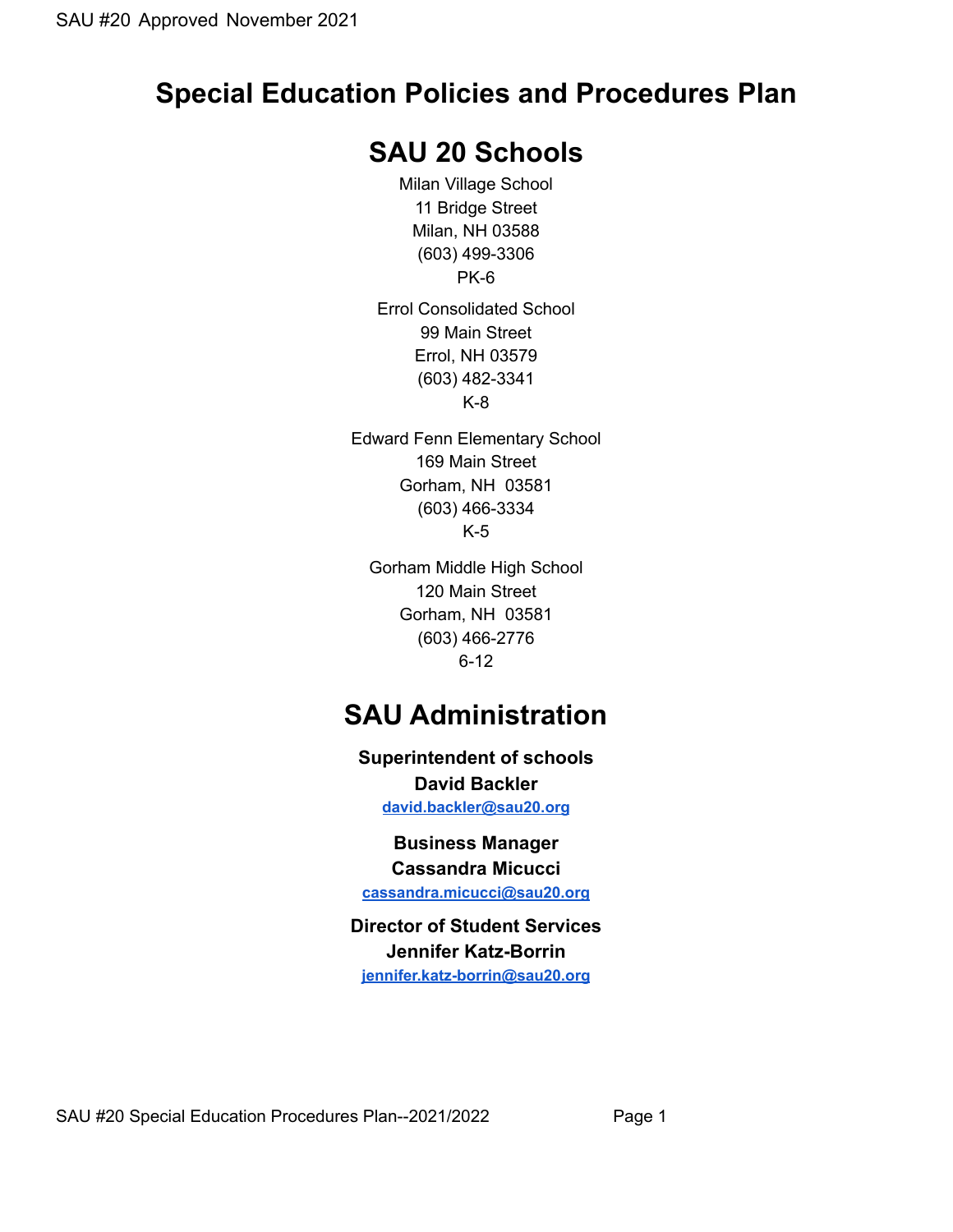## **Table of Contents**

| <b>Special Education Procedures Plan</b>                                | Page 3  |
|-------------------------------------------------------------------------|---------|
| Child Find/Participation with Other Agencies                            | Page 4  |
| Confidentiality                                                         | Page 8  |
| Facilities, Personnel & Services                                        | Page 12 |
| <b>Personnel Development</b>                                            | Page 16 |
| <b>Procedural Safeguards</b>                                            | Page 17 |
| <b>Pupil Evaluation to Placement</b>                                    | Page 22 |
| <b>Parent Involvement</b>                                               | Page 34 |
| <b>Program Evaluation</b>                                               | Page 37 |
| Children with Disabilities Enrolled by Their Parents in Private Schools | Page 39 |
| <b>Accessible Instructional Materials</b>                               | Page 41 |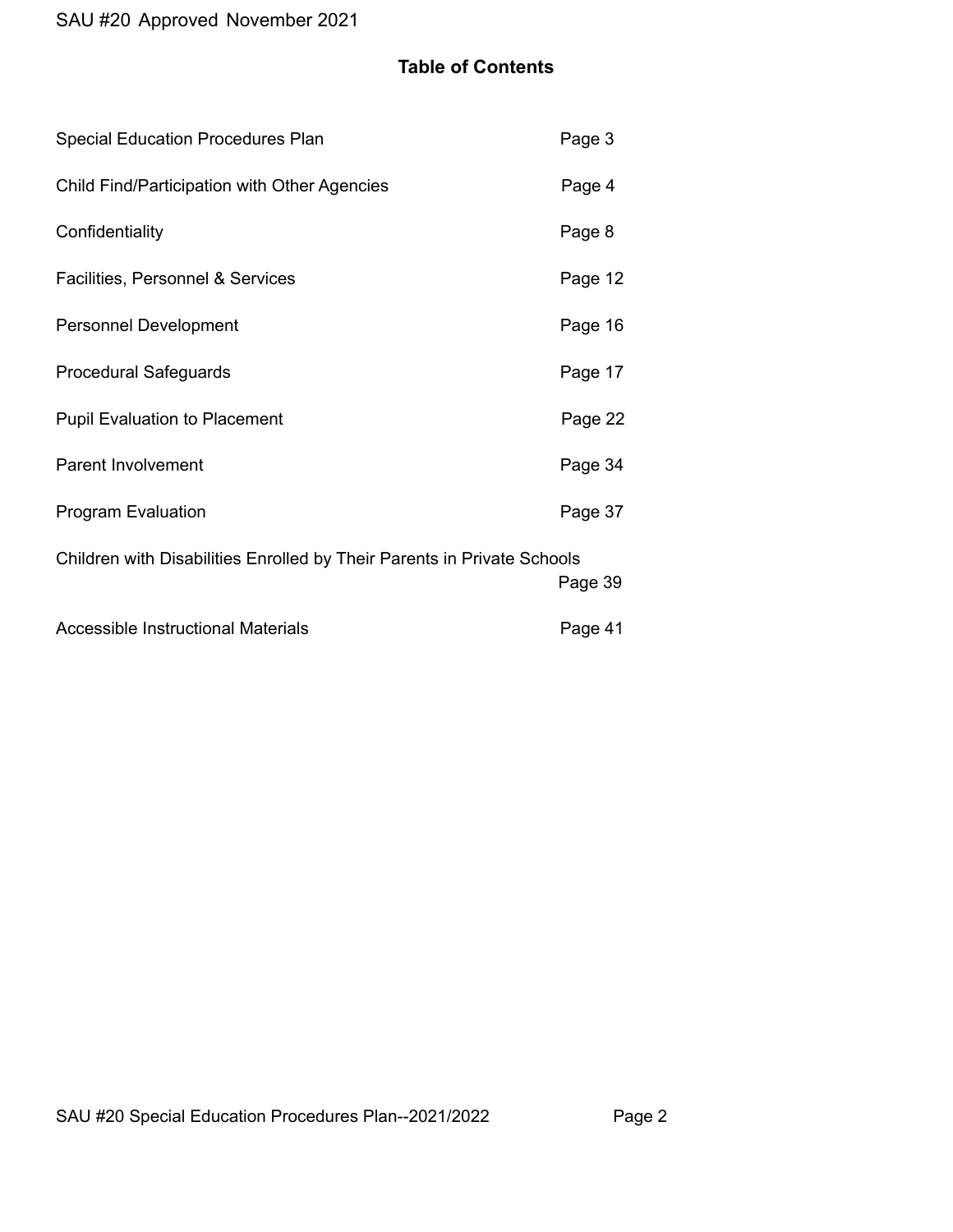## **Special Education Procedures Plan Ed 1126.01(b)**

This Special Education Procedures Plan describes SAU #20's procedures regarding the provision of a free and appropriate public education (FAPE) to all children with disabilities. The LEA will annually review this special education procedural plan so that the procedures reflect current federal and state regulations.

This Plan has been developed to ensure the SEA that the LEA has procedures to meet the eligibility requirement of Part B of the IDEA for purposes of receiving federal funds.

This Plan is aligned with 34 CFR Part 300 of the Assistance to States for the Education of Children with Disabilities and Preschool Grants for Children with Disabilities - Final Rules - 8/14/06 (IDEA 2004) and The New Hampshire Standards for the Education of Children with Disabilities Effective March 24, 2017, Amended June 14, 2018, Amended August 9, 2018.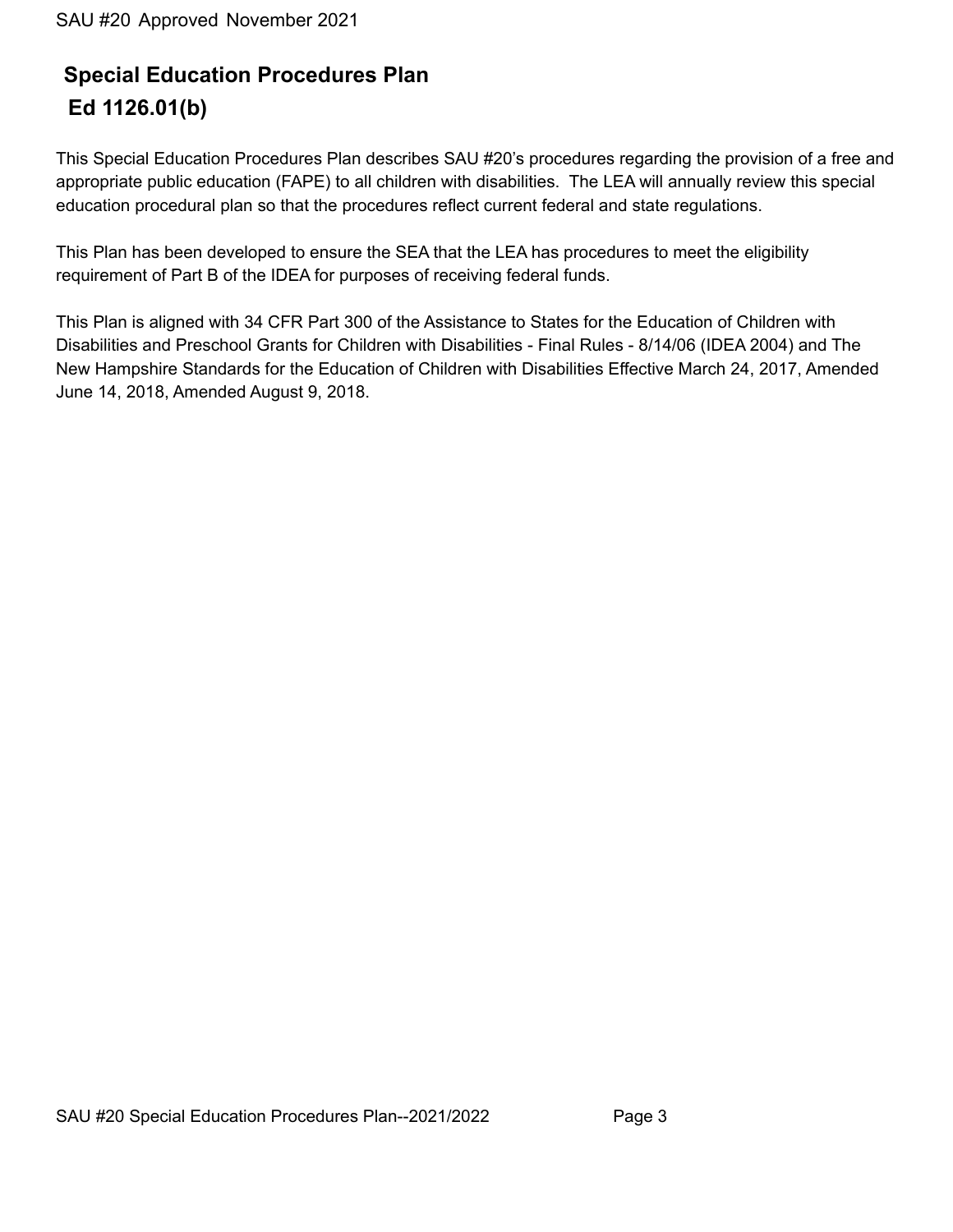# **Child Find Procedure 34 CFR 300.111 Ed 1126.01(b)(1) Ed 1105 Participation with Other Agencies Ed 1126.01(b)(10)**

SAU #20 understands that we have an obligation to find children who are potentially a child with a disability who is 2.5 years of age up to 21 years of age. This responsibility is known as child find and is defined in the NH Standards for the Education of Children with Disabilities under section Ed 1105.

This applies to all children with disabilities, including highly mobile children (such as migrant and homeless children), children placed in homes for children, health care facilities, or state institutions, and children who are suspected of being eligible under IDEA, even though they are advancing from grade to grade. In addition, this applies to those children attending approved, non-public private schools with the geographic boundaries of SAU #20.

For those students who are transitioning from Early Supports and Services to preschool, SAU #20 will participate in a transition planning meeting for the purposes of facilitating a smooth and timely transition and implementing an Individual Education Program or Individual Family Support Plan by the child's third birthday.

## **Annual Dissemination of Child Find Procedures**

On an annual basis, SAU #20 shall contact all approved non-public private schools (including religious elementary and secondary schools) within its geographic boundaries regardless of where the child resides. SAU #20 shall conduct a consultation meeting and advise school officials of the SAU 's responsibilities to identify and evaluate all students who are suspected of or known to be a child with a disability enrolled in such schools. SAU #20 shall conduct child find activities that ensure equitable participation of private school students with disabilities and provide an accurate count of those students. All child find activities conducted for children enrolled in private schools by their parents shall be similar to those activities conducted for children who attend public schools in the SAU . Referrals from approved non-public schools shall be forwarded to an appropriate special education team for further consideration.

On an annual basis, SAU #20 contacts all community agencies and programs within its geographical boundaries that provide medical, mental health, welfare, and other human services, to advise them of the SAU 's responsibility to identify and evaluate all students who may be a child with a disability. This includes homes for children, health care facilities, or state institutions within the boundaries of the SAU that may have knowledge of children with disabilities who are involved with the state court and for whom a special education program may be appropriate. Referrals from these agencies shall be forwarded to the special education evaluation team for further consideration.

On an annual basis, SAU #20 publicizes and disseminates information, which describes its Child Find Program. This includes a description of the SAU 's special education program, supports and services,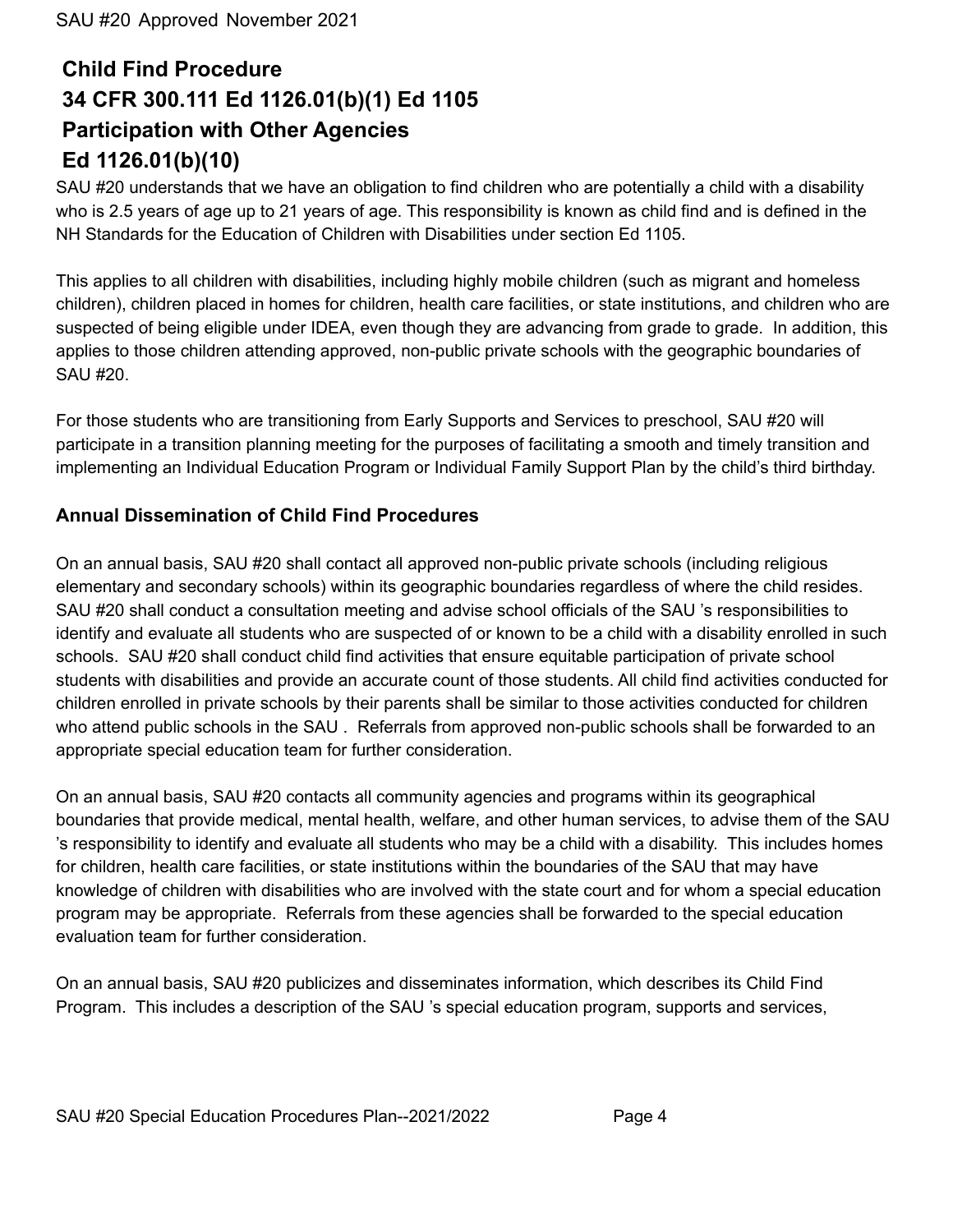including a contact person, his/her functions, and the manner by which he/she might be contacted for further information or referral. SAU #20 publicizes via local papers and DIstrict & individual school websites.

SAU #20 shall annually provide all parents of children with disabilities information regarding their rights and responsibilities under federal and state special education laws.

SAU #20 ensures that all referrals from parents and others who suspect or know a child with a disability are forwarded to the special education evaluation team. The SAU shall provide the parents with a written notice of any referral other than one initiated by the parent.

SAU #20 ensures there are continuing efforts related to cultural competency in relation to public awareness and child find activities, such as the ability to communicate with and relate to parents and families in ways which are appropriate to their individual racial, ethnic, and/or cultural backgrounds.

SAU #20 shall coordinate with area agencies and Family Centered Early Supports and Services to establish a process of SAU notification of children served by these programs consistent with the interagency agreement between the SAU and the area agencies providing the family-centered supports and services.

Ed 1105.04(a): SAU #20 shall develop a written early transition process for children exiting Family Centered Early Supports and Services which assures that any child who is potentially a child with a disability is evaluated and eligibility for special education is determined prior to the child's third birthday. If the child is determined to be a child with a disability, eligible for special education and related services, the LEA shall ensure that an IEP is developed and implemented on or before the child's third birthday.

Ed 1105.04(b): The transition process in Ed 1105.04(a) shall include a written interagency agreement between the LEA and the local area agencies, as defined by RSA 171-A:2,I-b responsible for the provision of Family Centered Early Supports and Services in that community.

#### **Referral Process**

SAU #20 has established referral procedures, which ensure that all students who are suspected or known to be a child with a disability are referred to the special education evaluation team for further evaluation.

SAU #20 ensures that all referrals from parents and others who suspect or know a child with a disability are forwarded to the special education evaluation team. The SAU shall provide the parents with a written notice of any referral other than one initiated by the parent.

SAU #20 ensures there are continuing efforts related to cultural competency in relation to public awareness and child find activities, such as the ability to communicate with and relate to parents and families in ways which are appropriate to their individual racial, ethnic, and/or cultural backgrounds.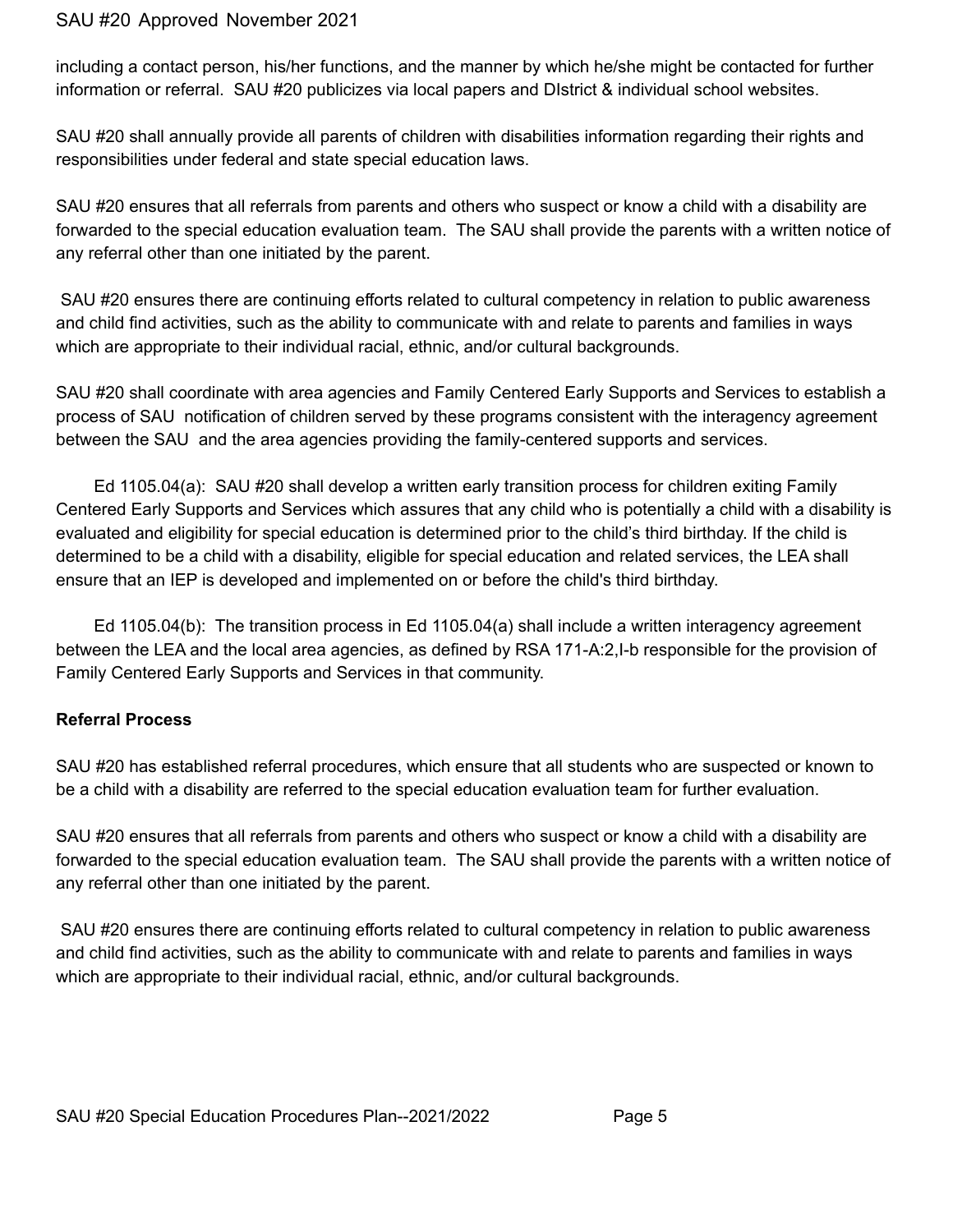SAU #20 shall annually provide all parents of children with disabilities information regarding their rights and responsibilities under federal and state special education laws. Any person may refer a child to the IEP team for reasons including, but not limited to, the following (the list is not exhaustive):

- a. Failing to pass a hearing or vision screening;
- b. Unsatisfactory performance on group achievement test or accountability measures;
- c. Receiving multiple academic and/or behavioral warnings or suspensions/expulsions from a child care or after school program; and
- d. Repeatedly failing one or more subjects;
- e. Inability to progress or participate in developmentally appropriate preschool activities; and
- f. Receiving services from Family Centered Early Supports and Services

## **Transition Process for Children Exiting Family Centered Early Supports and Services Who is Potentially a Child with a Disability**

SAU #20 shall coordinate with area agencies and Family Centered Early Supports and Services to establish a process of SAU notification of children served by these programs consistent with the interagency agreement between the SAU and area agencies providing family centered supports and services.

i. Ed 1105.04(a): SAU #20 shall develop a written early transition process for children exiting Family Centered Early Supports and Services which assures that any child who is potentially a child with a disability is evaluated and eligibility for special education is determined prior to the child's third birthday. If a child is determined to be a child with a disability eligible for special education and related services, the SAU shall ensure that an IEP is developed and implemented on/before the child's third birthday.

ii Ed1105.04(b): The transition process in Ed 1105.04(a) shall include a written interagency agreement between SAU #20 and the local area agencies, as defined by RSA 171-A:21-b, responsible for the provision of Family Centered Supports and Services in that community.

## **Participation with Other Agencies**

On an annual basis, SAU #20 contacts all approved non-public private schools (including religious elementary and secondary schools) within its geographic boundaries, regardless of where the child resides. The SAU shall conduct a consultation meeting and advise school officials of the SAU s responsibilities to identify and evaluate all students who are suspected of or known to be a child with a disability enrolled in such schools. The SAU shall conduct child find activities to ensure equitable participation of private school students with disabilities and provide an accurate count of those students. All child find activities conducted for children who attend public schools in the SAU . Referrals from approved non-public schools shall be forwarded to an appropriate special education team for further consideration.

On an annual basis, SAU #20 contacts all community agencies and programs within its geographical boundaries that provide medical, mental health, welfare, and other human services, to advise them of the SAU 's responsibility to identify and evaluate all students who may be a child with a disability. This includes homes for children, health care facilities, or state institutions within the boundaries of SAU #20 that may have knowledge of children with disabilities who are involved with the state court and for whom a special education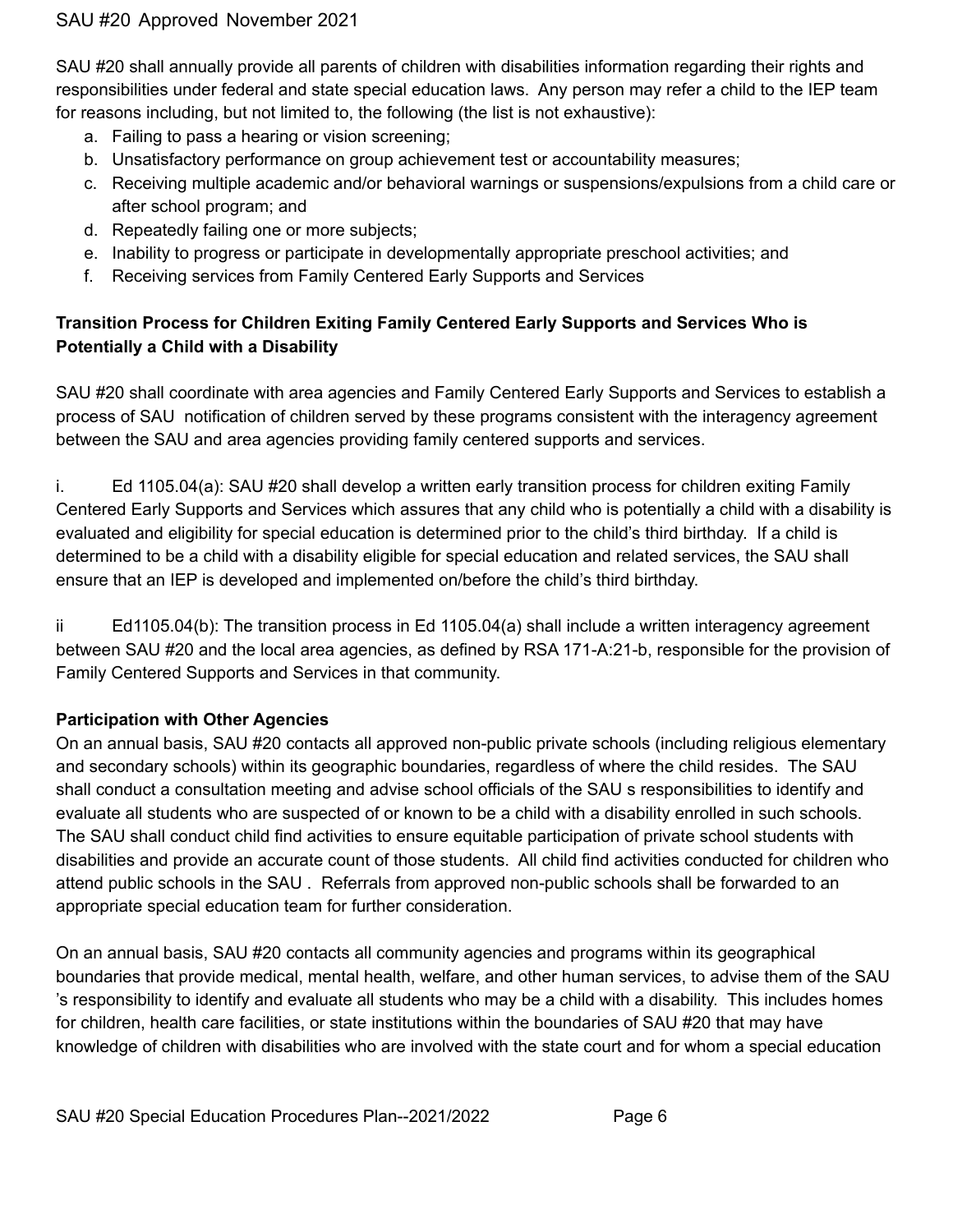program may be appropriate. Referrals from these agencies shall be forwarded to the special education evaluation team for further consideration.

On an annual basis, SAU #20 publicizes and disseminates information, which describes its Child Find Program. This includes a description of the SAU 's special education program, supports and services, including a contact person, his/her functions, and the manner by which he/she might be contacted for further information or referral.

The School Administrative Unit #20 office will publish the following news release:

Preschool Screening is available for children between the ages of birth to 5 who live in Lincoln or Woodstock. Parents are invited to register their children for a free preschool screening. Areas that will be screened include:

- Pre-Academic Skills
- Speaking
- Vision
- Hearing
- Understanding
- Motor Skills
- ●

For more information or to schedule an appointment, contact Jennifer Katz-Borrin 603-466-3632

Under the IDEIA (Individuals with Disabilities in Education Improvement Act), SAU #20 is committed to providing all educationally disabled children between the ages of three and twenty-one years of age, who live within the SAU, with a free and appropriate public education. Eligible students who have left school prior to graduating have a right to return to receive services until graduation or until they turn twenty-one years of age. A disabled student who does not qualify for services under IDEA may qualify for accommodations under Section 504 of the Rehabilitation Act of 1973.

SAU#208 will ensure that child find activities are completed within the applicable timelines as designated in ED1105.02.

To make a referral or for further information, you may contact the School Administrative Unit #20 Office at (603) 466-3632.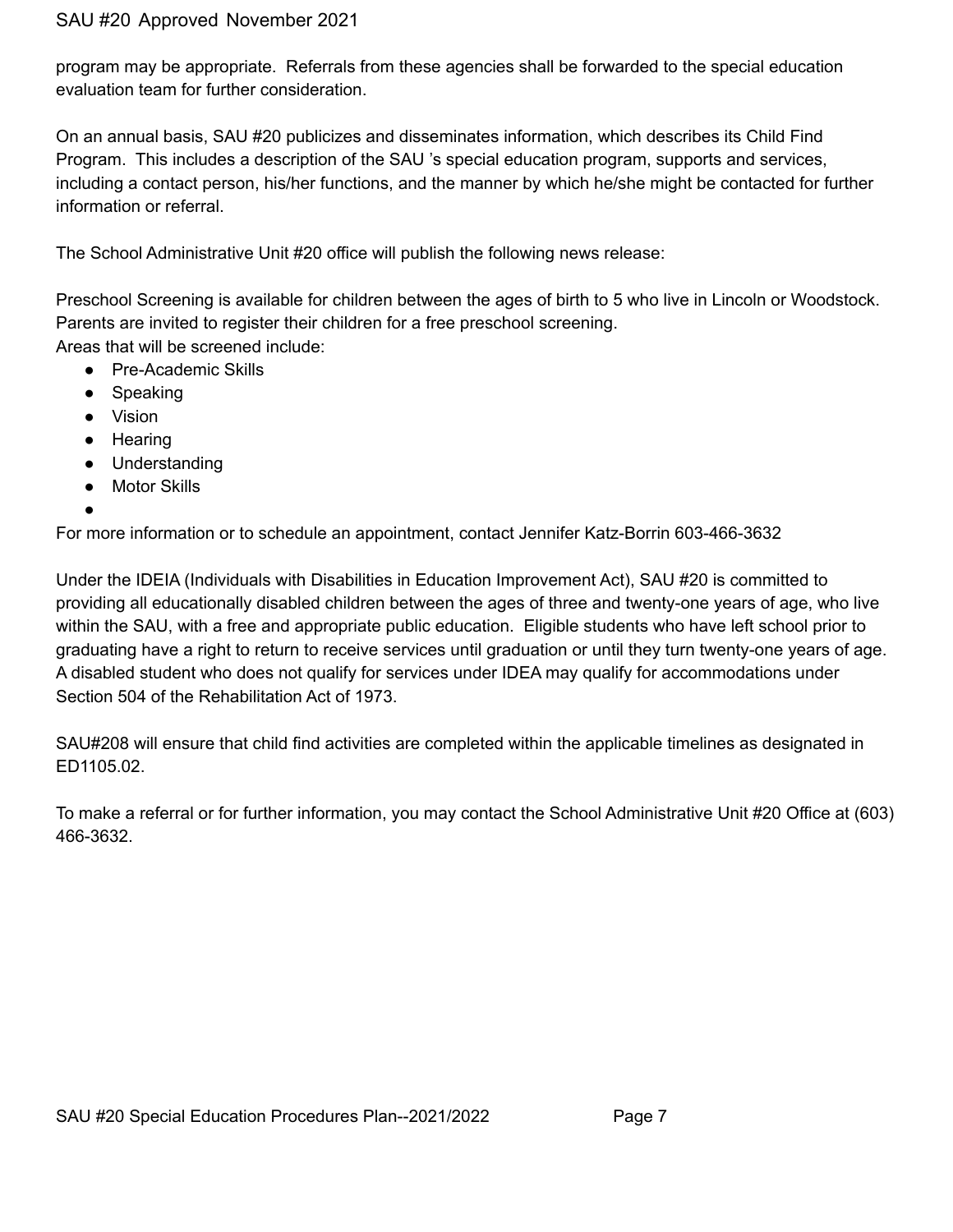## **Confidentiality of Information Ed 1126.01(b)(2) Ed 1119**

The SAU #60 adheres to the Confidentiality of Information regulations set forth in the 2017 NH Standards, the Federal Family Educational Rights and Privacy Act of 1974 20 U.S.C. 1232G, (FERPA) and its implementing regulations in 34 CFR Part 99 and the Individuals with Disabilities Education Act (IDEA 2004; 34 CFR 300.610-627).

#### **Retention and Destruction of Special Education Records-- Ed 1119.01**

Annual Notice of Ed 1119.01 and RSA 186-C:10-a. This requirement indicates the following:

Ed 1102.04 Definitions: "Parent" means a biological or adoptive parent, surrogate parent, or a guardian pursuant to 34 CFR 300.30. Parent does not mean the state when the state has legal guardianship."

For the purposes of this section "adult student" means "adult student" as defined in 20 USC 1232g(d) With the passage of HB 1551, New Hampshire Special Education RSA 186-C is amended. The new section, RSA 186-C:10-3 requires:

Retention and Destruction of Special Education Records

NH Standards, adopted March 23, 2017, reformed April 10, 2020, includes a retention and destruction requirement pursuant to Ed

I. Upon a student's graduation from high school, the adult student or his/her parents may request SAU #20, in writing, to have the student's records and final individualized education program destroyed at that time or request that the records be retained until the student's twenty-sixth birthday. The parents or adult student may, at any time prior to the student's twenty-sixth birthday, request, in writing, that the records be retained until the student's thirtieth birthday.

II. If there is no request by the adult student or the student's parents at the time of graduation, SAU #20 shall destroy a student's records and final individualized education program within a reasonable time after the student's twenty-sixth birthday, provided that all such records be destroyed by the student's thirtieth birthday.

#### **Access Rights**

Pursuant to RSA 189:66(IV)(a), SAU #20 permits parents to inspect and review any education records relating to their child that is collected, maintained, or used by the SAU under 34 CFR Part 300. The SAU will comply with a request without unnecessary delay and before any meeting regarding an IEP, or any hearing pursuant to IDEA and its regulation, and in no case, more than 14 days after the request has been made.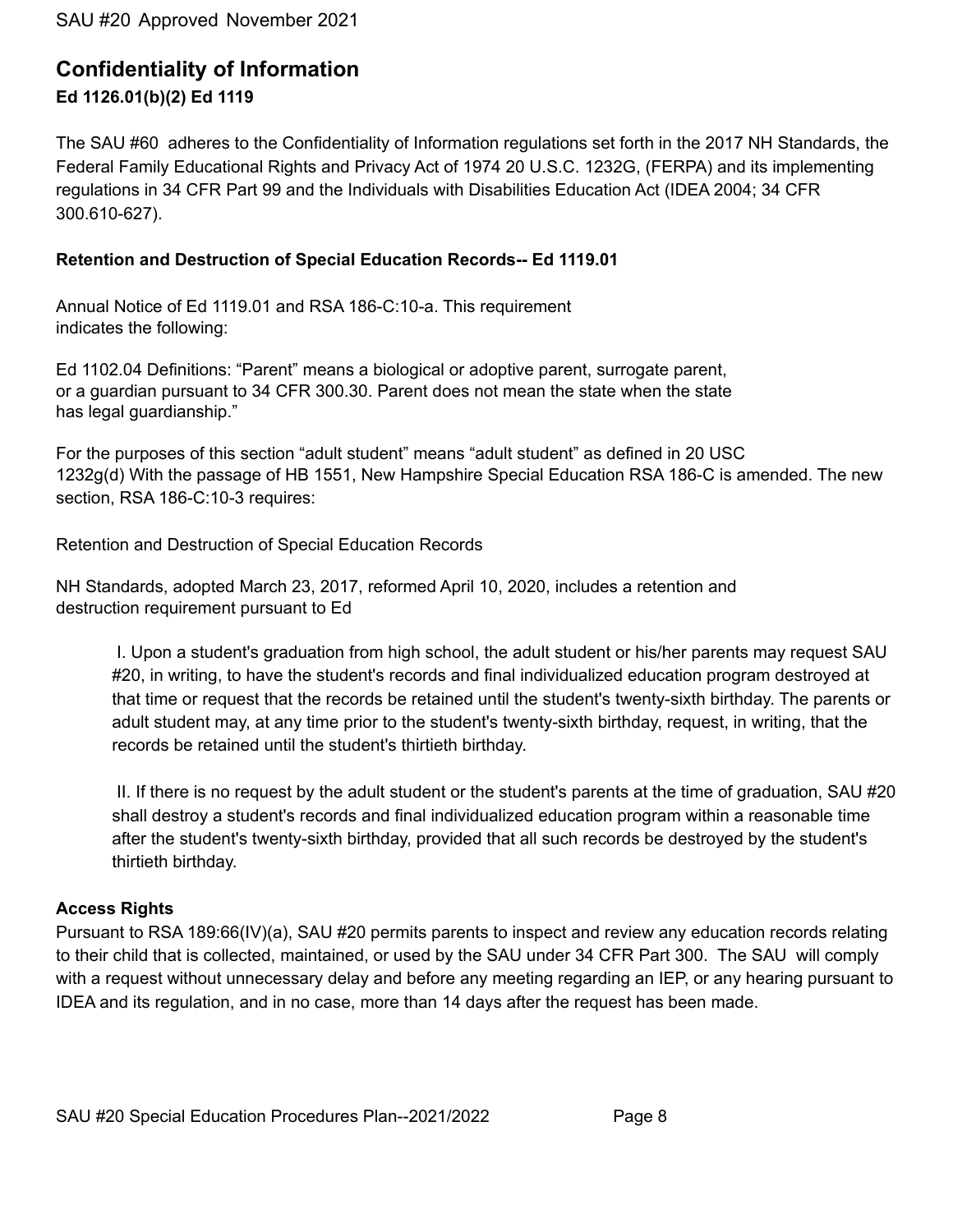The right to inspect and review education records under this section includes:

- The right to a response from SAU #20 to reasonable requests for explanations and interpretations of the records.
- The right to request that SAU #20 provide copies of the records containing the information if failure to provide those copies would effectively prevent the parent from exercising the right to inspect and review the records.
- The right to have a representative of the parent inspect and review the records.

SAU #20 may presume that the parent has the authority to inspect and review records relating to his or her child unless the SAU has been advised that the parent does not have the authority under the applicable state law governing such matters as guardianship, separation, and divorce.

#### **Record of Access**

SAU #20 keeps a record of parties obtaining access to special education records collected, maintained, or used under Part B of IDEA (except access by parents and authorized employees of the participating agency), including the name of the party, the date access was given, and the purpose for which the party is authorized to use the records.

SAU #20 has a current list of the names and positions of those employees within the school who may have access to personally identifiable information (updated annually).

## **Record on More than one Child**

If any education record includes information on more than one child, the parents of those children have the right to inspect and review only the information relating to their child or to be informed of that specific information.

#### **List of Types and Location of Records**

SAU #20 provides parents, upon request, a list of the types and locations of education records collected, maintained, or used by the SAU .

#### **Fees**

SAU #20 may charge a fee for copies of records that are made for parents under this part if the fee does not effectively prevent the parents from exercising their right to inspect and review those records. SAU #20 has adopted a fee of \$.25 per copy. SAU #20 does not charge a fee to search for or to retrieve information.

#### **Amendment of Records at Parent Request**

A parent who believes that information in the education records collected, maintained or used under this part is inaccurate or misleading or violates the privacy or other rights of their child, may request this information be amended. SAU #20 will determine whether to amend the information in accordance with the request within a reasonable period of time upon receipt of the request. If SAU #20 decides to not amend the information in accordance with the request, it will inform the parent of the refusal and advise the parent of the right to a hearing.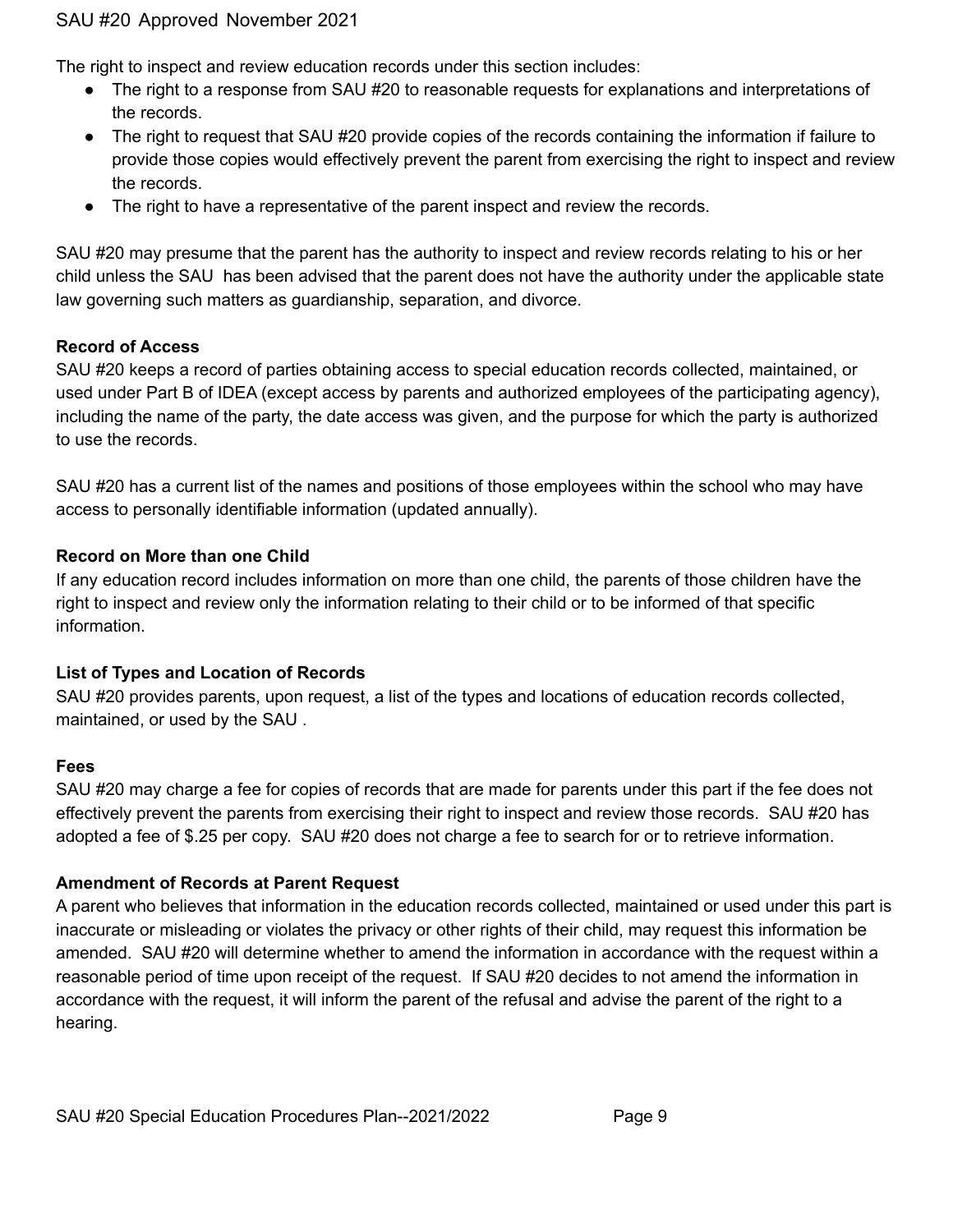#### **Opportunity for Hearing**

SAU #20, on request from the parent, will provide an opportunity for a hearing to challenge information in education records to ensure that it is not inaccurate, misleading, or otherwise in violation of the privacy or other rights of the child.

#### **Result of Hearing**

If, as a result of the hearing, SAU #20 decides that the information is inaccurate, misleading, or otherwise in violation of the privacy or other rights of the child, the SAU will amend the information accordingly and inform the parent in writing. If, as a result of the hearing, SAU #20 decides that the information is not inaccurate, misleading, or otherwise in violation of the privacy or other rights of the child, it will inform the parent of the right to place the records it maintains on the child, a statement commenting on the information or setting forth any reasons for disagreeing with the decision of the SAU .

Any explanation placed in the records of the child under this section:

- is maintained by SAU #20 as part of the records of the child as long as the record or contested portion is maintained by the SAU.
- If the records of the child or the contested portion are disclosed by SAU #20 to any party, the explanation is also disclosed to the party.

#### **Hearing Procedures**

A hearing held under this section is conducted in accordance with the procedures under 34 CFR 99.22.

#### **Consent**

Except, as to disclosures addressed in 34 CFR Part 300.535(b), for which parental consent is not required by 34 CFR Part 99, parental consent is obtained before personally identifiable information is (1) disclosed to anyone other than officials of participating agencies collecting or using the information under 34 CFR Part 300, subject to this section; or (2) used for any purpose other than meeting a requirement of 34 CFR Part 300. SAU #20 will not Release Information from education records to participating agencies without parental consent unless authorized to do so under Part 99.

#### **Safeguards (34 CFR 300.623)**

SAU #20 protects the confidentiality of personally identifiable information at collection, storage, disclosure, and destruction stages. All persons collecting or using personally identifiable information will receive training or instruction regarding the state's policies and procedures under 34 CFR § 300.623(c) and 34 CFR Part 99. SAU #20 maintains, for public inspection, a current listing of the names and positions of those employees within the SAU who may have access to personally identifiable information.

SAU #20 employee who is responsible for ensuring the confidentiality of any personally identifiable information is:

Jennifer Katz-Borrin Director of Pupil Services SAU #20 123 Main Street Gorham, NH 03815

SAU #20 Special Education Procedures Plan--2021/2022 Page 10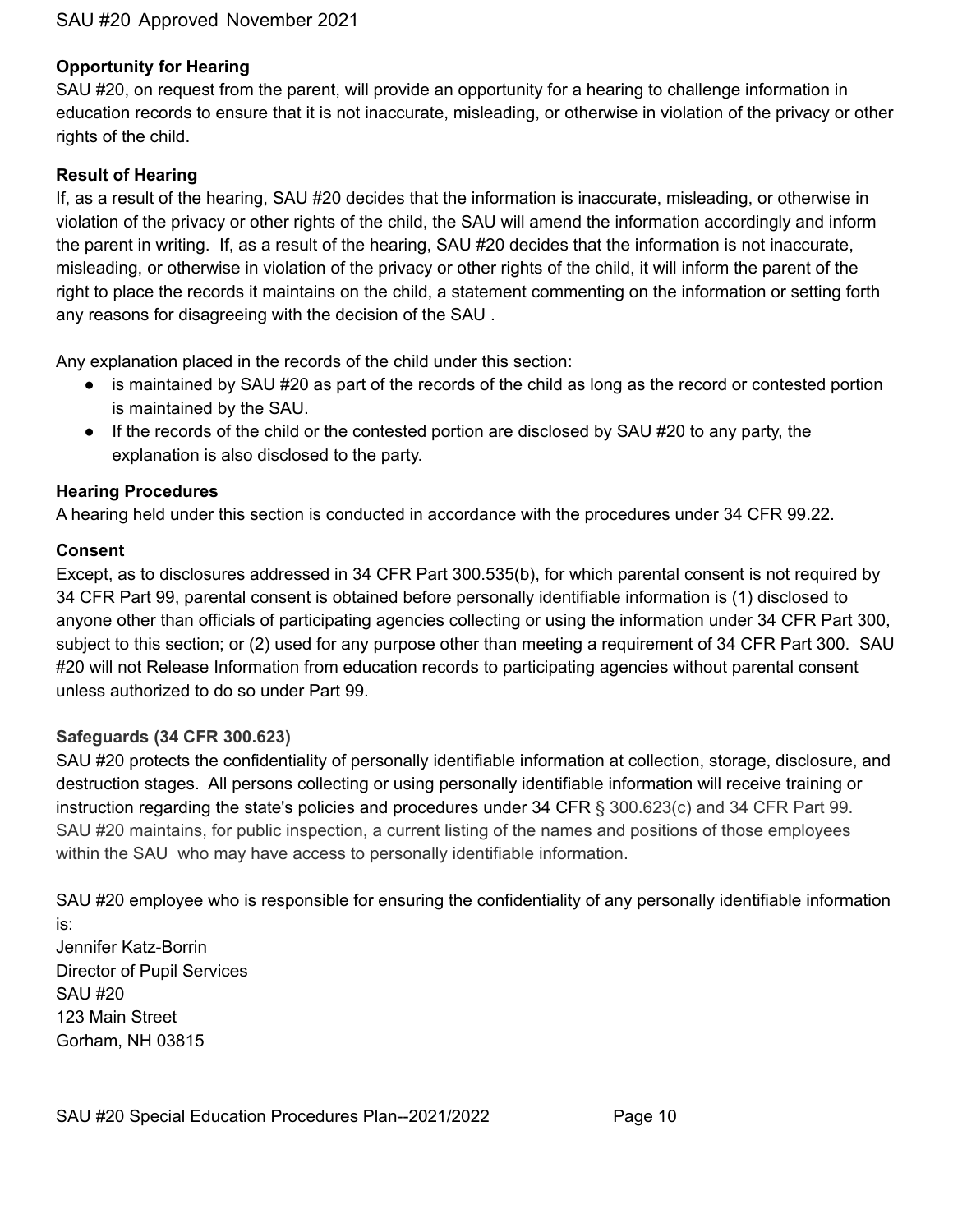#### Ed 1126.01(b)(3)

#### **Destruction of Information**

SAU #20 informs parents when personally identifiable information is collected, maintained, or used under this part is no longer needed to provide educational services to the child. The information is destroyed at the request of the parents. However, a permanent record of a student's name, address, and phone number, his/her grades, attendance record, classes attended, grade level completed, and year completed shall be maintained without time limitation.

#### **Children's Rights (Ed 1119.03)**

SAU #20 ensures the rights of privacy afforded to children are consistent with those afforded to parents, taking into consideration the age of the child and type or severity of the disability. The age of majority in New Hampshire is eighteen (18) years, thus parental rights regarding educational records in IDEA and FERPA transfer to students at age 18. The SAU will provide notice of this transfer of rights to both the parent and the student.

#### **Disciplinary Information (ED 1119.02)**

SAU #20 includes, in the records of a child with a disability, a statement of any current or previous disciplinary action that has been taken against the child. Such statements shall be included in, and transferred with the disabled child's record, to the same extent that the disciplinary information is included in and transmitted with the student records of children without disabilities.

If the child transfers from one school to another, the transmission of any of the child's records includes both the child's current individualized education program and any statement of current or previous disciplinary action that has been taken against the child.

#### **Student Records--Special Education**

- Index of documents contained in file
- Log of people who have accessed files
- All notices of team meetings
- Written Prior Notice Forms
- Student Referral Form
- Permission to Test Form
- Evaluation Summary Forms
- Evaluation Reports
- Individualized Education Programs
- NHSEIS Forms
- Correspondence
- Out of District Progress Reports

If the rights accorded to the parents are transferred to a student who reaches the age of majority, the rights regarding education records are also transferred to the student. The SAU will provide any notice required to the student and the parents.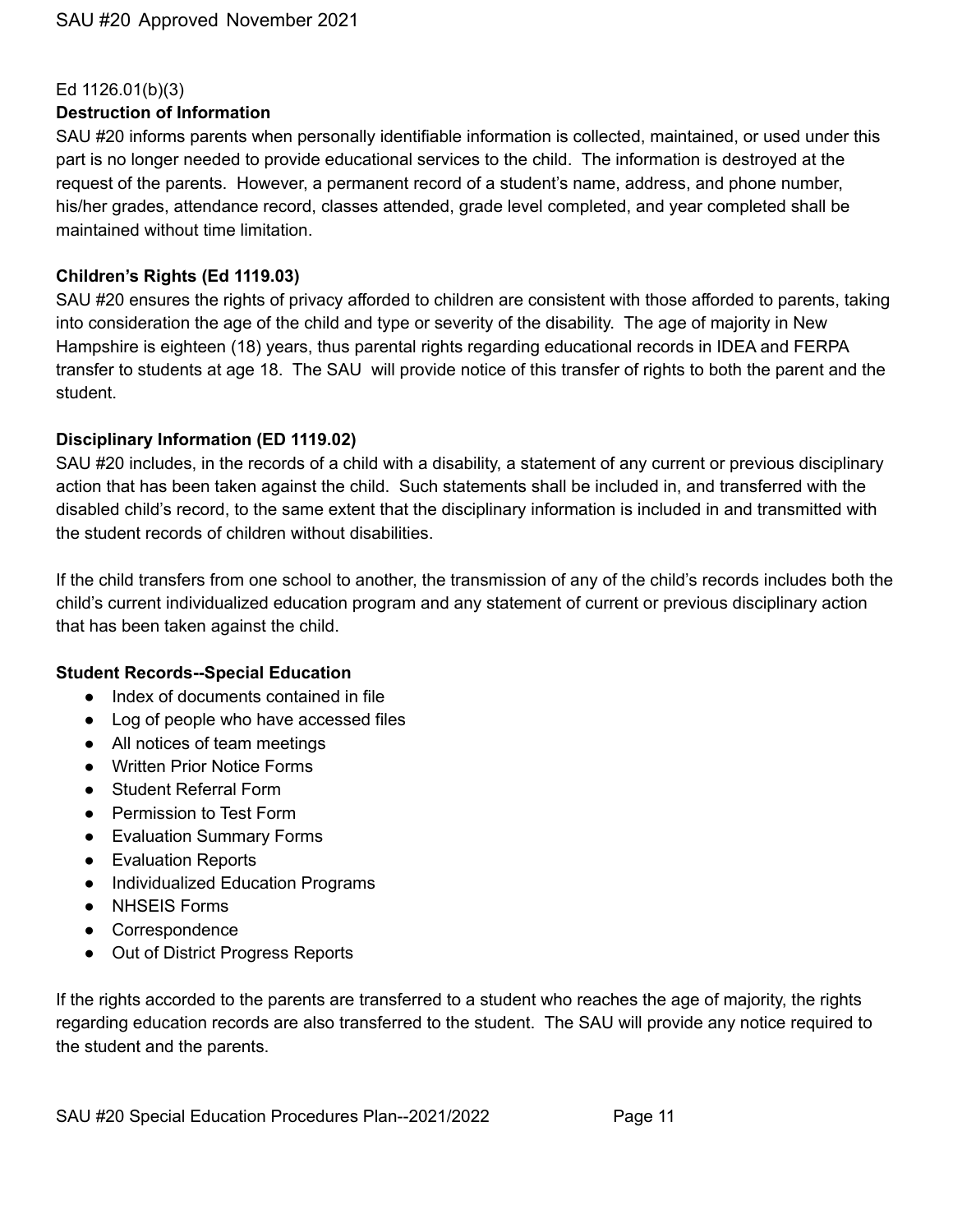The LEA shall provide public notice of its document destruction policy at least annually. Additionally, an LEA will notify, publicly, records to be destroyed for students turning 26 years of age.

## **SAU #20 Employee who is responsible for ensuring the confidentiality of any personally identifiable information is:**

Jennifer Katz-Borrin, Director of Pupil Services

## **Facilities Personnel & Services Ed 1126.01(b)(3)**

## **Special Education Facilities, Personnel, and Services**

SAU #20 shall take steps to ensure that children with disabilities have equal access to the variety of educational programs and services available to non-disabled children. SAU #20 ensures that, to the maximum extent appropriate, children with disabilities, including children in public or private institutions or other care facilities, are educated with students who do not have disabilities. Special classes, separate classes, separate schooling, or other removal of students with disabilities from the regular educational environment occurs only when the nature or severity of the disability is such that education in regular classes with the uses of supplementary aids and services cannot be achieved satisfactorily. Placement decisions for children with disabilities shall be made on an individual basis by the IEP team.

SAU #20 shall provide a full range of opportunities, programs, and services to meet the unique needs of children with disabilities in the least restrictive educational setting. SAU #20 shall ensure that every child with a disability shall have full access to the general curriculum with accommodations and modifications as delineated in the IEP. This includes the provision of non-academic and extracurricular services. These opportunities shall be provided through public school programs within and outside the boundaries of the SAU .

SAU #20 shall provide access to vocational training and transition services as appropriate. Vocational and transitional services are provided primarily within the SAU and the high school level. Other student specific circumstances may be addressed as determined by the IEP team.

#### **Equipment, Materials, and Assistive Technology**

● SAU #20 shall provide appropriate instructional equipment and materials, including assistive technology devices and assistive technology services appropriate to implement each student's IEP.

## **Personnel Standards**

● Teachers of students with disabilities, prior to employment, shall hold the appropriate license or certification for required assessments.

**Programs and Services** (Table 1100.2 & 1100.3: Continuum of Alternative Learning Environment)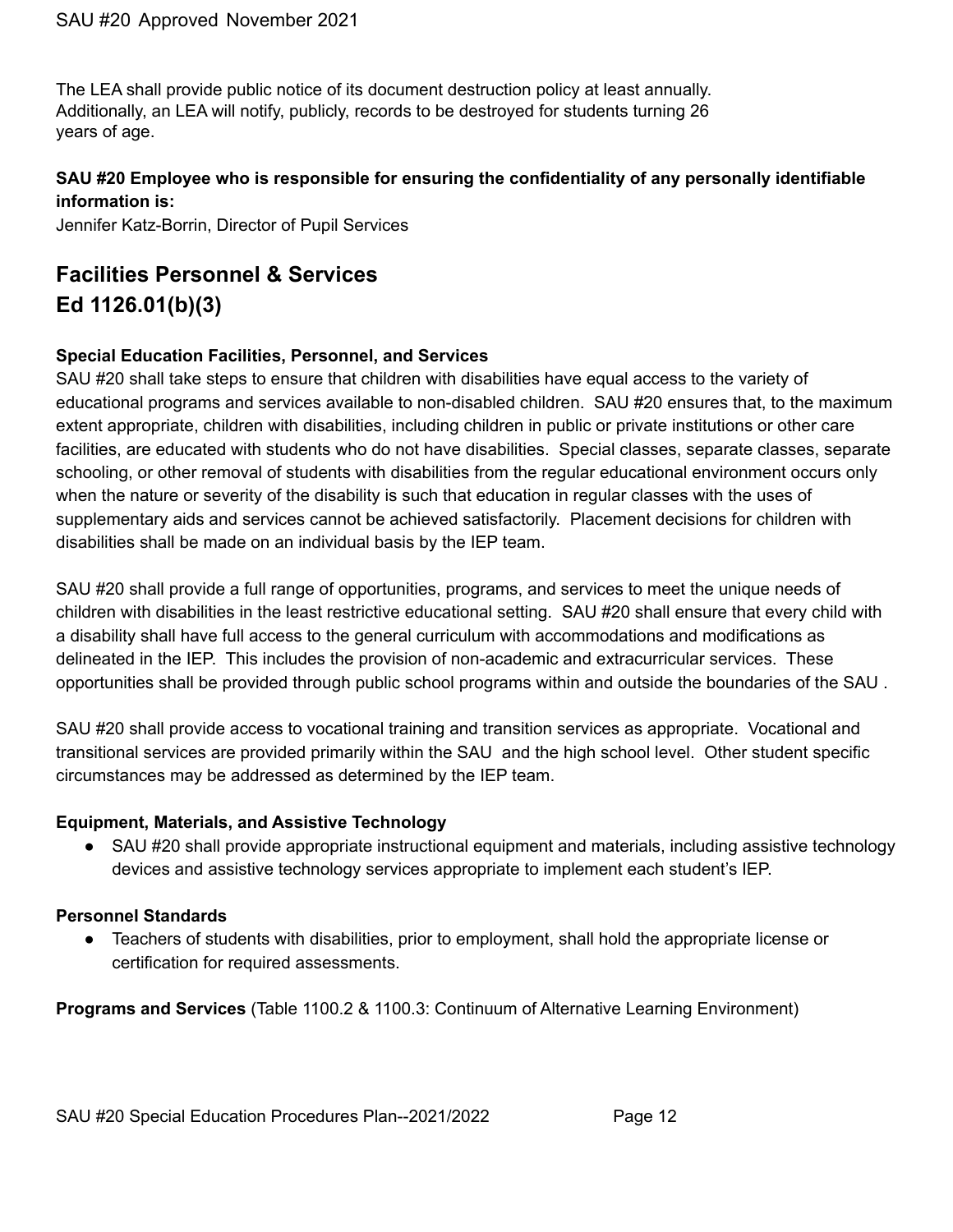SAU #20 provides educational services to students with disabilities along a continuum of environments including the following:

#### Regular Classroom

● A child with a disability attends the regular class with supports and services as required by the IEP.

#### Resource Room

- A child with a disability attends the regular class and receives assistance in the Resource Room Program.
- When the regular education setting, with accommodations, modifications, supplementary aids and services is inadequate to meet the needs of a student with a disability, the student may receive assistance (by team agreement) in a resource setting within the public school system for a portion of the school day.
- The student can spend no more than 60% of the school day in this setting.
- Instruction provided in the resource setting will ensure each student continued access to the general curriculum.
- The total number of students with disabilities being served in the Resource Room at any given time shall not exceed 12 students without the assistance of support personnel. The maximum number of children in a Resource Room shall not exceed 20 (ED 1113.10(f)(4). SAU #20 shall ensure that the resource settings are staffed with personnel who meet state certification requirements and federal "Highly Qualified Teacher" requirements as applicable.

#### Self-Contained Special Education Class

- A child with a disability attends a special education class for more than 60% of their day.
- The class is organized either by the needs of the students or by the degree of severity of the disability.
- Self-contained special education classes serve students according to chronological age with a range of not more than four years.
- The number of students in a self-contained classroom cannot exceed 12.
- The minimum teacher-student ratio of 1:8 or 2:12 shall be provided unless the severity of disabilities warrants the assignment of additional staff. Maintaining this ratio can be accomplished through the assignment of two teachers or a teacher and a paraprofessional.

#### Full-Time or Part-Time Special Day School

● A child with a disability attends a public or privately operated special day program full time or part-time.

#### Full-Time Residential Programs

● The child attends a privately or publicly approved residential program on a full-time basis.

#### Home Instruction

● A child with a disability receives all or a portion of his/her special education program at home in accordance with 1111.04.

#### Hospital or Institution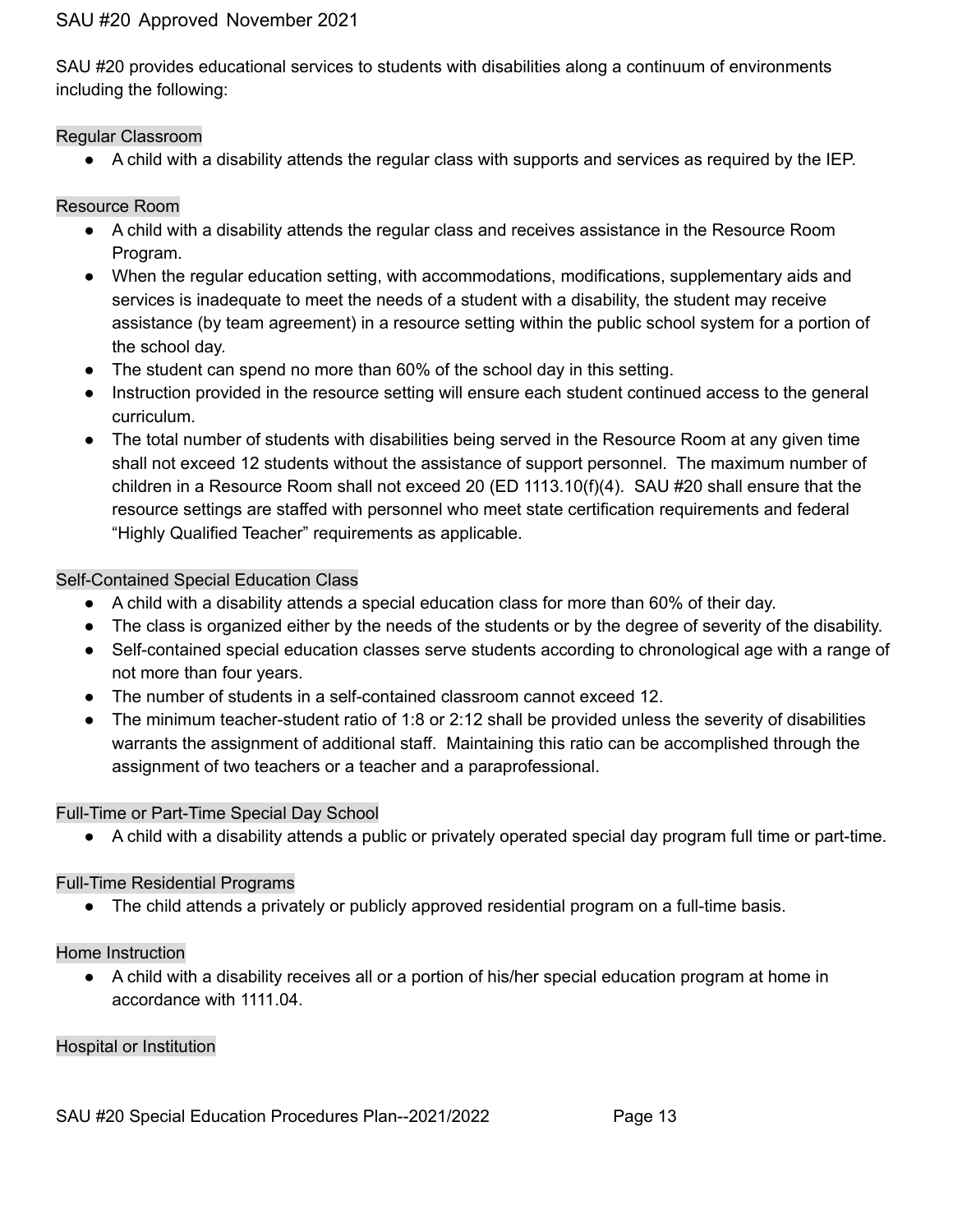● A child with a disability receives special education while in a hospital or institution.

Preschool Programs (Table 1100.2: Continuum of Alternative Learning Environments Preschool)

- Children in preschool programs shall be grouped by age levels with a range of not more than three years. Children with disabilities shall be provided with appropriate special education and related services through SAU #20's preschool programs and services. The maximum number of preschool children in an early childhood special education program shall be 12, regardless of the number of staff members assigned to the program (Ed 1113.10(c)(7).
- Types
	- Early Childhood Program: a preschool child with a disability attends an early childhood program.
	- Home: a preschool child with a disability receives some or all of his/her supports and services in the child's home.
	- $\circ$  Special Education Program: a preschool child with a disability attends a special education program.
	- Service Provider Location: a preschool child with a disability receives supports and services from a service provider.
	- Separate School: a preschool child with a disability attends a publicly or privately operated separate day school facility designed specifically for children with disabilities.
	- Residential Facility: a preschool child with a disability attends a publicly or privately operated residential school or residential medical facility on an inpatient basis.

## **Home Instruction for School-Aged Children (Ed 1111.04)**

A child with a disability receives all or a portion of his/her special education program at home in accordance with ED 1111.04. Home instruction for children at least six years of age but less than 21 years of age shall include a minimum of ten hours per week of instruction, including special education services and related services as specified in the child's IEP, so that the child will progress in the general curriculum and meet IEP goals.

Home instruction for children at least six years of age but less than 21 years of age shall NOT include parent designed home instruction programs as authorized in Ed 315. A child's placement is determined at least annually and is based on the child's IEP. Children who are placed in home instructions shall be allowed to participate with non-disabled children to the maximum extent appropriate to the needs of the child. The length of the school year and school day for a home instruction placement shall be consistent with RSA 186-C:15 except when the superintendent has excused a student from full-time attendance in which case the superintendent and parent shall agree on the number of hours per week of instruction, including special education and related services. Home instruction shall be implemented by personnel qualified in accordance with 34CFR300.156 and Section 2122 in the ESEA.

## **Facilities and Location**

● Instructional areas for children with disabilities shall be located in classrooms with students of a similar chronological age and shall be comparable to other classrooms within the school. They shall be located in facilities that are, in the judgment of the IEP team, in the least restrictive environment.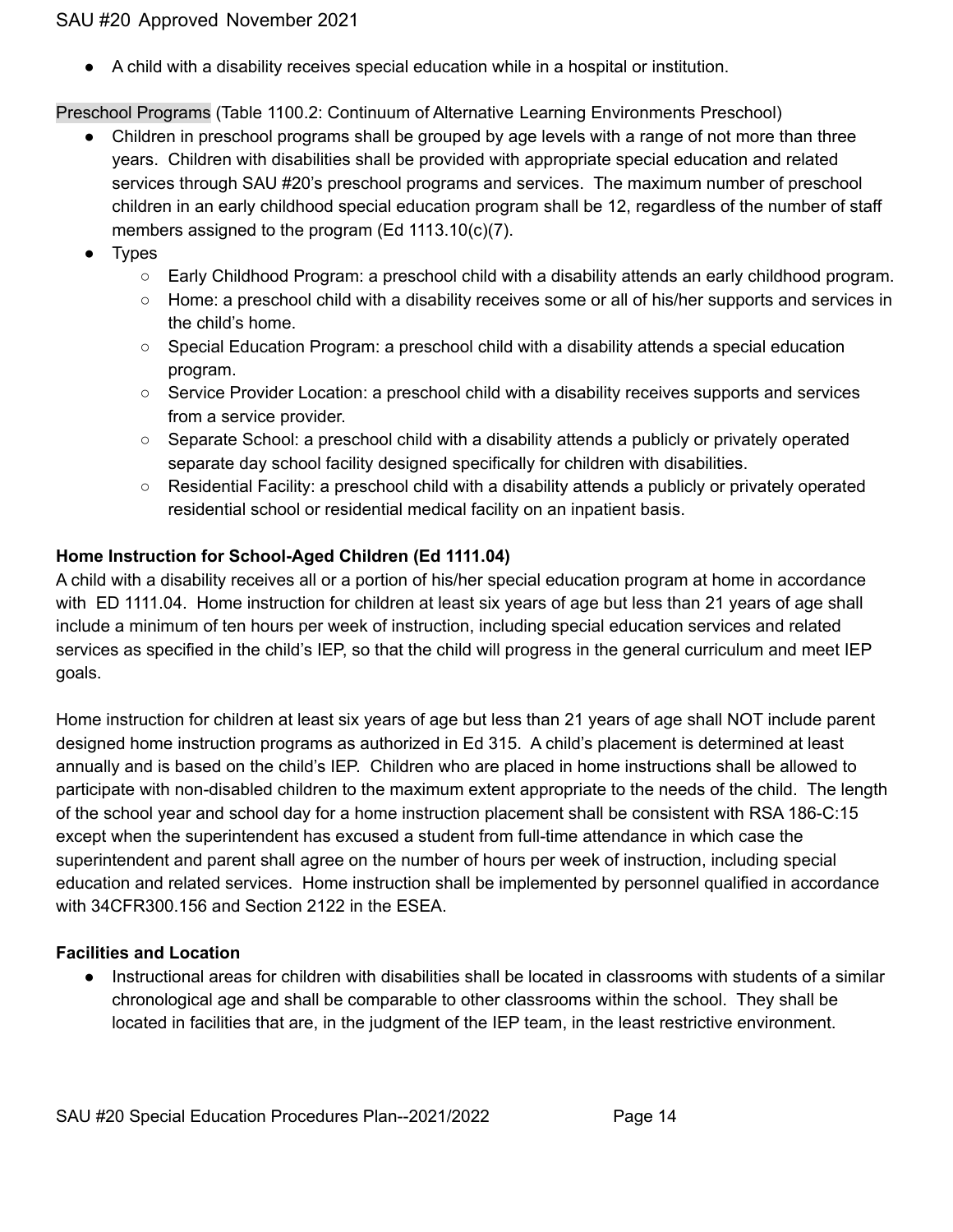● The physical space used for classrooms and other instructional programs and school activities for children with disabilities shall be of sufficient size to accommodate program modifications and accommodations necessary to implement the children's IEPs and to provide for all other learning activities.

#### **Length of School Day**

- Preschool level--The IEP team shall determine the length of the school day for preschool students with disabilities.
- Elementary/High School: A child shall attend full time when a school is in session unless it would cause a serious adverse affect upon a child's educational progress pursuant to RSA 193:1 I(C). When, due to a student's limited physical and/or emotional stamina, the special education placement team recommends a school day of less than the minimum hours listed above, written consent shall be obtained from the Superintendent of schools and the parent prior to implementing a shortened school day. A copy of the written consent goes to the parent, and another placed in the student's school record. SAU #20's obligation to provide a free and appropriate public education to a child shall still be in effect even if the child attends school for a shortened day.

#### **Length of School Year**

SAU #20 shall provide a standard school year of at least 180 days in each year or the equivalent number of hours approved by the Commissioner of Education, NHDOE, consistent with the provisions of RSA 189:1, 189:2, 189:24,189:25, and Ed 306.18-306.21.

Students with disabilities in need of extended school year programming shall be provided for. Extended School Year Programming shall not be limited only to the summer months.

#### **Supervision and Administration**

The Superintendent of Schools, the Co-Directors of Special Services and the Principals or their designees shall supervise the services and programs provided to students with disabilities.

Paraprofessionals shall work under the direct supervision of appropriately certified personnel and be supervised by the professional under whom they work as often as deemed necessary by SAU #20, but no less than once each week. Paraprofessionals shall implement plans designed by the supervising professionals and monitor the behavior of student(s) with whom they work. They may not design or evaluate the effectiveness of programs. It is RECOMMENDED that paraprofessional performance be evaluated through a predetermined performance review process.

#### **Diplomas**

SAU #20 shall ensure that each child with a disability is entitled to continue in an approved program until such time as the student has earned a regular high school diploma or has attained the age of 21, whichever occurs first, or until SAU #20 determines that the student no longer requires special education.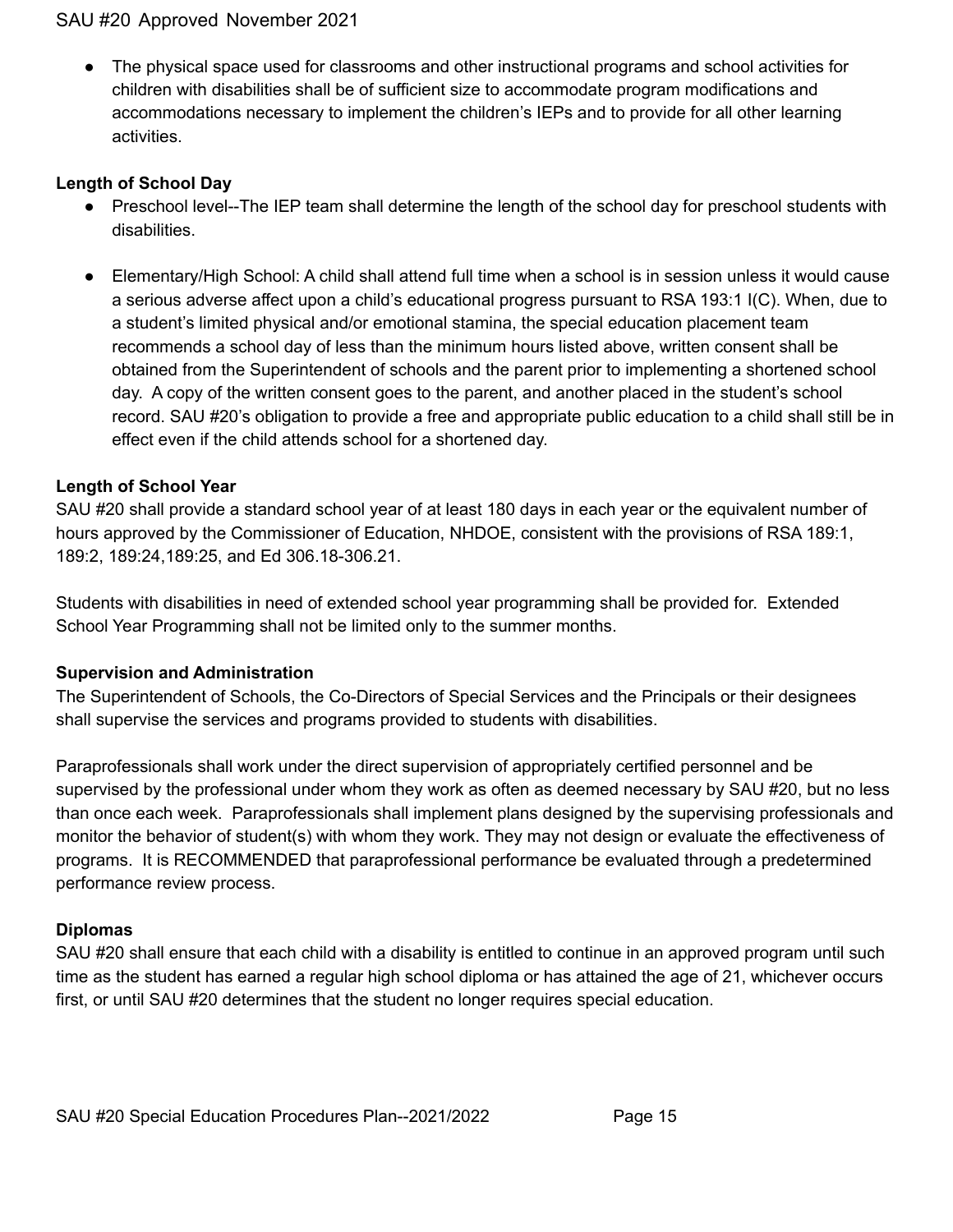All children with disabilities in SAU #20 shall have an equal opportunity to complete a course of studies leading to a regular high school diploma. A regular diploma shall be issued to all student who:

- 1. successfully achieve the minimum number of 26 credits,
- 2. Meet specific course requirements in theGorham Middle High School Program of Studies, and
- 3. Meet all attendance requirements as stated in the Gorham Middle High School Handbook (and/or Local District Policy).
- 4. Earn 20 credits and successfully meets the requirements for a high school diploma awarded by the State of NH.

The term "regular high school diploma" does not include an alternative degree that is not fully aligned with the NH School Approval Standards, such as a certificate or a High School Equivalency Test (HiSET). Any student who receives a diploma/certificate other than the SAU s regular high school diploma remains eligible to receive a free appropriate public education until he or she reaches age twenty-one or until the IEP Team, through a formal evaluation process, determines that such student is no longer in need of, and thereby not eligible for, special education and related services.

## **Listings of Schools in SAU #20**

Milan Village School 11 Bridge Street Milan, NH 03588 (603) 499-3306 PK-6

Errol Consolidated School 99 Main Street Errol, NH 03579 (603) 482-3341 K-8

Edward Fenn Elementary School 169 Main Street Gorham, NH 03581 (603) 466-3334 K-5

Gorham Middle High School 120 Main Street Gorham, NH 03581 (603) 466-2776 6-12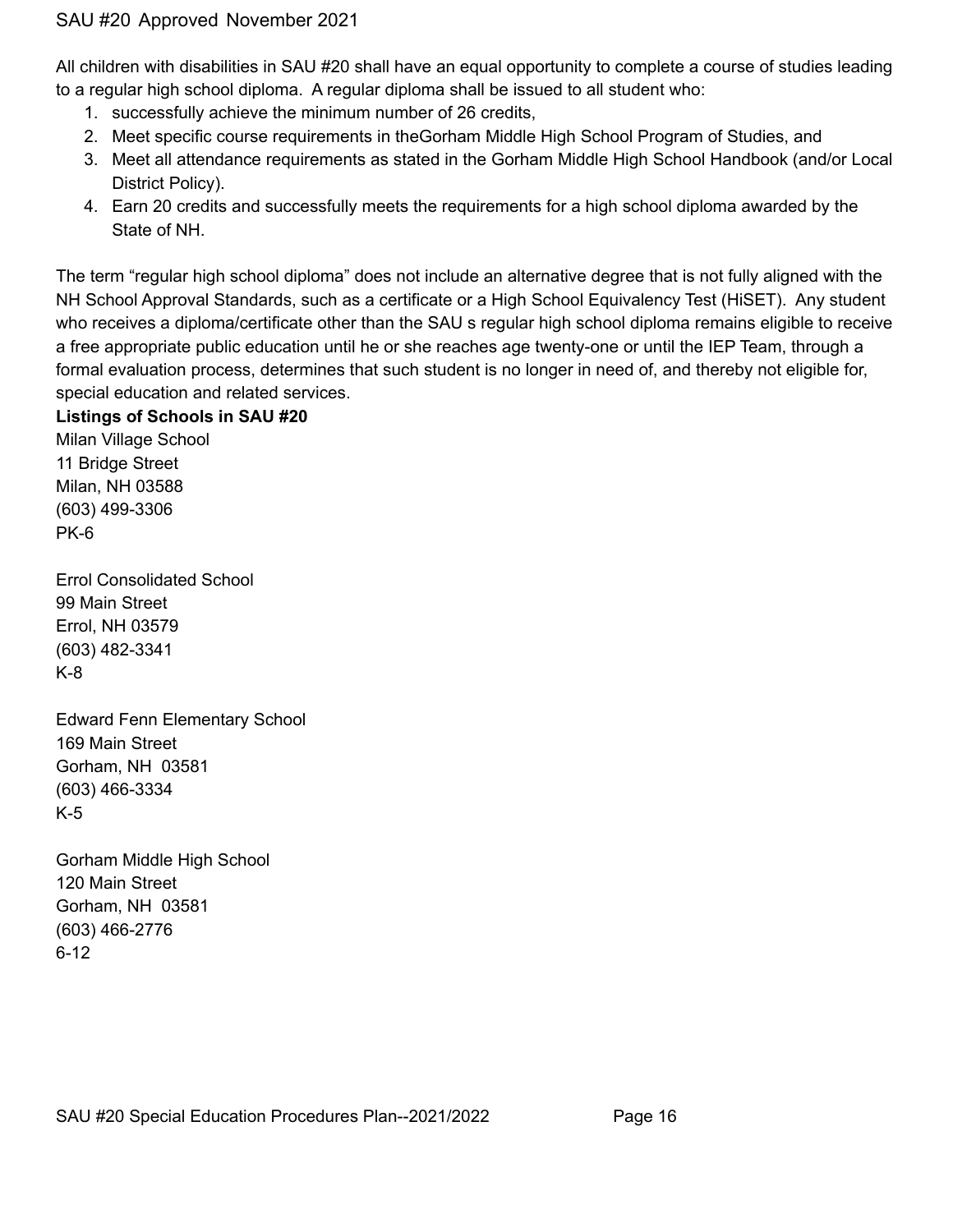## **Personnel Development Ed 1126.01(b)(4)**

#### **Personnel Development**

SAU #20 has adopted a Professional Development Master Plan to serve as a basic guideline for the operation of its professional development.

SAU #20 shall work to promote a climate that encourages the continuing education and training of all staff within the SAU . The Professional Development Master Plan shall advance an educational environment in which students receive high exposure to stimulating teachers, instructional materials, and activities. Professional development activities that enhance the knowledge and skills of all staff related to the education of children with disabilities and increase their understanding of the diverse needs of all students shall be offered to all teachers, specialists, paraprofessionals, administrators, and other IEP team members.

A variety of professional development opportunities shall be available to SAU #20 staff, including job-embedded activities, in-service workshops, conferences, and/or formal coursework reimbursed through the SAU .

## **Procedural Safeguards 34 CFR 300.504 Ed 1126.07 (b)(7) Ed 1120**

The Individuals with Disabilities Education Act includes a section entitled "Procedural Safeguards". These safeguards are designed to protect the rights of children with disabilities and their parents. They also provide families and schools the means for resolving disputes that may arise throughout the special education process.

SAU #20 will give a copy of the current procedural safeguards notice to parents, including plain language explanations of parents' procedural rights, once per year, but at a minimum upon:

- Initial referral for evaluation or parental request for an evaluation.
- The first time in a school year that a request for a due process hearing is filed.
- The first time in a school year that a complaint is filed.
- The date in which the decision is made to make a removal that constitutes a change in placement of a child with a disability because of a violation of a code of student conduct, in accordance with the discipline procedures in 34 CFR 300.536.
- Upon request by the parent

#### **LEA Procedural Safeguards**

SAU #20 shall provide a copy of the current New Hampshire Procedural Safeguards in Special Education to the parents of a child with a disability one time per year. This is typically done at each annual IEP team meeting. A copy shall also be given to the parents:

- 1. Upon initial referral or parent request for evaluation.
- 2. Upon receipt of the first State complaint or the first due process complaint in a school year.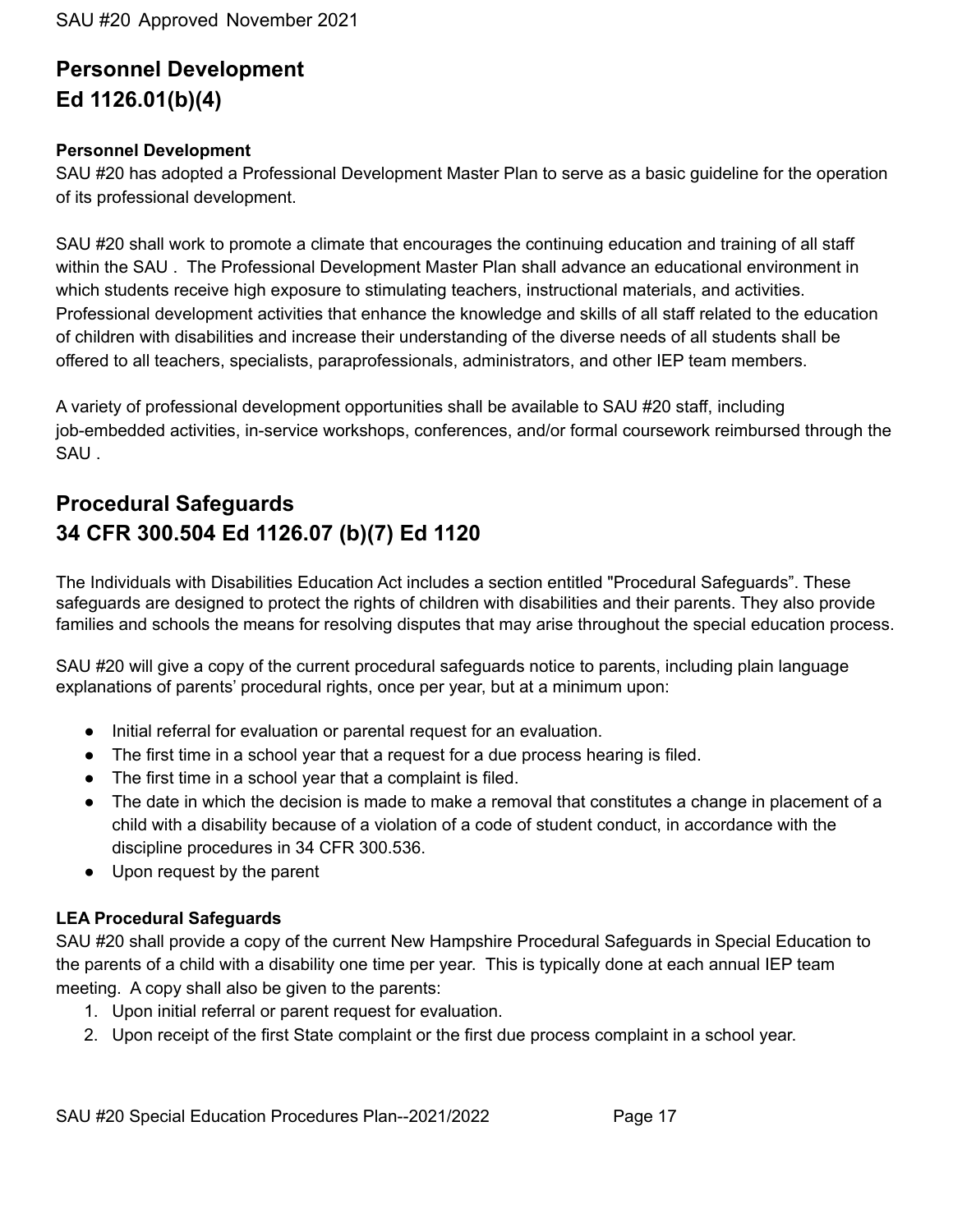- 3. When a decision is made to take a disciplinary action that constitutes a change of placement.
- 4. Upon request of the parent.

SAU #20 shall ensure the parents of children with disabilities are afforded all the rights and procedural safeguards contained in federal law and described in the NH Standards (Ed 1120.01-1120.08) including, but not limited to, the right to:

- Receive written prior notice of any action regarding their child which the SAU proposes or refuses.
- Grant or refuse consent for any SAU action regarding their child.
- Obtain an independent educational evaluation.
- Appeal specific proposals of the SAU regarding their child.
- File a complaint.

All of the rights and guarantees included under procedural safeguards shall apply to parents, adult students, and public agencies, which include school SAUs. These rights shall be transferred to children with disabilities who are emancipated minors or who have attained the age of 18 years and have not been adjudicated as incompetent by a court.

A parent, as defined in Ed 1102.04(h), or an adult student may authorize an individual to act on their behalf pursuant to a duly executed power of attorney. (Ed 1120.01(c))

#### **Written Prior Notice**

Parents will be officially notified in writing any time SAU #20:

- Proposes to initiate or change the identification, evaluation or educational placement of the child or the provision of a free and appropriate public education to the child; or
- Refuses to initiate or change the identification, evaluation, or educational placement of the child or the provision of a free and appropriate public education to the child.

The Notification Shall Include:

- 1. A description of the action proposed or refused by the SAU.
- 2. An explanation of why the agency proposes or refuses to take the action.
- 3. A description of each evaluation, procedure, assessment, record or report the SAU used as a basis for the proposed or refused action.
- 4. A statement that the parents of the child with disabilities have protection under the procedural safeguards of IDEA (if this notice is not an initial referral for evaluation, the means by which a copy of the description of the procedural safeguards can be obtained.
- 5. Sources for parents to contact to obtain assistance in understanding the provisions of the law; a description of the other options that the IEP team considered and the reasons why those options were rejected.
- 6. A description of other options that the IEP team considered and the reasons why those options were rejected
- 7. A description of other factors relevant to the SAU 's proposal or refusal.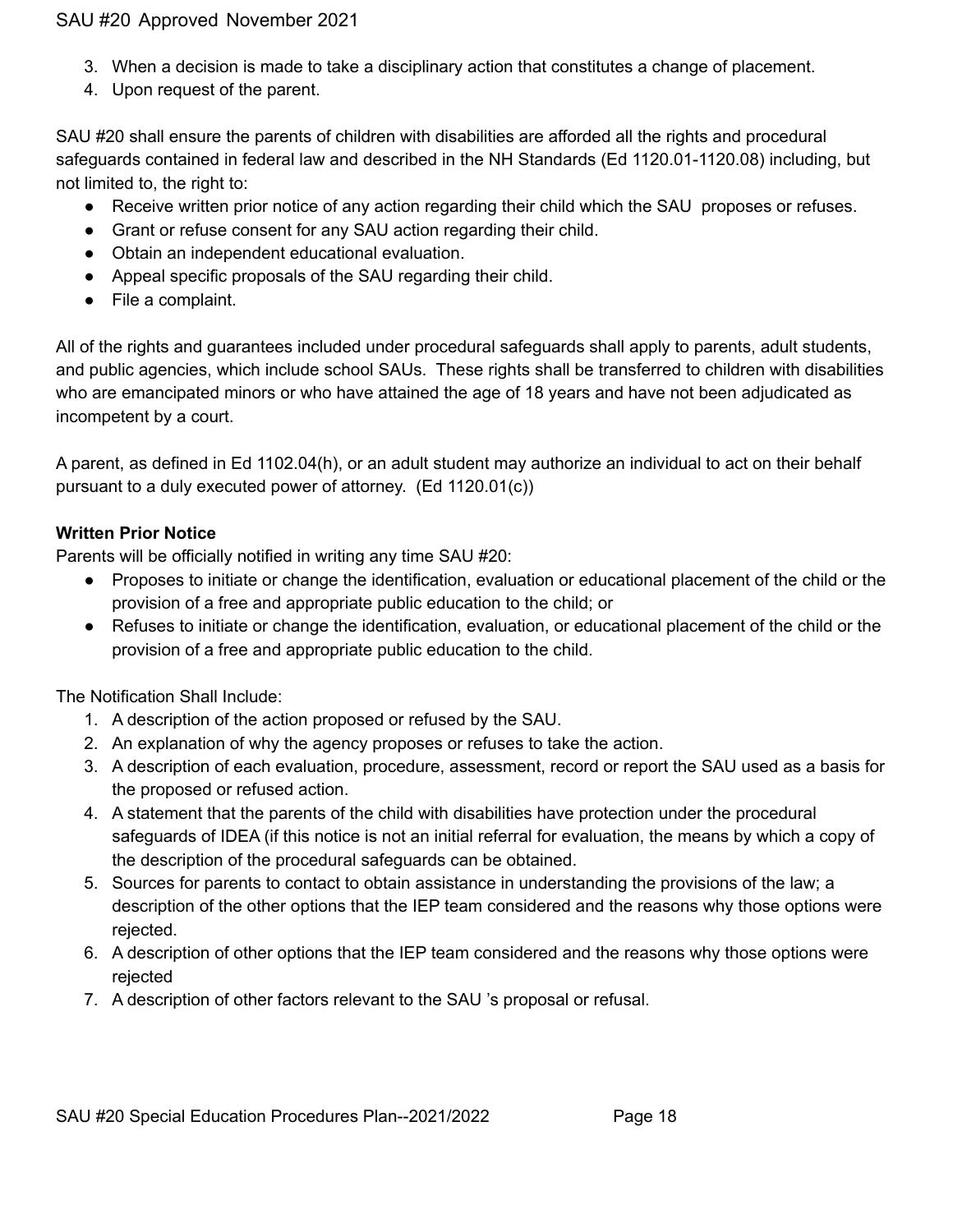#### **Informed Consent**

SAU #20 shall obtain informed, written consent from the parent of a child with a disability prior to:

- Conducting an evaluation.
- Initial provision of special education and related services to a child with a disability, annual renewal of the IEP and placement of a child with a disability.
- Determining or changing disability classification.
- Changing the nature or extent of the special education or special education and related services.
- Conducting a re-evaluation.
- Annual access to public insurance or when changes in services paid by public insurance are made.
- Each time the SAU proposes to access the public insurance.

Parents of children with disabilities shall have 14 days after the receipt of a written prior notice to sign documents included with the notice to indicate consent, consent with conditions, or denial of consent. The 14-day time limit shall be extended if SAU #20 and parent(s) mutually agree to the extension.

SAU #20 shall advise the parent in writing of the necessity of signing documents that describe actions requiring the parent's consent for the purpose of ensuring the timely provision of appropriate services. Additionally, the SAU shall advise the parent of the right to access all of the rights and procedures outlined in this section if the parent disagrees with a proposal that the SAU makes.

SAU #20 shall take reasonable measures to obtain consent including, but not limited to phone contact and letters. The SAU shall document all contacts made or attempted and the results of these contacts. Copies of all letters and responses received shall be kept in the student's confidential file.

A copy of any document the parent gives consent in writing shall be provided to the parent, and a copy of such document shall also be placed in the child's educational records.

Should a parent either deny consent or not respond to a request for written consent, the SAU is required to respond in the following ways:

- 1. Initial evaluation: SAU #20 is required to obtain informed consent for the initial evaluation. If a parent refuses consent to a proposal included in Ed 1120.04(a)(1) SAU #20 shall have the authority to pursue the initial evaluation by the initiation of a due process hearing under Ed 1123. (Ed 1120.05(c))
- 2. Initial Provision of Services: SAU #20 is required to obtain informed consent for the initial provision of services. If a parent refuses consent for the initial provision of special education services the SAU shall not pursue the initial provision of special education services by initiating a due process hearing under Ed 1123. SAU #20 shall have the authority to initiate court proceedings to authorize the initial provision of special education services. (Ed 1120.05(d))
- 3. Parent Revoking Consent: If, at any time subsequent to the initial provision of special education and related services, that parent of a child revokes consent in writing for the continued provision of special education and related services, pursuant to 34 CFR 300.300(b)(4) the school SAU :
	- a. may not continue to provide special education and related services to the child;
	- b. provide a Written Prior Notice before ceasing the provision of special and related services;
	- c. may not use the mediation or due process procedures to obtain an agreement or ruling that the service may be provided to the child;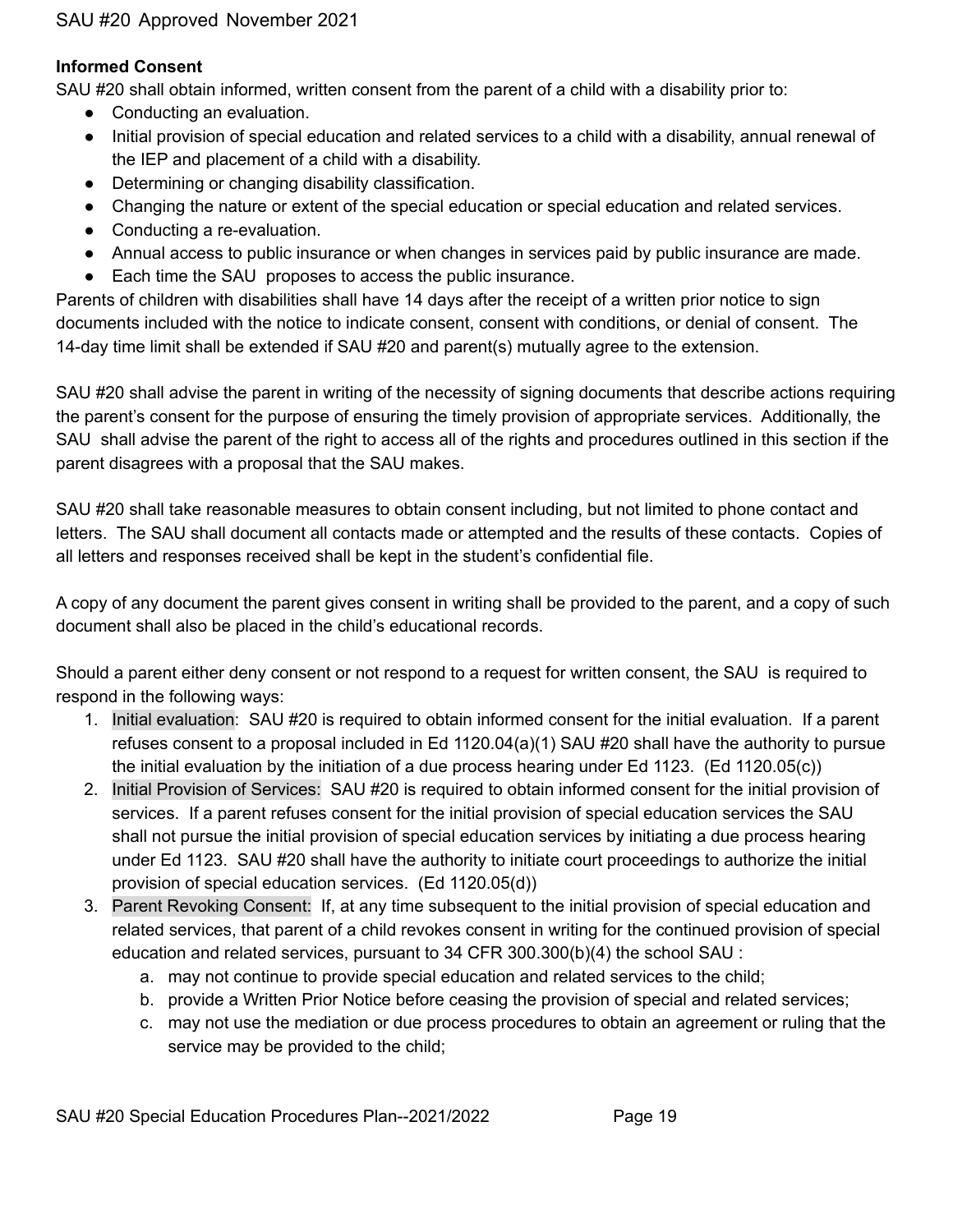- d. may not be considered in violation of the requirement to make FAPE available to the child and;
- e. need not convene the IEP Team meeting or develop an IEP for the child.

4. Re-Evaluation and Continuation of Services: SAU #20 is required to obtain informed consent for both the re-evaluation and the continuation of services. If the parent fails to respond to the request for consent, the District shall implement the proposed changes after the SAU has taken reasonable measures to obtain informed written consent. If the parent refuses consent for a re-evaluation or the continuation of services, SAU #20 shall pursue the re-evaluation or continuation of services through dispute resolution processes.

- 5. Other Consent Areas:
	- A. Public Insurance: The District must obtain informed parental consent once, the first time the SAU seeks to access the child's public insurance. The SAU must provide an annual notification pursuant to 34 CFR 300.154(d)(2)(v). The annual notification includes a withdrawal of consent provision. The withdrawal of consent provision terminates the SAU 's authority to access the child's state public benefits or insurance program. This withdrawal of consent provision is effective upon the SAU 's receipt of the parent's signed withdrawal. SAU #20 must notify the parents that the refusal to allow access to their public insurance does not relieve the SAU of its responsibility to ensure that all required services are provided at no cost to the parents. The SAU may not initiate dispute resolution processes if a parent refuses to grant consent.
	- B. Private Insurance: SAU #20 must obtain informed parental consent each time it proposes to access private insurance and notify the parents that the refusal to allow access to their private insurance does not relieve the SAU of its responsibility to ensure that all required services are provided at no cost to the parents.
	- C. Release of Records: SAU #20 must obtain informed consent for the release of education records. If the parent refuses consent, the SAU may initiate a court proceeding to obtain a court order for the release of information.

## **Independent Educational Evaluation**

Parents shall have the right to request an independent evaluation at the SAU 's expense if they disagree with an evaluation conducted by SAU #20. If parents request an independent educational evaluation at public expense, SAU #20 shall either initiate a due process hearing to show that its evaluation is appropriate or ensure that an independent educational evaluation is provided at public expense, unless it has demonstrated at a hearing that the evaluation obtained by the parent does not meet the SAU 's criteria.

SAU #20 may ask for the reason why parents object to the SAU 's evaluation; however, the explanation shall not be required and the SAU shall not unreasonably delay either providing the independent educational evaluation at public expense or initiating a due process hearing to defend the SAU 's evaluation.

If a parent obtains an independent educational evaluation at private expense, SAU #20 shall consider the results of the evaluation if it meets the SAU 's criteria. If an independent educational evaluation is at public expense, the criteria under which the evaluation is obtained, including the location of the evaluation and the qualifications of the examiner, must be the same as the criteria that the SAU uses when it initiates an evaluation, to the extent those criteria are consistent with the parent's right to an independent educational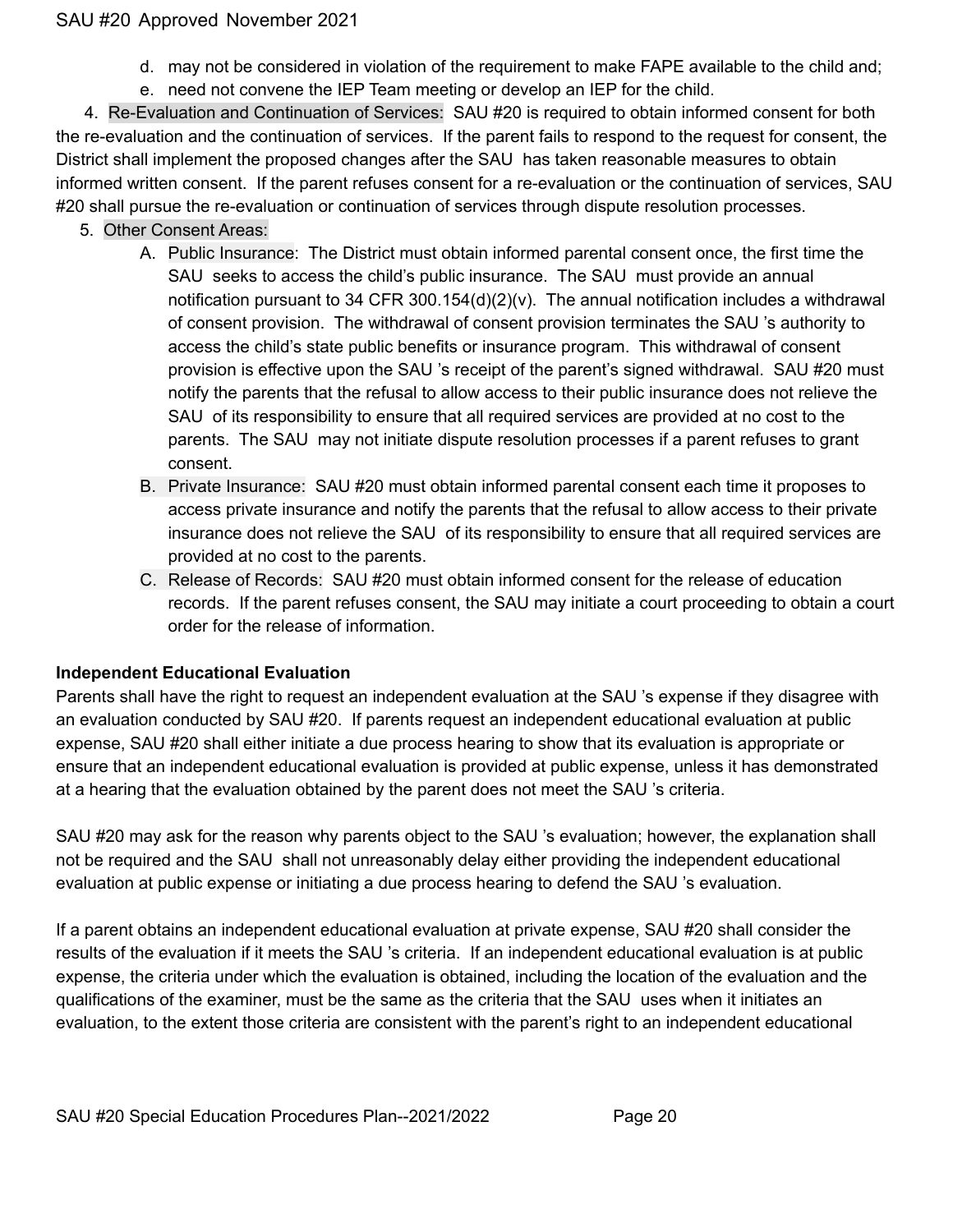evaluation. Results of an independent evaluation obtained at parents' expense may be presented as evidence at a hearing regarding the child.

#### **Appeal Decisions:**

The parent shall have the right to appeal any decision of SAU #20 or IEP Team regarding the referral, evaluation, determination of eligibility, IEP, provision of a free and appropriate public education, or placement of a child with a disability using the procedures detailed in the NH Standards-Ed 1122.

A due process hearing can be initiated by either party at any time and will be conducted in accordance with the NH Standards-Ed 1122. Alternative dispute resolution shall be voluntary and available to parents and SAU #20 in accordance to the NH Standards.

#### **File Complaint**

Individuals or organizations may report alleged violations of a public agency which are contrary to the provision of state and federal requirements regarding the education of children with disabilities by filing a complaint. A complaint shall be filed in accordance with the NH Standards-Ed 1121.

#### **Low Cost or Free Legal and Other Relevant Service in New Hampshire**

Disabilities Rights Center, Inc. P.O. Box 3660 Concord, NH 03302-3660 (603) 228-0432 (toll free 1-800-852-3336)

New Hampshire Legal Assistance (Central Administration Office) 15 Green Street Concord, NH 03301 (603) 225-4700

New Hampshire Legal Assistance Simeon Smith House The Hill P.O. Box 778 Portsmouth, NH 03802-0778 (603) 431-7411 (toll-free 1-800-334-3135)

New Hampshire Bar Assoc. Pro Bono Referral System 112 Pleasant Street Concord, NH 03301-2947 (603) 224-6934 (toll-free 1-800-639-5290)

SAU #20 Special Education Procedures Plan--2021/2022 Page 21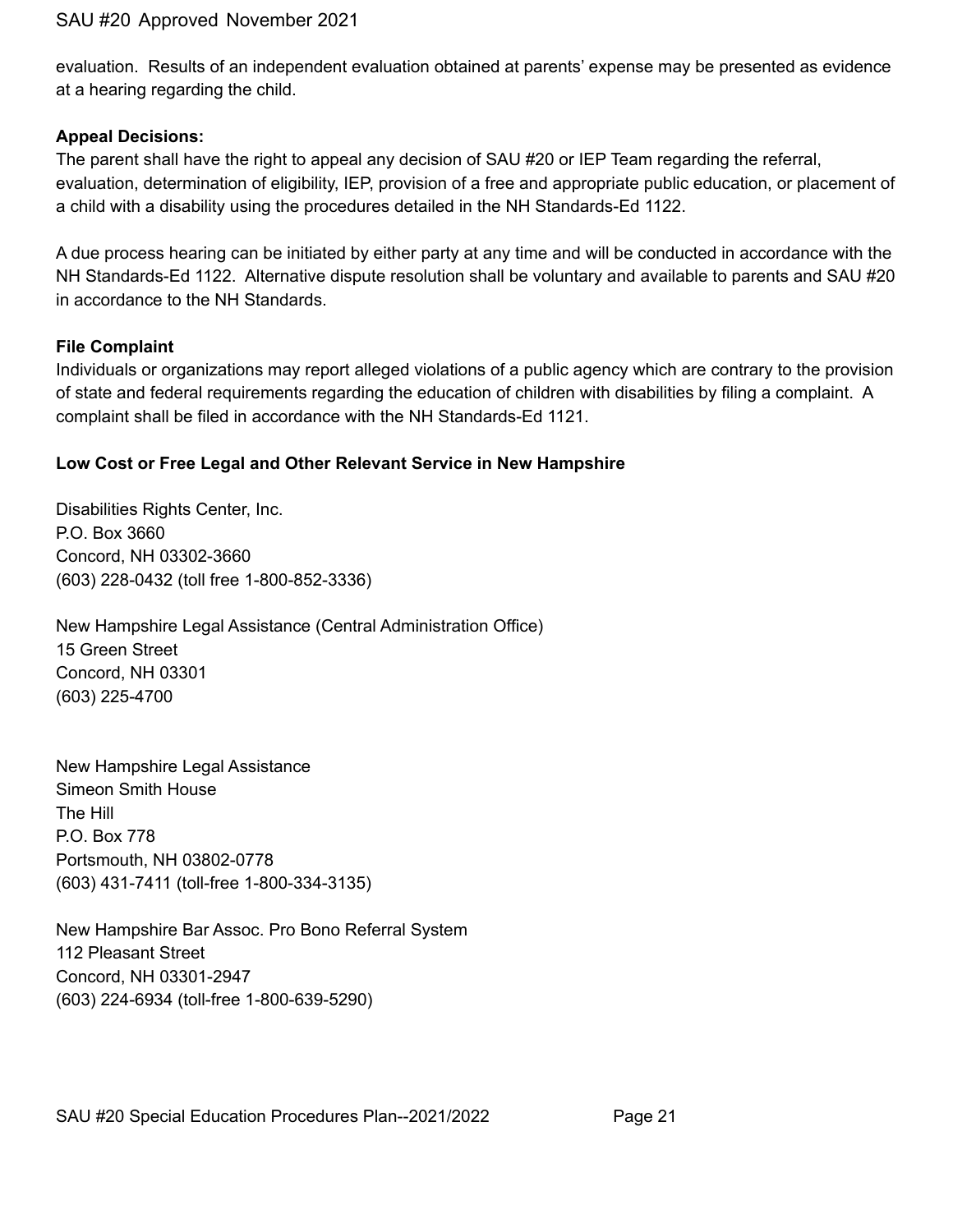Parent Information Center P.O. Box 1422 Concord, NH 03302-1422 (603) 224-7005

New Hampshire State Department of Education, Special Education Department 101 Pleasant Street Concord, NH 03301 (603) 271-3741

Special Education Mediation NH State Department of Education 101 Pleasant Street Concord, NH 03301 (603) 271-2299

IEP Meeting Facilitation NH State Department of Education 101 Pleasant Street Concord, NH 03301 (603) 271-3741

## **Pupil Evaluation to Placement Ed 1126.01(b)(8)**

SAU #20's plan includes a pupil evaluation to placement section. This section describes the LEA's procedures for referral, evaluation, development of IEPs, and placement for children with disabilities. These procedures involve parents in all aspects of the pupil evaluation to placement process.

#### **Pupil Evaluation to Placement**

SAU #20 implements the Special Education Process utilizing the following sequence.

- A. Referral
- B. Evaluation
- C. Determination of Eligibility
- D. Development and approval of IEP
- E. Placement
- F. Ongoing monitoring of the IEP
- G. Annual Review of the IEP.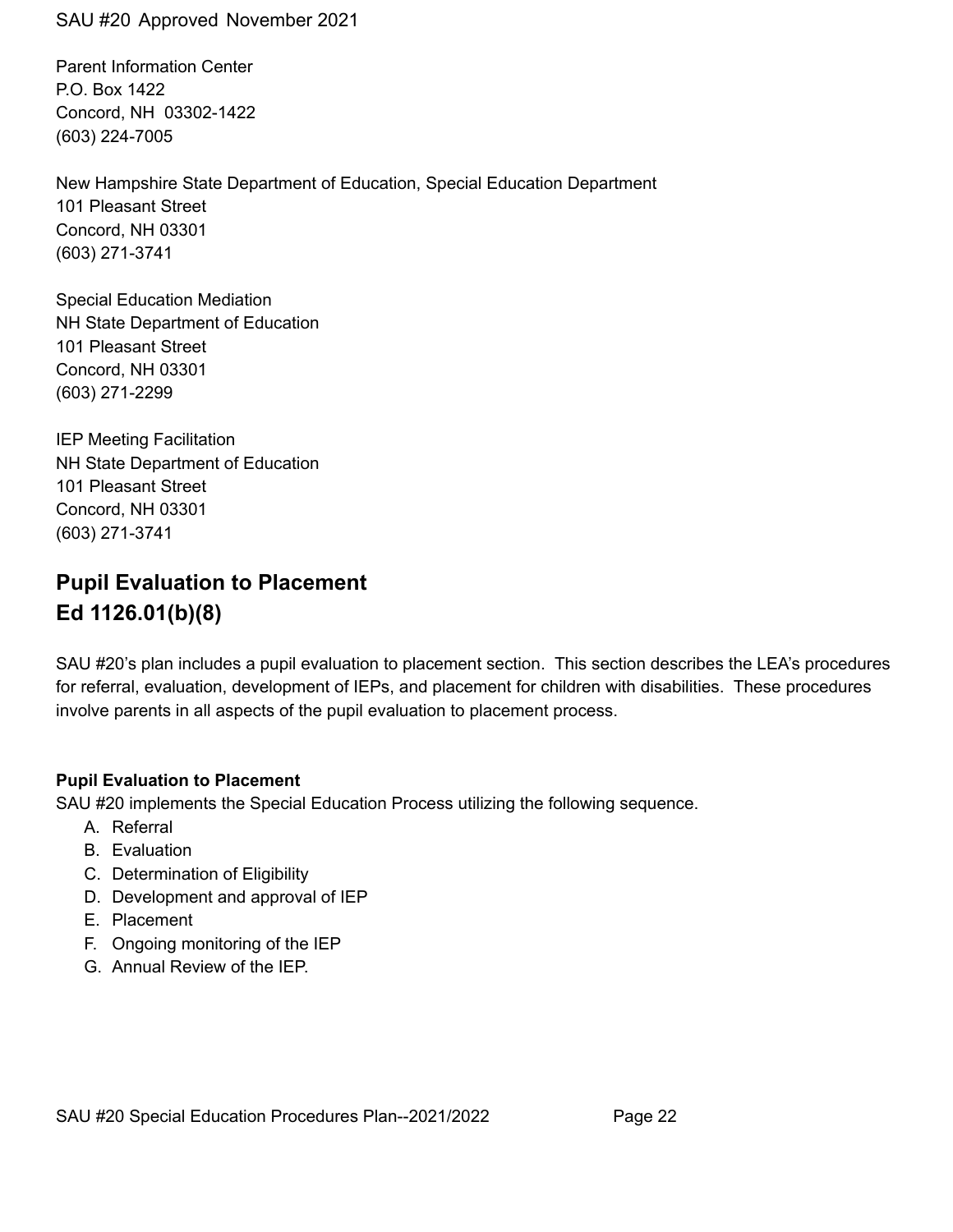### **Referral (Ed 1106)**

Any student age 2.5 to 21 years suspected of having a disability may be referred to SAU #20 by parents, SAU personnel, or any other concerned party. A child's parents may also contact their child's teacher(s) or other school professionals to request an evaluation. This request may be verbal or in writing; however, parents will be asked to place their request in writing and submit it to the building principal (or designee). Assistance in completing the written request shall be available to parents upon request.

Upon receipt of a referral from someone other than the parent, and prior to evaluation of a child suspected of being a child with a disability, SAU #20 shall immediately send written notification of the referral to the parent. Procedural Safeguards will be included with the parent notification.

A meeting will be scheduled and held within 15 business days of the receipt of the referral to review the referral and determine the appropriate course of action. At a minimum, the following people shall be invited to be part of the referral team:

- One or both of the student's parents, guardian, and/or surrogate parent.
- A representative of SAU #20 other than the student's teacher who is qualified to provide or supervise the provision of special education services.
- Not less than one regular education teacher of the child (if the child is, or may be, participating in the regular education environment).
- Not less than one special education teacher or, when appropriate, not less than one special education provider of the child.
- The student (if on the age of majority) and where otherwise appropriate.
- Other individuals at the discretion of the parent or SAU #20 who have knowledge or expertise regarding the child.

SAU #20 representative shall be qualified to provide, or supervise the provision of specially designed instruction to meet the unique needs of children with disabilities, knowledgeable about the general curriculum, and knowledgeable about the availability of SAU resources.

The team will review concerns raised in the referral and decide which of the following actions should occur:

- 1. Determination that the student is not suspected to be a child with a disability.
	- a. The IEP team considers the information available, including parent concerns, and determines that no evaluation is needed.
	- b. The IEP team may recommend intervention strategies to be used in the regular class or may refer the student to a BCBA consultant (if behavioral issues present).
	- c. The IEP team shall document its decision in meeting notes and Written Prior Notice.
- 2. A determination that the child may be a child with a disability.
	- a. The IEP team considers information available, including parent concerns, and determines that further evaluation is needed to address concerns and determine if the child is eligible for special education and related services.
	- b. The IEP team may request additional information from outside sources. Parents will be asked to provide written consent for SAU #20 to obtain this information[.http://www.gencourt.state.nh.us/rules/state\\_agencies/ed1100.html](http://www.gencourt.state.nh.us/rules/state_agencies/ed1100.html)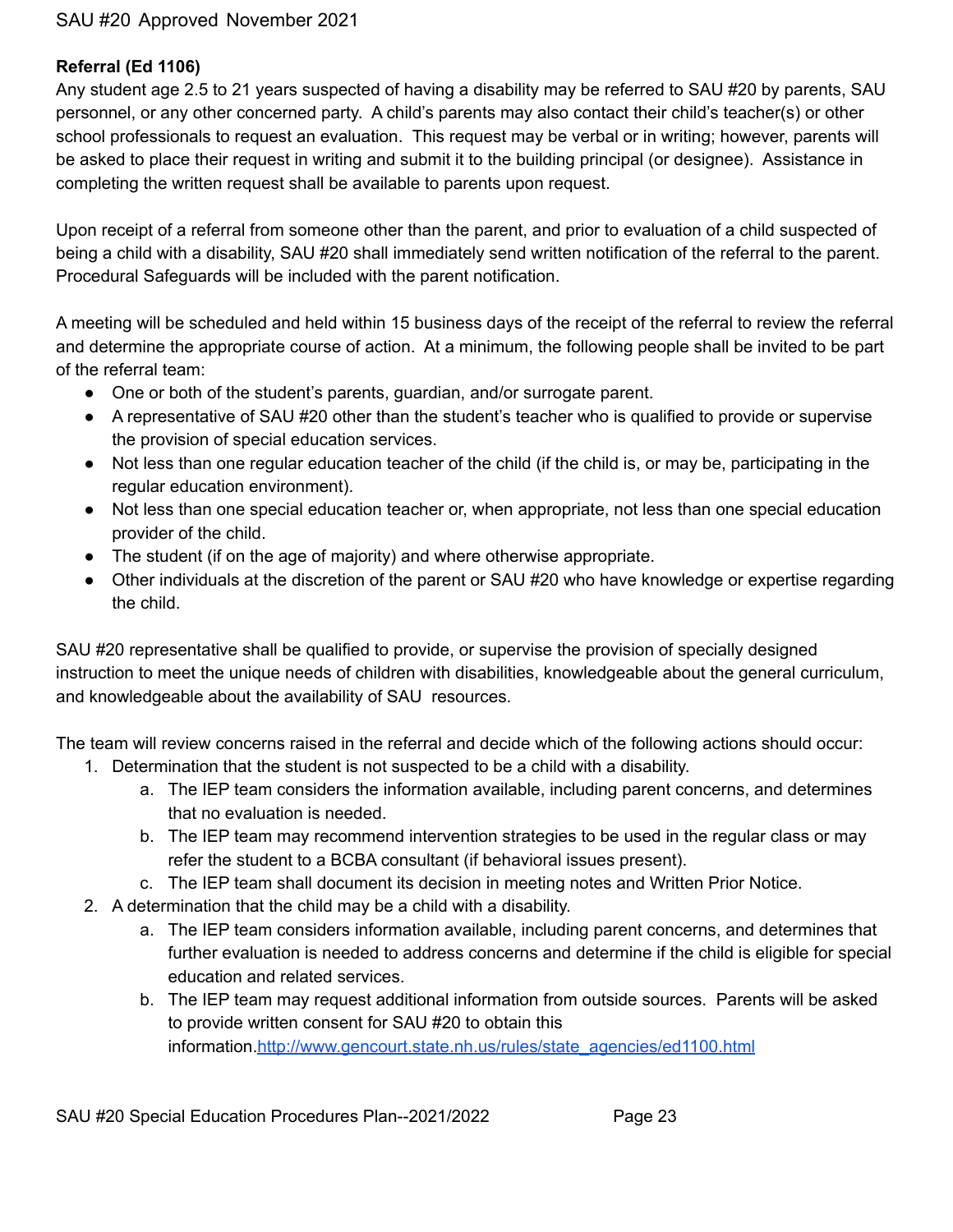c. The IEP team shall document its decision(s) in a Written Prior Notice, and request written parental consent for evaluation.

In either situation, if the child's parent disagrees with the team's disposition of the referral, the parent or SAU #20 may activate the due process procedures (Ed 1123). SAU #20 shall comply with federal and state law and regulations when accepting referrals and transitioning children from early supports and services programs to preschool programs.

#### **Evaluation (ED 1107)**

When the team determines that additional information is necessary, a full and individual evaluation is provided to determine if the child is a "child with a disability" and to determine the educational needs of the child. The IEP team plans initial evaluations and reevaluations, and parents are active participants in the evaluation planning process. Evaluations will be provided based on the suspected disability (or disabilities), and in accordance with NH Standards. The child's education history shall be reviewed, including identification of the child's past opportunities to have acquired important skills and information.

SAU #20 shall comply with state and federal laws and regulations relative to initial evaluations, evaluation procedures, and re-evaluations, including the additional procedures required for evaluating children with specific learning disabilities.

Written parental consent is required in order for SAU #20 to conduct evaluations as a part of an eligibility determination. If a parent refuses consent to a proposal included in Ed 1120.04(a) the SAU shall have the authority to pursue the initiation of a due process hearing under Ed 1123. (Ed 1120.05(c)) Written parental consent shall also be required for individual evaluations that are necessary to further diagnose the needs of a child who has previously been determined to be a child with a disability. The SAU shall complete all evaluations within 60 calendar days of receipt of written consent from the parent. When circumstances warrant additional time to complete evaluations, for re-evaluations only one extension of UP TO 30 days may be granted upon written consent of the parties. A copy of this written agreement will be placed in the child's confidential file with the signed permission to test. When an extension is requested, the team shall make every effort to complete the evaluation in the shortest amount of time possible.

If a child with a disability moves into SAU #20 from another NH SAU or district, his/her disability identification will be honored without delay.

If the child is moving into SAU #20 from another state, an IEP team meeting will be convened as soon as possible to review the types of evaluations that have previously been conducted and to plan any further evaluations necessary to determine eligibility in accordance with the NH Standards. If evaluations are not sufficient or current, further evaluations will be conducted as per team agreement. Formal eligibility as a child with a disability as defined in the NH Standards shall be determined within 60 calendar days of the receipt of parental permission to evaluate. The student will receive special services in accordance with the out of state IEP during this interim period.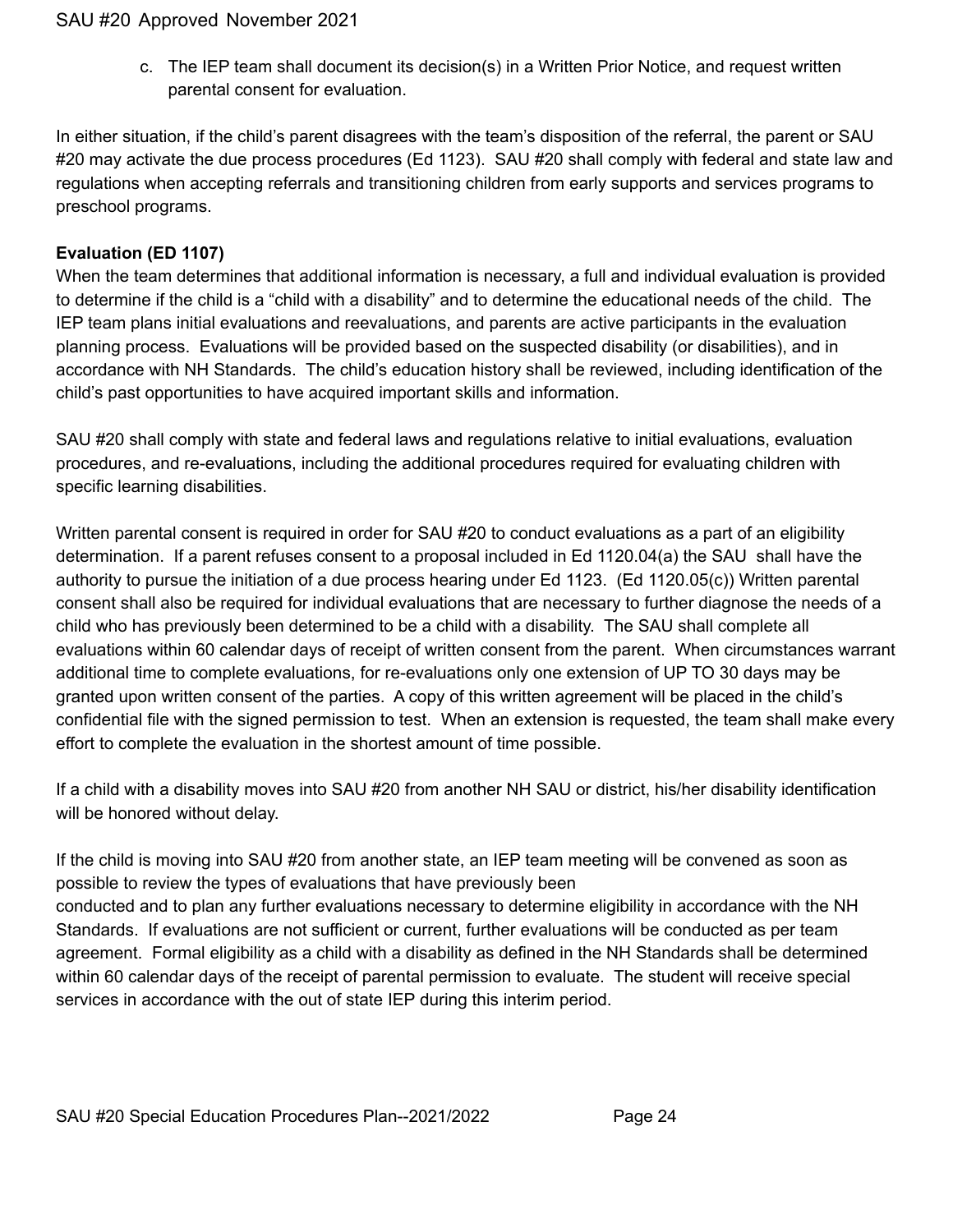SAU #20 shall ensure that evaluation materials and instructions are presented in the child's native language or other modes of communication and in the form most likely to yield information on what the child knows, and can do academically, developmentally, and functionally, unless it is clearly not feasible. Standardized tests and materials in the child's native language shall be used whenever possible. If it is not possible to administer a test in this manner, the test will not be used.

Test materials are consistently updated to the most current editions. Examiners shall be expected to use all test materials for their intended purpose. If an assessment is not conducted under standard conditions, a description of the extent to which it varied from standard conditions must be included in the Evaluation Report. SAU #20 shall ensure that all evaluators are qualified according to the NH Standards (See Table 1100.1) Each evaluator shall prepare a test report reflecting the data and their conclusions.

## **Evaluation Procedures (34 CFR 300.304 (3)(c)**

SAU #20 ensures that all assessments and evaluation materials used to assess a child are:

- Selected and administered so as to not be discriminatory on a racial or cultural basis.
- Provided and administered in the child's native language or other mode of communication and in the form most likely to yield accurate information on what the child knows and can do academically, developmentally, and functionally, unless it is clearly not feasible to provide or administer.
- Used for the purposes for which the assessments or measures are valid and reliable
- Administered by trained and knowledgeable personnel
- Administered in accordance with any instructions provided by the producer of the assessments.

## **Determination of Eligibility (ED 1108)**

Upon the completion of the administration of tests and other evaluation materials, a team of qualified professionals and the parent of the child will meet to review the results and recommendations of the evaluations and to determine whether the child is a child with a disability and that the child requires specialized instruction. At this meeting, team members will draw upon information from a variety of sources, including aptitude and achievement tests, parent input, teacher recommendations, physical condition, social or cultural background, and adaptive behavior. They must ensure that the information obtained from all of these sources is documented and carefully considered. The team will complete a written summary containing the results of the various diagnostic findings and forward a copy of the report to the parent and maintain a copy for the child's records. The report shall include, at a minimum:

- The results of each evaluation procedure, test record, or report.
- A written summary of the findings of the procedure, test, record, and/or report.
- Information regarding the parent's rights of appeal in accordance with the NH Standards-Ed 1120 and a description of the parent's right to an independent evaluation in accordance with the NH Standards-Ed 1107.03

SAU #20 shall provide parents with copies of each examiner's evaluation and assessment report(s) at least 5 days prior to the meeting of the IEP team at which the evaluation and assessment report(s) will be discussed. The SAU shall provide the report(s) by sending the report(s) to the parents via US mail unless the parents and the LEA agree upon another method. (Ed 1107.04(d))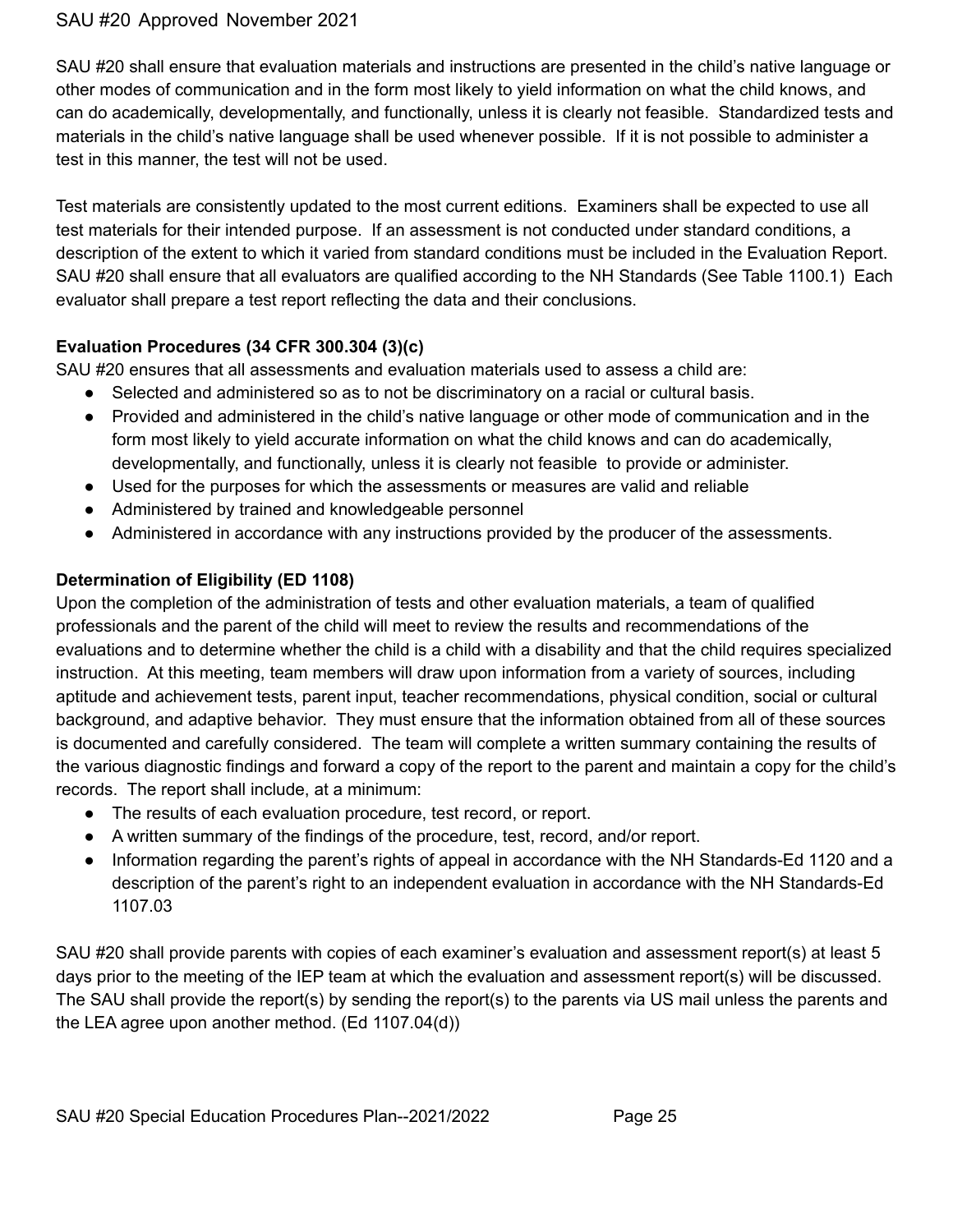A child may not be determined to be eligible if the determining factor for the eligibility decision is lack of instruction in reading or math, limited English proficiency, or the child does not otherwise meet the eligibility criteria under state guidelines. If a determination is made that a child has a disability and needs special education and related services, a meeting to develop an IEP shall be conducted within 30 calendar days of the eligibility meeting.

Additional Procedures for Evaluating Children with Specific Learning Disabilities (CFR 300.307)

## **Evaluation Requirements for Children with Specific Learning Disabilities (Ed 1107.02).**

For purposes of evaluating whether a child has a Specific Learning Disabilities, one or more of the following criteria shall be used:

- A discrepancy model between intellectual skills and achievements.
- A process that determines if the child responds to scientific, research-based intervention as part of the evaluation procedures described in 34 CFR 300.307(a)(2).
- Other alternative research-based procedures as described in 34 CFR 300.307(a)(3)
- A. SAU #20 has adopted a policy describing the evaluation procedures and standards that will be used to evaluate whether a child has a specific learning disability.
	- 1. The Child does not achieve adequately for his/her age or to meet State-approved grade-level standards in one or more of the following areas when provided with learning experiences and instruction appropriate for the child's age or state-approved grade level standards:
		- Oral Expression
		- Reading Fluency Skills
		- Listening Comprehension
		- Reading Comprehension
		- Written Expression
		- Mathematics Calculation
		- Basic Reading Skill
		- Mathematics Problem Solving
	- 2. The child does not make sufficient progress to meet age or state-approved grade level standards in one or more of the areas identified above when using a process based on his/her response to scientific, research-based intervention, or
	- 3. The child exhibits a pattern of strengths and weaknesses in performance, achievement or both, relative to age, State-approved grade level standards or intellectual development, that is determined by the group to be relevant to the identification of a specific learning disability, using appropriate assessments, and
	- 4. The team determines that the evaluation findings are not primarily the result of:
		- A visual, hearing, or motor impairment;
		- Cognitive development disability
		- Emotional disturbance;
		- Cultural factors;
		- Environmental or economic disadvantage; or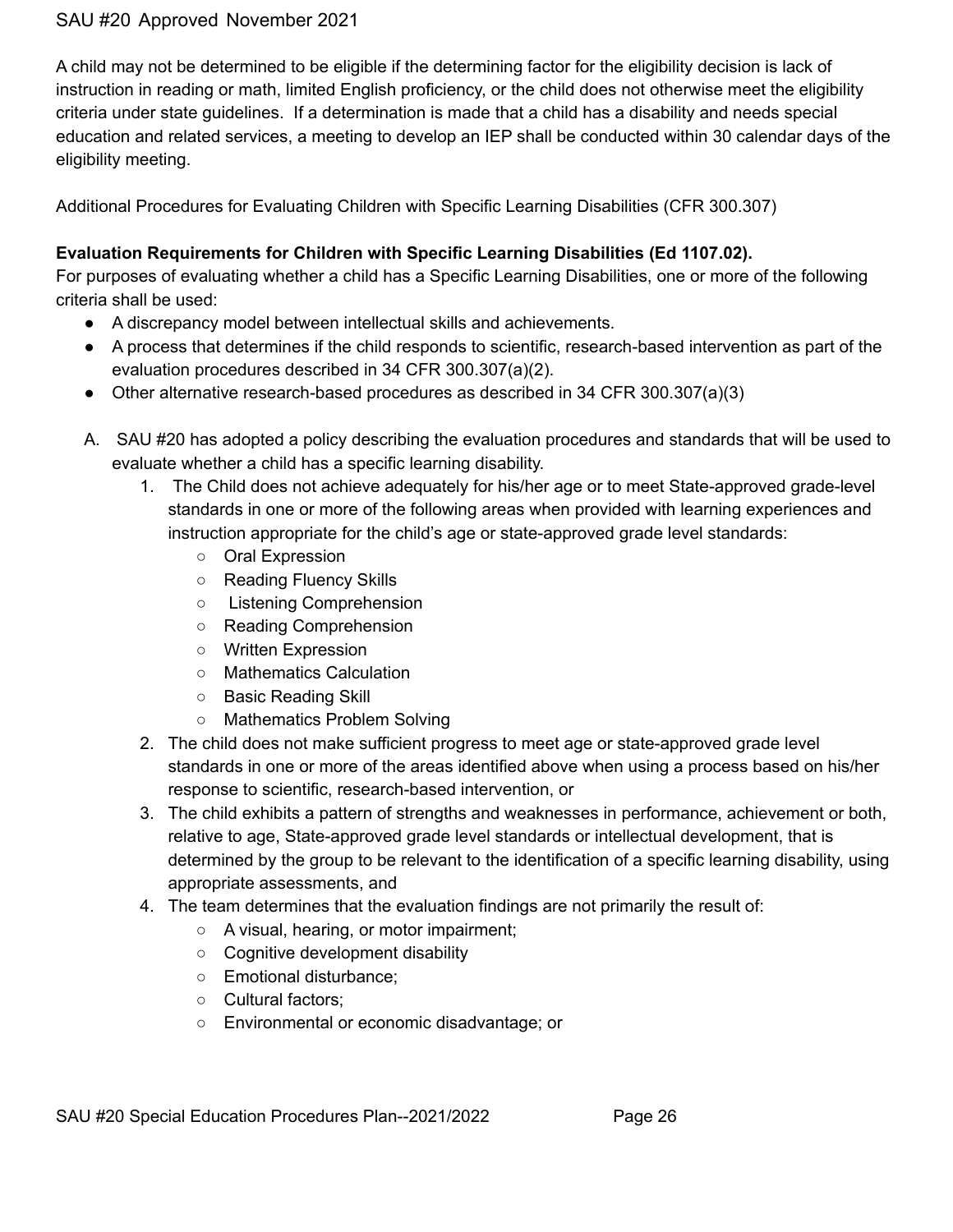- Limited English Proficiency. The NHDOE clarifies that the initial evaluation of a child suspected of having a learning disability requires an intelligence test. Also required: academic achievement, observation, vision, and hearing.
- 5. Teams must consider the student's achievement measured against expectations for the child's age and grade level standards/expectations set by the state.

B. In order to ensure that underachievement in a child suspected of having a specific learning disability is not due to lack of appropriate instruction in reading or math, the group must consider, as part of its evaluation

- 1. Data that demonstrates that prior to, or as a part of, the referral process, the child was provided appropriate instruction in the general education settings delivered by qualified personnel; and
- 2. Data-based documentation of repeated assessments of achievement at reasonable intervals, reflecting a formal assessment of student progress during instruction, which was provided to the child's parents.

C. SAU #20 shall promptly request parental consent to evaluate the child to determine if the child needs special education and related services, and shall adhere to the established time-frames.

- 1. If, prior to a referral, the child has not made adequate progress after an appropriate period of time when provided instruction; and
- 2. Whenever a child is referred for observation.

## **Observation**

- At least one team member, other than the child's regular teacher, shall observe the child's academic performance in the regular classroom setting.
- SAU #20 must ensure that the child is observed in the child's learning environment (including the regular classroom setting) to document the child's academic performance and behavior in the areas of difficulty.
- In the case of a child of less than school age or out of school, a team member shall observe the child in an environment appropriate for a child of that age.

#### **Written Report**

- 1. For a child suspected of having a specific learning disability, the documentation of the team's determination of eligibility shall include a statement of:
	- a. Whether the child has a specific learning disability;
	- b. The basis for making the determination;
	- c. The relevant behavior noted during the observation of the child;
	- d. The relationship of the behavior to the child's academic functioning; and educationally relevant medical findings, if any;
	- e. Whether the child does not achieve adequately for the child's age or to meet State-approved grade-level standards, or the child exhibits a pattern of strengths and weaknesses in performance, achievement, or both relative to age, State-approved grade-level standards or intellectual development.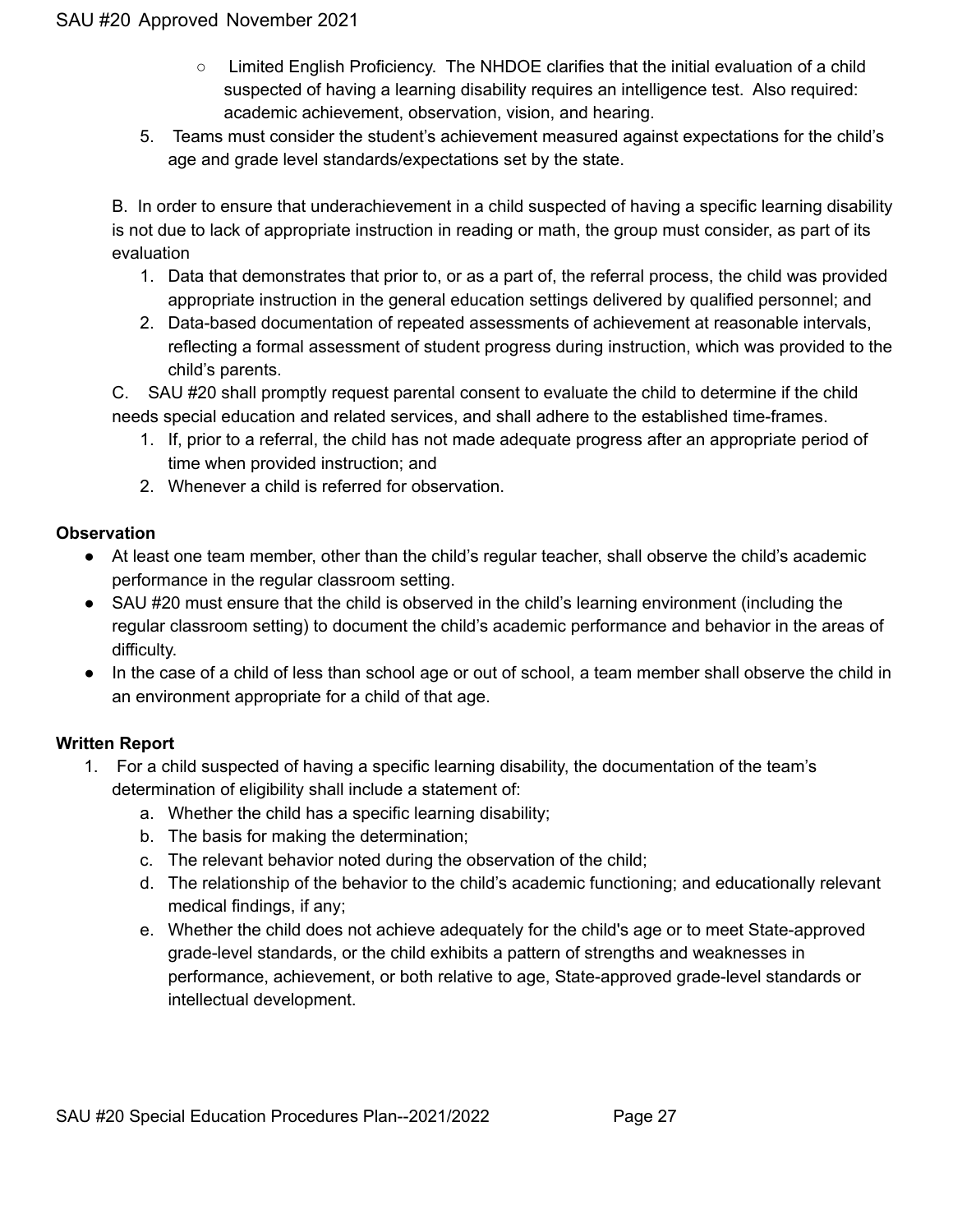- f. The determination of the group concerning the effects of visual, hearing, or motor disability; mental retardation; emotional disturbance; cultural factors; environmental or economic disadvantage; or limited English proficiency on the child's achievement level (300.311); and
- g. If the child has participated in a process that accesses the child's response to scientific research-based intervention-strategies used, data collected, strategies for increasing learning, and parents' right to request an evaluation.
- 2. Each team member shall certify in writing whether the report reflects his/her conclusion. If it does not reflect his or her conclusion, the team member must submit a separate statement presenting his/her concerns.

## **Re-Evaluation**

SAU #20 shall ensure that a reevaluation of each child with a disability is conducted at least once every three years or sooner if the child's parent or teacher requests a re-evaluation.

The IEP team, including parents as active participants and other qualified professionals as appropriate, shall plan re-evaluations. The team may determine that previous assessments used to determine eligibility are still considered to be valid. Such decisions must be documented in the Written Prior Notice Form.

## **Independent Educational Evaluations (Ed 1107.03)**

Parents of a child with a disability have the right to obtain an independent educational evaluation at public expense if they disagree with an evaluation conducted by SAU #20. If parents request an independent educational evaluation at public expense, the SAU shall either initiate a due process hearing to show that its evaluation is appropriate or ensure that an independent educational evaluation is provided at the public expense unless it has demonstrated at a hearing that the evaluation obtained by the parent does not meet SAU #20 criteria.

SAU #20 may ask for the reason why parents object to the SAU 's evaluation; however, the explanation shall not be required and the SAU shall not unreasonably delay either providing the independent educational evaluation at public expense or initiating a due process hearing to defend the SAU 's evaluation.

If a parent obtains an independent educational evaluation at private expense, SAU #20 shall consider the results of the evaluation if it meets the SAU 's criteria. If an evaluation is obtained, including the location of the evaluation and the qualifications of the examiner, must be the same as the criteria that the SAU uses when it initiates an evaluation, to the extent those criteria are consistent with the parent's right to an independent educational evaluation. The agency criteria, determined by the SAU , shall not be so restrictive that it effectively prohibits parent choice (Ed 1107.03(c)). Results of an independent evaluation obtained at parents' expense may be presented as evidence at a hearing regarding the child.

## **Development of the Individualized Education Program (IEP) (ED 1109)**

A meeting to develop an Individualized Education Program (IEP) for the child shall be conducted within 30 calendar days of a determination that the child needs special education and related services. For previously identified children with disabilities, the IEP must be in place at the beginning of the school year.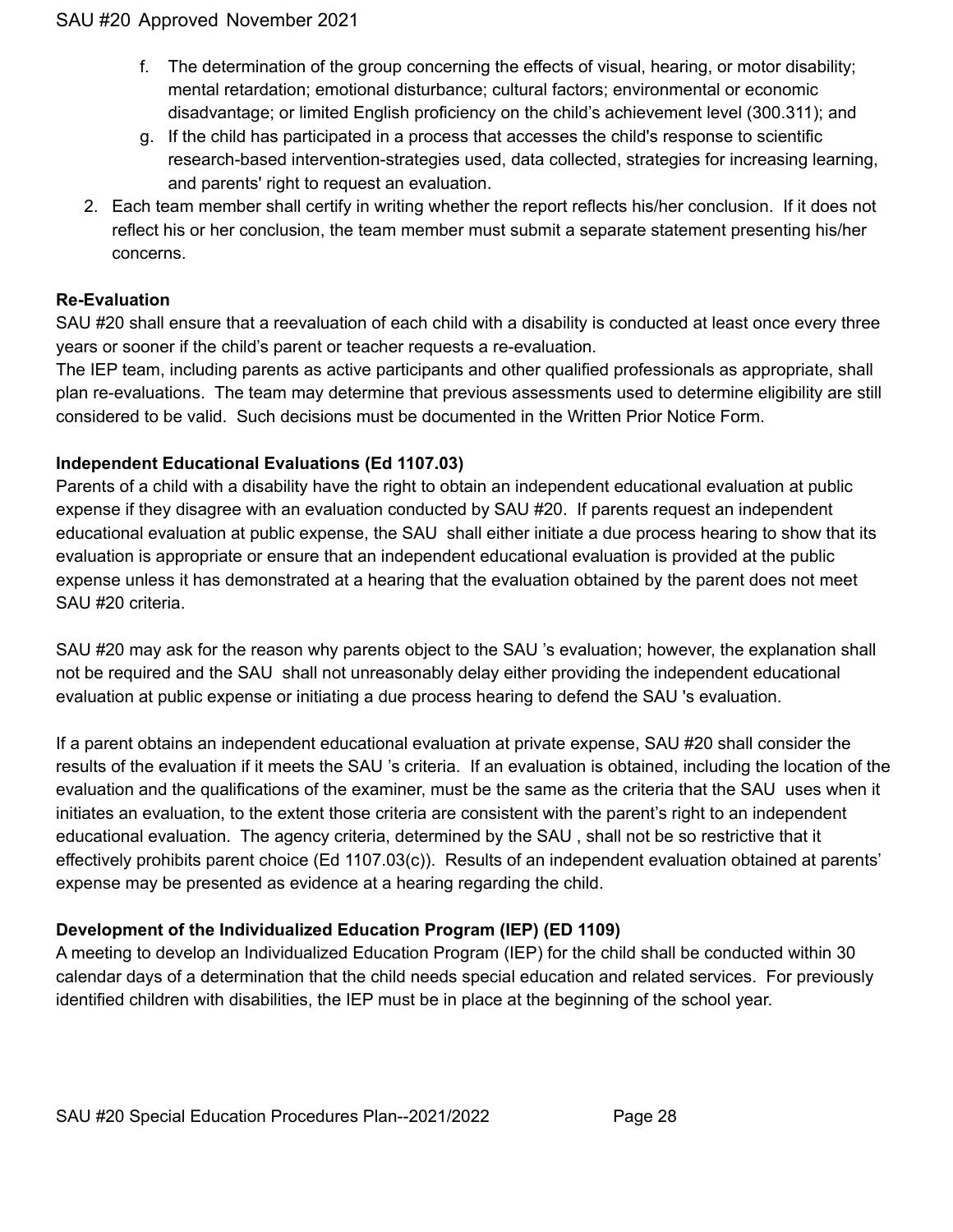SAU #20 shall take steps to ensure that one or both of the child's parents attend each IEP meeting or are afforded the opportunity to participate. IEP meetings will be scheduled during the day at a mutually convenient time and place. The District shall ensure that parents of a child with a disability receive written notice no fewer than 10 calendar days before an IEP meeting is to occur. The notice shall include the purpose, time, location, and identification of the participants. The 10-day notice requirement may be waived with the written consent of the parent. If the parent is unable to attend a meeting, they may ask for it to be rescheduled or held in a different location. SAU #20 shall consider alternative ways for a parent to participate if he or she is not able to physically attend a meeting, such as a telephone conference call. If for some reason parents cannot take part in scheduling meetings, documentation of the attempts made to include the parents shall be kept.

## **The IEP Team (Ed 1103.01(a))**

A team approach shall be used to develop an IEP for each child with a disability. The IEP Team should include:

- 1. The parents of the child
- 2. Not less than one regular education teacher of the child(if the child is, or may be, participating in the regular education environment)
- 3. Not less than one special education teacher of the child, or, where appropriate, not less than one special education provider of the child
- 4. A representative of the public agency who:
	- a. Is Qualified to provide or supervise the provision of specially designed instruction to meet the unique needs of children with disabilities
		- b. Is knowledgeable about the general curriculum; and
		- c. Is knowledgeable about the availability of resources of the public agency.
- 5. An individual who can interpret instructional implications of evaluation results,
- 6. Other individuals who have knowledge or special expertise regarding the child (at the discretion of the parent or SAU #20,
- 7. Transition service representative, if applicable
- 8. If appropriate, the child

A team member may be excused from the whole or part of the meeting if the parent and SAU #20 agree the member's area of the curriculum or related services is not being modified or discussed. The SAU or parent shall notify the other party 72 hours before a scheduled meeting or upon learning of the expected absence of a team member, whichever is easier (Ed 1103.01(e)).

The team member may be excused only if the parent and the SAU provide written consent to the excusal. The team member must submit written suggestions about the development of the IEP to the parent and IEP team prior to the meeting.

In the case of a child who was previously provided Early Supports and Services (Part C of the IDEA), an invitation to the initial IEP Team meeting shall, at the request of the parent, be sent to the Part C service coordinator or other representatives of the Part C system to assist with the smooth transition of services.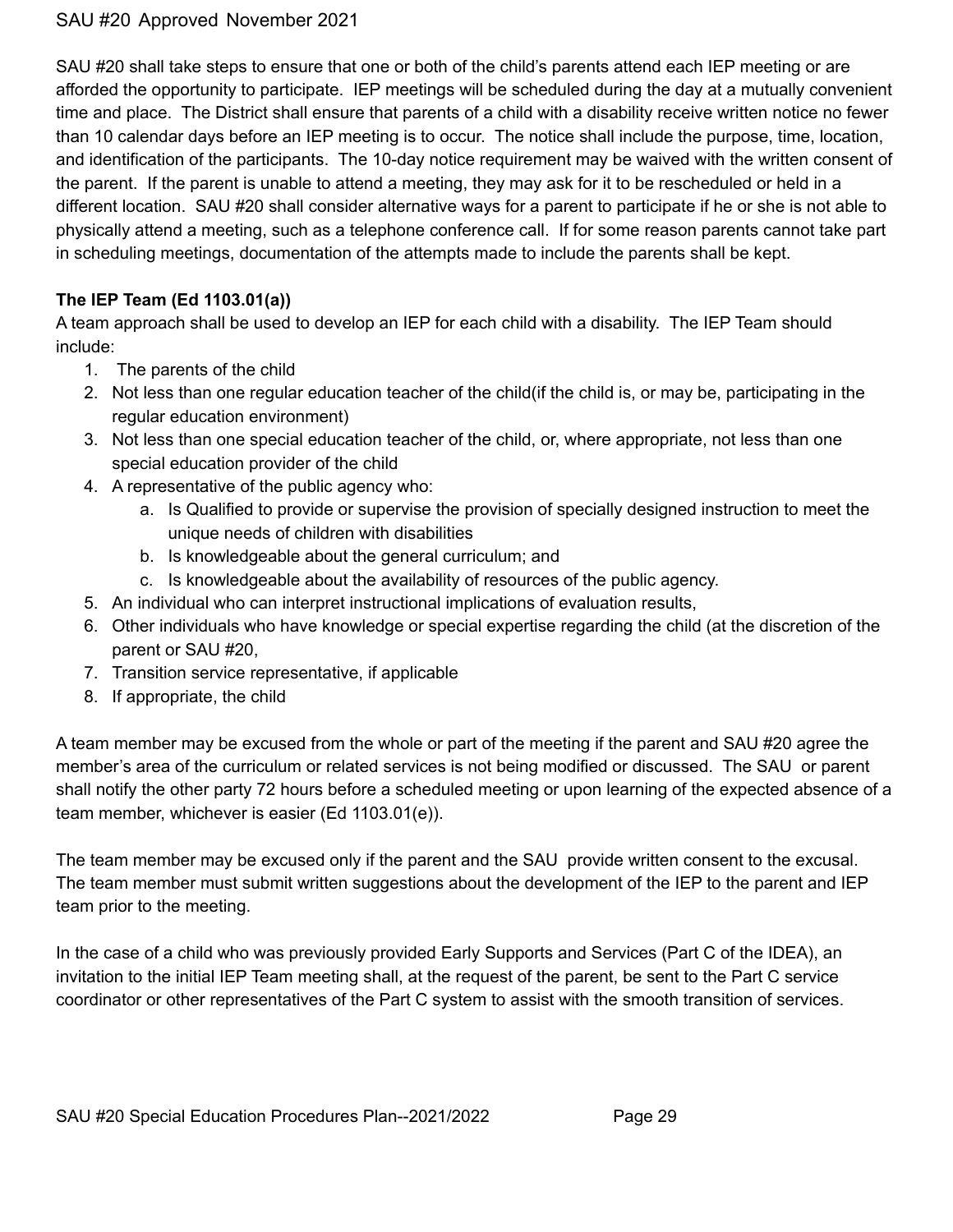Team members may, at times, fulfill more than one role. IEPs shall be developed collaboratively and include all necessary components as designated in state and federal laws and regulations. Transition goals, related services, and/or supports shall be included in the discussion and incorporated into the IEP as appropriate. This includes a transition to adult life as well as transitions from grade to grade, school to school, or from one agency to another. Necessary support to ensure successful transitions will be documented.

When a vocational education component is being considered for a child with a disability, vocational assessment(s) shall be administered to the child by diagnosticians qualified as specified by the publisher of the assessment. The IEP team membership shall include an individual knowledgeable about the vocation program(s) being considered. If the IEP team determines that vocational education is to be provided, a vocational education component shall be included as an integral part of the IEP. Goals and objectives, as well as any appropriate accommodations and/or modifications, will be developed for the IEP unless the student will participate in the vocational class/program without the need for modifications. Transition goals related to vocational programming will be reflected in the Individual Transition Plan and in the summary of the child's academic achievement and functional performance (completed before graduation from secondary school with a regular diploma or exceeding the age of eligibility for FAPE).

SAU #20 shall ensure that each child with a disability has access to appropriate instructional equipment and materials for the proper and timely implementation of the IEP, including assistive technology devices or aids.

SAU #20 shall provide each teacher and service provider listed as having responsibilities for implementing the IEP with a copy of the complete IEP for working and monitoring purposes. In addition, the SAU shall provide a private school or non-SAU provider responsible for implementing the IEP with a copy of the IEP on or before the first day of Placement. The NHDOE interprets this to mean a paper copy. (Ed 1109.04)

SAU #20 shall maintain written evidence documenting implementation of the child's IEP, including, but not limited to (Ed 1109.04(b):

- 1. All special education and related services provided;
- 2. Any supplementary aids and services provided;
- 3. Program modifications made; and
- 4. Supports provided for school personnel implementing the IEP.

The IEP team shall determine the appropriate duration of an IEP, which shall not exceed 12 months. The IEP shall be reviewed at least annually and, if necessary, revised. SAU #20 shall conduct annually, at or near the end of the term of the IEP, a meeting for the purpose of assessing the effectiveness of the present program and to design an IEP, including Extended Year Services if determined by the IEP team to be necessary for FAPE.

If at any time subsequent to the initial provision of special education and related services, the parent of the child revokes consent in writing for the continued provision of special education and related services. SAU #20

- :
- May not continue to provide special education and related services to the child;
- Will provide a Written Prior Notice before ceasing the provision of special education and related service;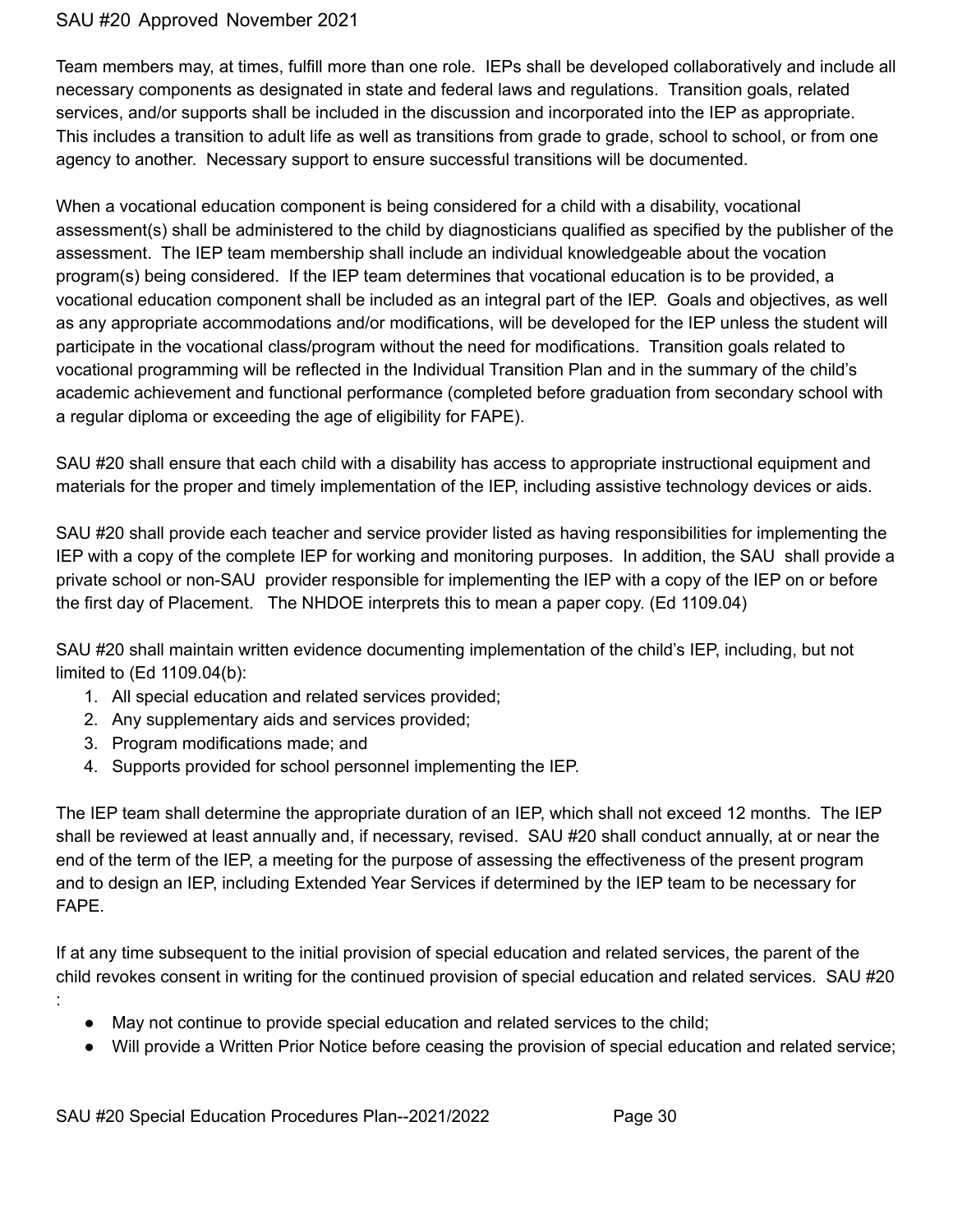- Will not use the mediation or due process procedures to obtain an agreement or ruling that the services may be provided to the child;
- Will not be considered in violation of the requirement to make FAPE available to the child; and
- Need not convene an IEP Team meeting or develop an IEP for the child.

If a parent refuses consent for a proposed IEP or placement, other than initial provision of special education, the child's most recent agreed upon IEP and/or placement shall remain in effect unless the LEA and parent agree otherwise, until the matters are resolved unless and until a party files for due process, in which case the IEP and placement shall be governed by 34 CFR 300.518.

At any time, the parent or SAU #20 can request another meeting to discuss any areas of concern regarding provisions in the IEP.

## **Informed Consent; Failure to Respond (1120.06(b)**

If a parent fails to respond within 14 days after the sending of Written Prior Notice, pursuant to Ed 1120.04(b), SAU #20 shall implement its proposed changes if the LEA has taken reasonable measures to obtain informed written consent.

- A. Reasonable Measures shall include:
	- a. Documentation of telephone calls to the parent made or attempted and the results of those calls; and;
	- b. Documentation of correspondence sent to the parent and any responses received. Correspondence shall be sent certified mail, return receipt requested.
	- c. The process provided for in Ed 1123 can be requested by either party at any time subject to the exceptions of Ed 1120.05(d) and (e).

(Ed 1120.05(d)) If a parent refuses consent or fails to respond for the initial provision of special education services, the SAU shall not pursue the initial provision of special education services by initiating a due process hearing under Ed 1123.

(Ed 1120.05(e)) (e) If at any time subsequent to the initial provision of special education and related services, the parent of a child revokes consent in writing for the continued provision of special education and related services, pursuant to 34 C.F.R §300.300(b)(4) the SAU:

- 1. (1) Shall not continue to provide special education and related services to the child;
- 2. (2) Shall provide a prior written notice; in accordance with 34 C.F.R §300.503 before ceasing the provision of special education and related service;
- 3. (3) Shall not use the mediation or due process procedures to obtain an agreement or ruling that the services may be provided to the child;
- 4. (4) Shall not be considered in violation of the requirement to make FAPE available to the child; and
- 5. (5) Shall not be required to convene the IEP Team meeting or develop an IEP for the child;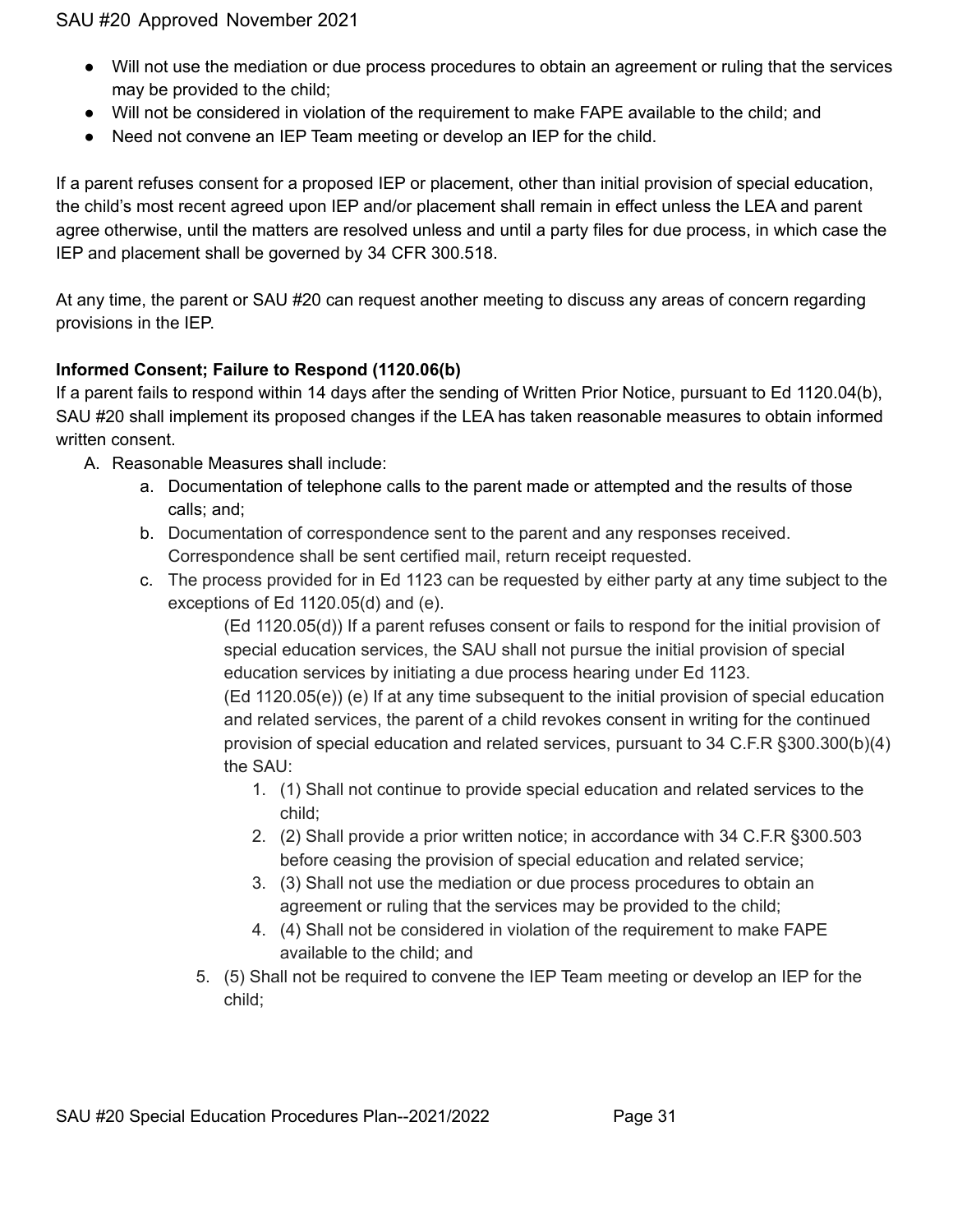#### **IEP Development for Students Who Transfer**

If a child with a disability who had an IEP that was in effect in a previous New Hampshire school district transfers to SAU #20 during the same year, the SAU shall consult with the child's parents and provide services comparable to those described in the child's IEP from the previous district, until it either adopts the child's previous IEP, or develops, adopts and implements a new IEP for the student.

If a child with a disability transfers from a SAU outside of New Hampshire, SAU #20 shall additionally determine if an evaluation is necessary in order to complete the previously described IEP process for the new student. SAU #20 shall provide a free and appropriate public education, including services comparable to those described in the child's IEP from the previous district during this process.

#### **Monitoring and Re-Evaluation (Ed 1109.06)**

SAU #20 shall develop and implement procedures to ensure that the IEPs are monitored in a regular and systematic manner. Student progress shall be monitored continually so that adjustments can be made as needed to ensure that each student is progressing adequately toward the goals and benchmarks/objectives in his/her IEP. Progress shall be monitored in accordance with the IEP through a variety of means such as consultation, observation, work samples, and post testing. Parents will be notified of their child's progress throughout the year at least as often as parents of children without disabilities are notified of their child's progress. If a student is not progressing adequately toward the goals and benchmarks/objectives in the IEP, a meeting shall be called to discuss possible IEP or program adjustments which may facilitate progress. Conversely, if a student has met or exceeded the goals and benchmarks/objectives in the IEP, the IEP will be amended to reflect the new goals.

The IEP team may be reconvened at any time to review the provisions of the IEP.

Both IDEA (34 CFR 300.324(a)(4)) and NH Standards allow the parents and SAU to agree to amend or modify the IEP without a meeting and to develop a written plan to amend or modify the IEP which must be shared with all IEP team members.

#### **Placement of Children With Disabilities**

The District shall ensure that, to the maximum extent appropriate, children with disabilities, including children in public or private institutions or other care facilities shall be educated with children who do not have disabilities. Special classes, separate classes, separate schooling, or other removal of children with disabilities from the regular educational environment shall occur only when the nature or severity of the disability is such that education in the regular classes with the uses of supplementary aids and services cannot be achieved satisfactorily.

#### **Placement Decisions (Ed 1111)**

The decisions where a child with a disability receives supports and services shall occur after the development and approval of the Individualized Education Program (IEP). The placement decision shall be based on the unique educational needs of the child as specified in the individualized education program and the requirements for placement in the least restrictive environment.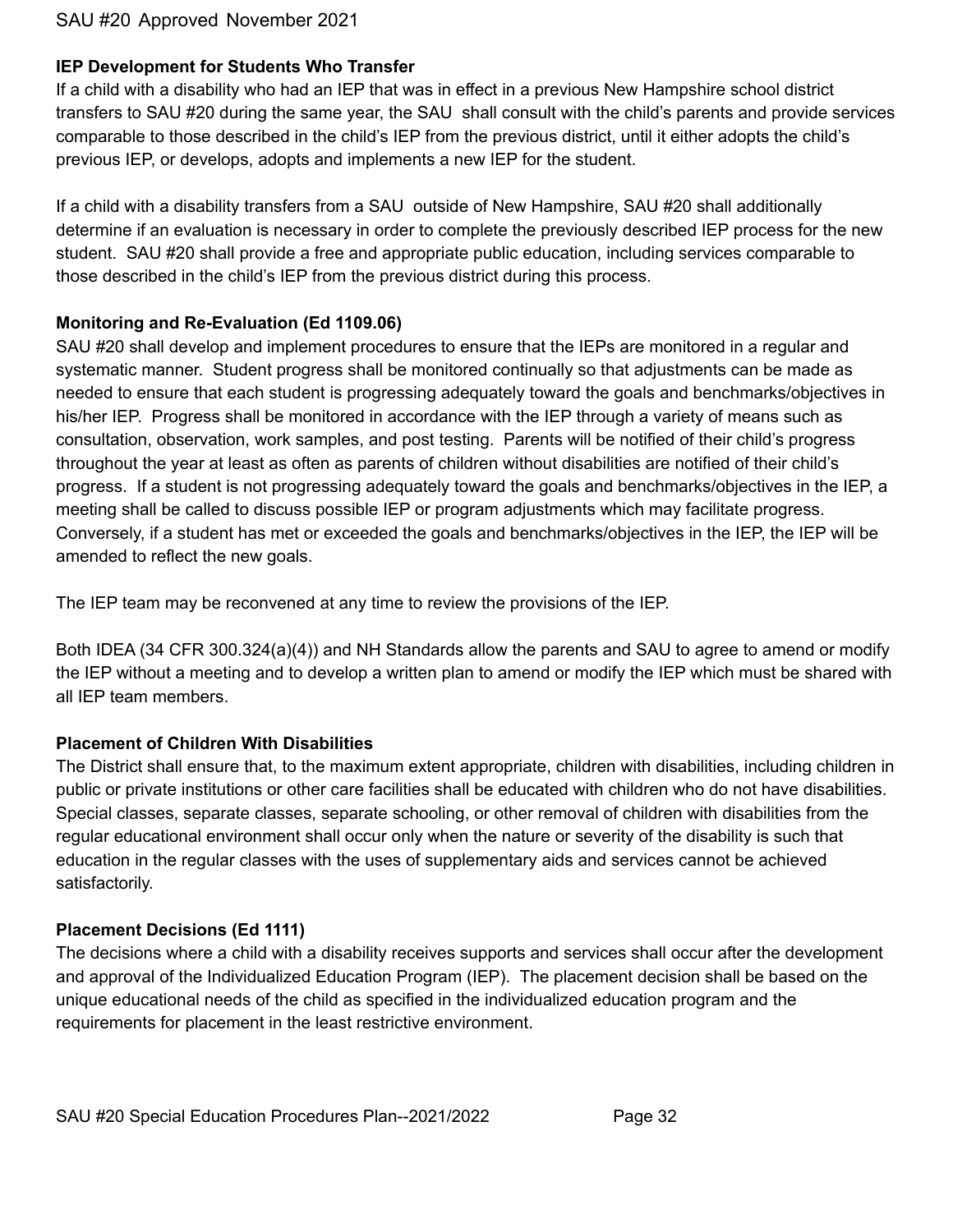In Making Placement Decisions, the IEP Team Shall:

- 1. Draw upon information from a variety of sources, including, but not limited to, aptitude and achievement tests and teacher recommendations.
- 2. Consider information about the student's physical condition, social or cultural background, and adaptive behavior.
- 3. Ensure that information obtained from all of these sources is documented and carefully considered.
- 4. Ensure that the placement decision is made by a group of persons knowledgeable about the child, the meaning of the evaluation data, and the placement options.
- 5. SAU #20 shall ensure that, to the maximum extent appropriate, children with disabilities, including children in public or private providers of special education are educated with children who do not have disabilities and that, consistent with 34 CFR 300.114, special classes, separate schooling, or other removal of children with disabilities from the regular educational environment occurs only when the nature or the severity of the disability is such that education in regular classes with the use of supplementary aids and services cannot be achieved satisfactorily (Ed 1111.01(a))

SAU #20 shall offer a continuum of alternative learning environments from least restrictive to most restrictive. These learning environments shall range from regular classes to a home environment and shall be available for children with disabilities including children of preschool age. Supplementary services shall be provided in conjunction with regular class placement.

**Programs and Services** (Table 1100.2 & 1100.3: Continuum of Alternative Learning Environment) SAU #20 provides educational services to students with disabilities along a continuum of environments including the following:

## Regular Classroom

● A child with a disability attends the regular class with supports and services as required by the IEP.

## Resource Room

- A child with a disability attends the regular class and receives assistance in the Resource Room Program.
- When the regular education setting, with accommodations, modifications, supplementary aids and services is inadequate to meet the needs of a student with a disability, the student may receive assistance (by team agreement) in a resource setting within the public school system for a portion of the school day.
- The student can spend no more than 60% of the school day in this setting.
- Instruction provided in the resource setting will ensure each student continued access to the general curriculum.
- The total number of students with disabilities being served in the Resource Room at any given time shall not exceed 12 students without the assistance of support personnel. The maximum number of children in a Resource Room shall not exceed 20 (ED 1113.10(f)(4). SAU #20 shall ensure that the resource settings are staffed with personnel who meet state certification requirements and federal "Highly Qualified Teacher" requirements as applicable.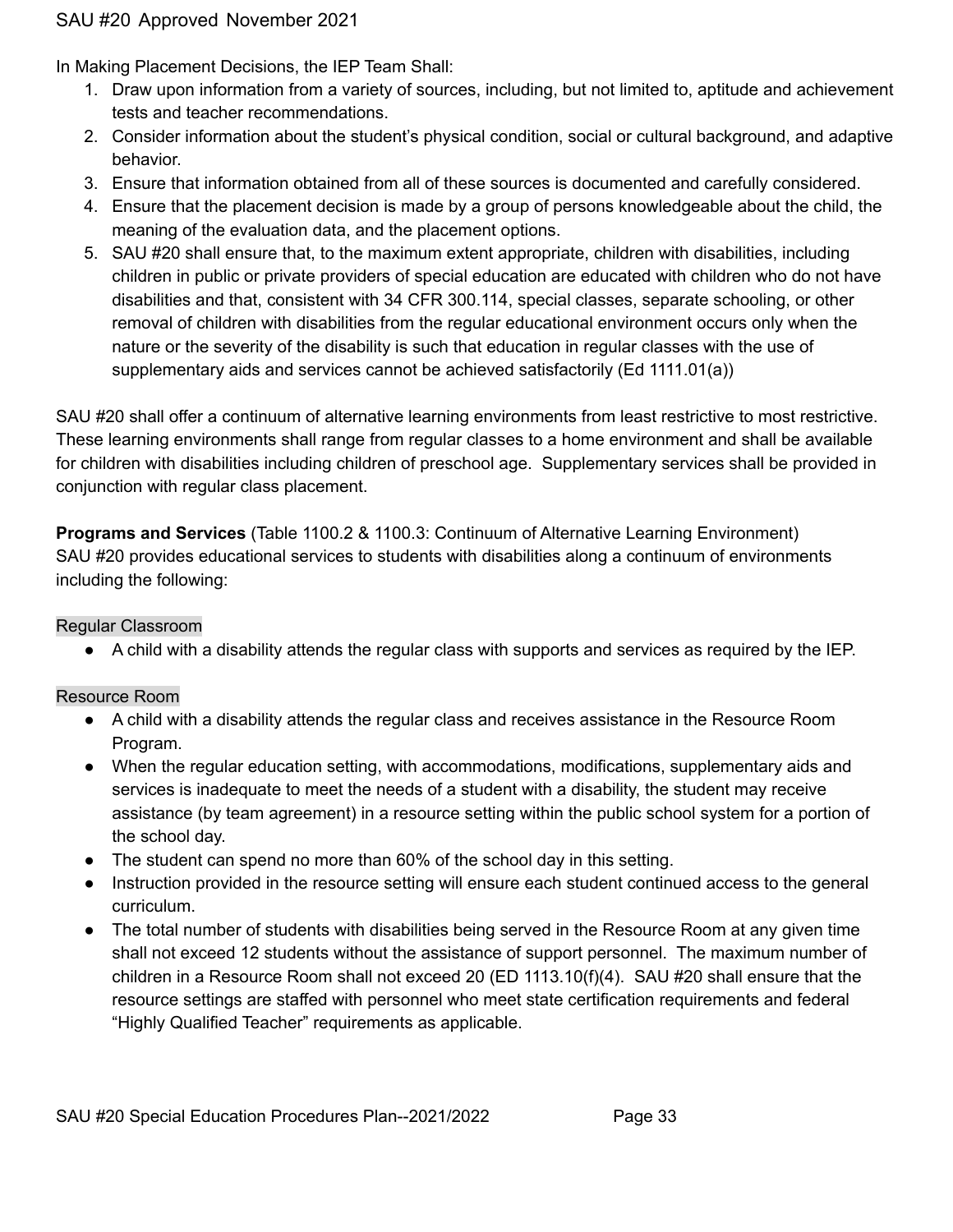#### Self-Contained Special Education Class

- A child with a disability attends a special education class for more than 60% of their day.
- The class is organized either by the needs of the students or by the degree of severity of the disability.
- Self-contained special education classes serve students according to chronological age with a range of not more than four years.
- The number of students in a self-contained classroom cannot exceed 12.
- The minimum teacher-student ratio of 1:8 or 2:12 shall be provided unless the severity of disabilities warrants the assignment of additional staff. Maintaining this ratio can be accomplished through the assignment of two teachers or a teacher and a paraprofessional.

## Separate Approved Special Education Program/School

● A child with a disability attends a public or privately operated special education program/school.

#### Residential Placement

● A child with a disability attends a privately or publicly approved residential program.

## Home Instruction

● A child with a disability receives all or a portion of his/her special education program at home in accordance with 1111.04.

#### Hospital or Institution

● A child with a disability receives special education while in a hospital or institution.

Preschool Programs (Table 1100.2: Continuum of Alternative Learning Environments Preschool)

- Children in preschool programs shall be grouped by age levels with a range of not more than three years. Children with disabilities shall be provided with appropriate special education and related services through SAU #20's preschool programs and services. The maximum number of preschool children in an early childhood special education program shall be 12, regardless of the number of staff members assigned to the program (Ed 1113.10(c)(7).
- Types
	- Early Childhood Program: a preschool child with a disability attends an early childhood program that includes at least 50% nondisabled children.
	- Home: a preschool child with a disability receives some or all of his/her supports and services in the child's home.
	- Early Childhood Special Education Program: a preschool child with a disability attends an early childhood special education program which can include any of the classrooms described in Ed1113.10 © (5).
	- Service Provider Location: a preschool child with a disability receives supports and services from a service provider.
	- Separate School: a preschool child with a disability attends a publicly or privately operated separate day school facility designed specifically for children with disabilities.
	- $\circ$  Residential Facility: a preschool child with a disability attends a publicly or privately operated residential school or residential medical facility on an inpatient basis.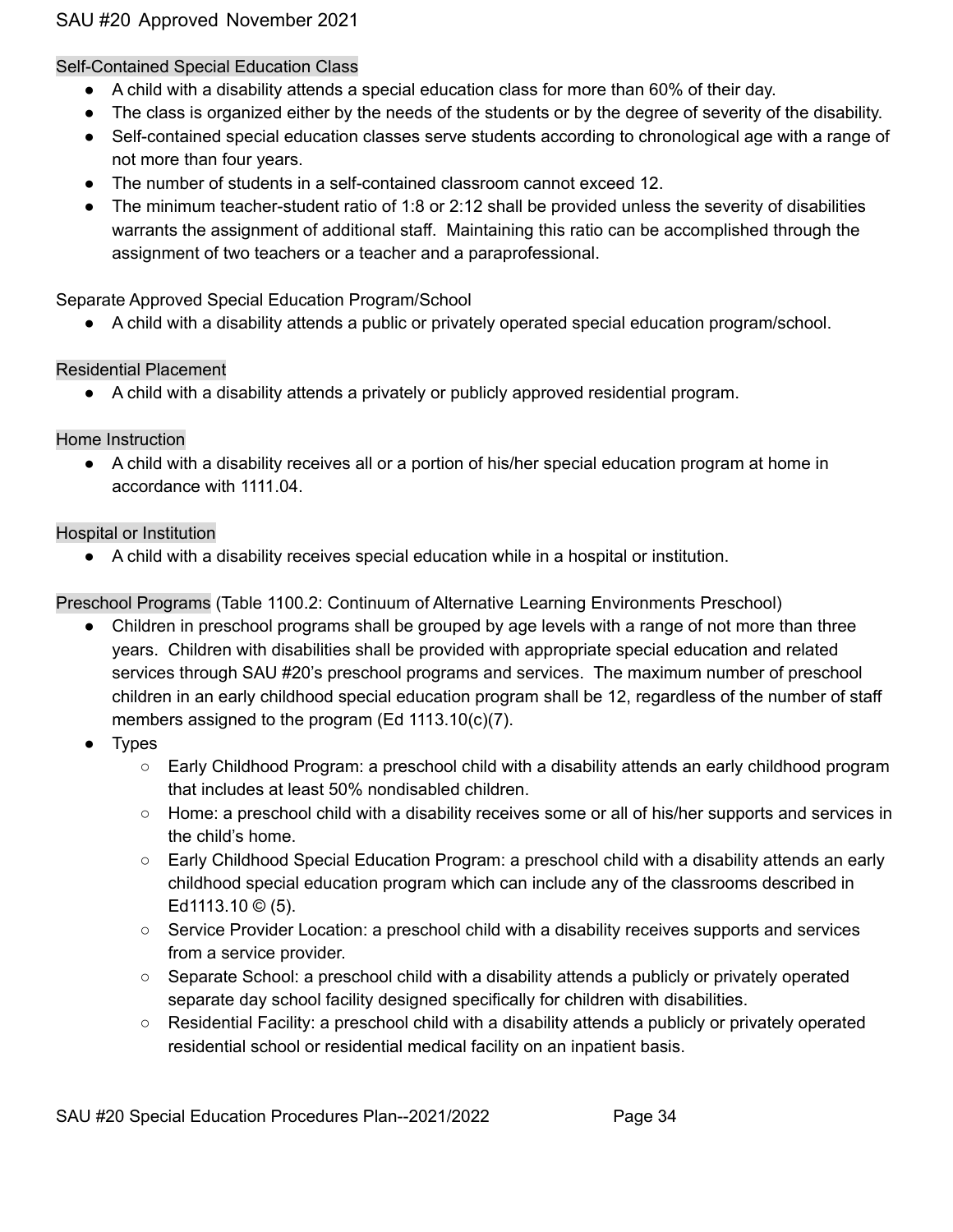Each child's educational placement shall be reviewed annually and shall be based on his/her Individualized Education Program (IEP). The placement shall be as close as possible to the child's home. If possible, a child with a disability shall be educated in the school he/she would attend if a disability did not exist. The least restrictive environment shall be selected with consideration given to any potentially harmful effects to the child or on the quality of services described in the child's Individual Education Program.

SAU #20 shall ensure that children with disabilities participate with non-disabled peers, to the maximum extent possible, in non-academic activities such as recess, lunch, and specials (art, music, PE).

SAU #20 shall ensure that parents are afforded the same notification for placement meetings as they receive for IEP meetings, including a minimum of 10 day notice, unless the 10 day notice requirement is waived in writing. Special education placements shall require written consent from parents prior to implementation and shall be determined at least annually.

Graduation from high school with a regular high school diploma shall constitute a change in placement, requiring written prior notice and parental consent. Graduation from high school with a regular high school diploma does not, however, require evaluations to discharge from special education services. A summary of performance shall be developed by the student, IEP team, and parents to facilitate information sharing after the student leaves school.

## **Extended School Year Services (ESY) (Ed 1110)**

Extended school year services are special education and related services provided to a child with a disability beyond the normal school year and in accordance with the child's IEP, and at no cost to the parents of the child. SAU #20 shall ensure that ESY services will be available as necessary to provide each child with a disability a free appropriate public education (FAPE).

The child's IEP team shall determine the child's need for extended school year services. SAU #20 shall not limit extended school year services to particular categories of disability or unilaterally limit the type, amount or duration of those services. The SAU shall provide extended school year services at times during the year when school is not in session, if determined by the IEP team to be necessary for the provision of FAPE and shall not limit ESY services to the summer months.

NOTE: ESY services provided in non-special education or non-SAU programs shall be supervised on site by appropriately certified SAU personnel no less than once a week (Ed 1110.01). The certification requirements for ESY personnel are the same as during the school year.

## **Parent Involvement Ed 1126.01(b)(5)**

SAU #20 shall actively involve parents in all steps of the special education process. In addition to fulfilling legal requirement, the SAU recognizes the crucial and irreplaceable role parents play in the education of their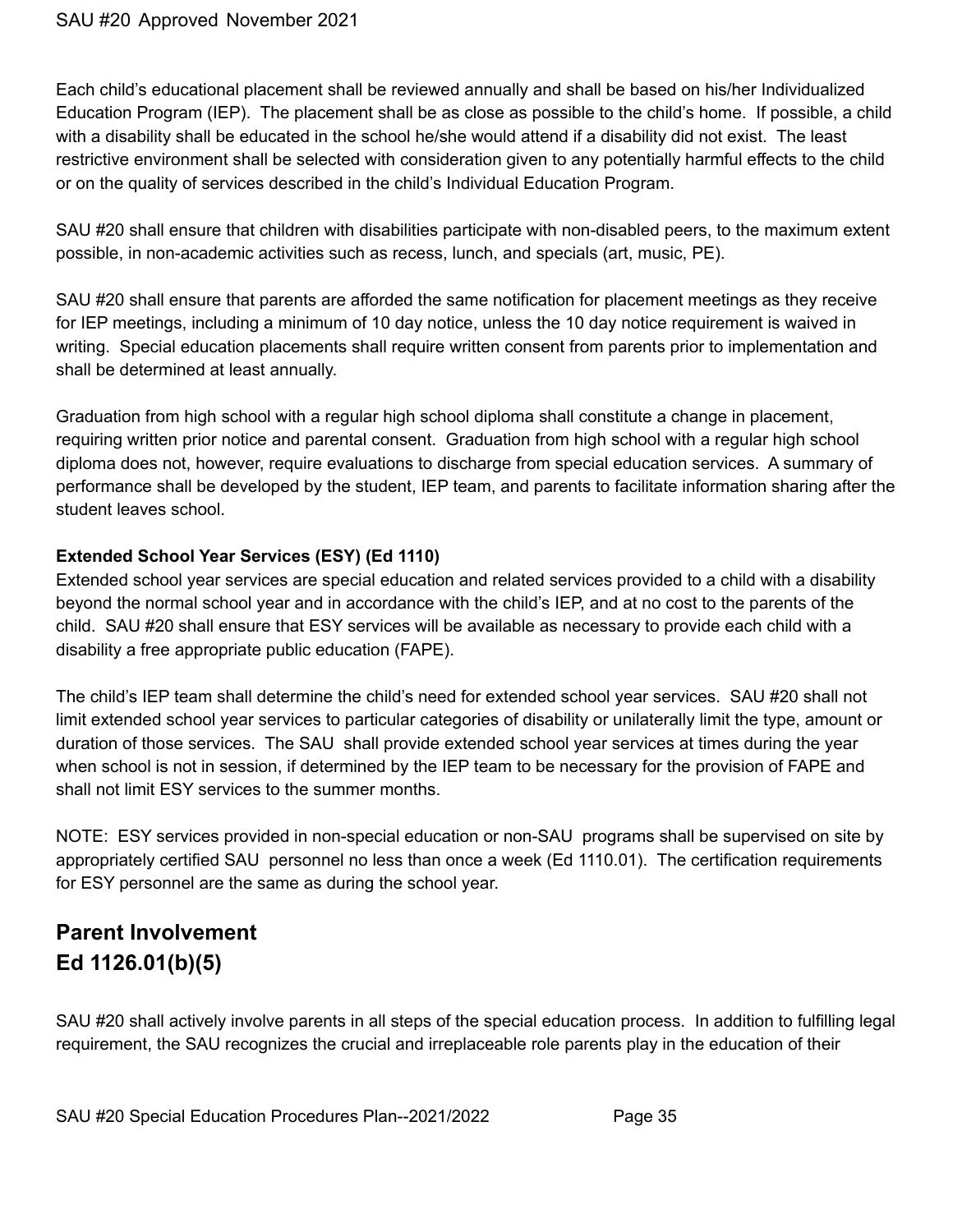children. Therefore, consistent efforts will be placed on keeping parents well informed within the context of a collaborative team process. In part, this is accomplished by the dissemination of Procedural Safeguards Notice and Written Prior Notices.

## **Procedural Safeguards Notice (Ed 1120)**

Parents of a child with disabilities will be given the current New Hampshire Procedural Safeguards in Special Education describing the procedural safeguards available to them under state and federal law on an annual basis. In addition, parents will be provided a copy of procedural safeguards:

- Upon initial referral or parent request for evaluation.
- Upon receipt of the first state complaint and upon the receipt of the first due process complaint in a school year.
- In accordance with discipline procedures.
- Upon request by a parent.

## **Written Prior Notice**

Parents will be officially notified in writing any time SAU #20:

- Proposes to initiate or change the identification, evaluation or educational placement of the child or the provision of a free and appropriate public education to the child; or
- Refuses to initiate or change the identification, evaluation, or educational placement of the child or the provision of a free and appropriate public education to the child.

The Notification Shall Include:

- 1. A description of the action proposed or refused by the SAU.
- 2. An explanation of why the agency proposes or refuses to take the action.
- 3. A description of each evaluation, procedure, assessment, record or report the SAU used as a basis for the proposed or refused action.
- 4. A statement that the parents of the child with disabilities have protection under the procedural safeguards of IDEA (if this notice is not an initial referral for evaluation, the means by which a copy of the description of the procedural safeguards can be obtained.
- 5. Sources for parents to contact to obtain assistance in understanding the provisions of the law; a description of the other options that the IEP team considered and the reasons why those options were rejected.
- 6. A description of other options that the IEP team considered and the reasons why those options were rejected.
- 7. A description of other factors relevant to the SAU 's proposal or refusal.

Ongoing parent involvement is supported through the following actions:

A. Parents shall receive formal notification when their child is referred for special services, except in the case where the parent was the referring party. Procedural Safeguards and information regarding the Special Education Process shall be provided to the parent at this time.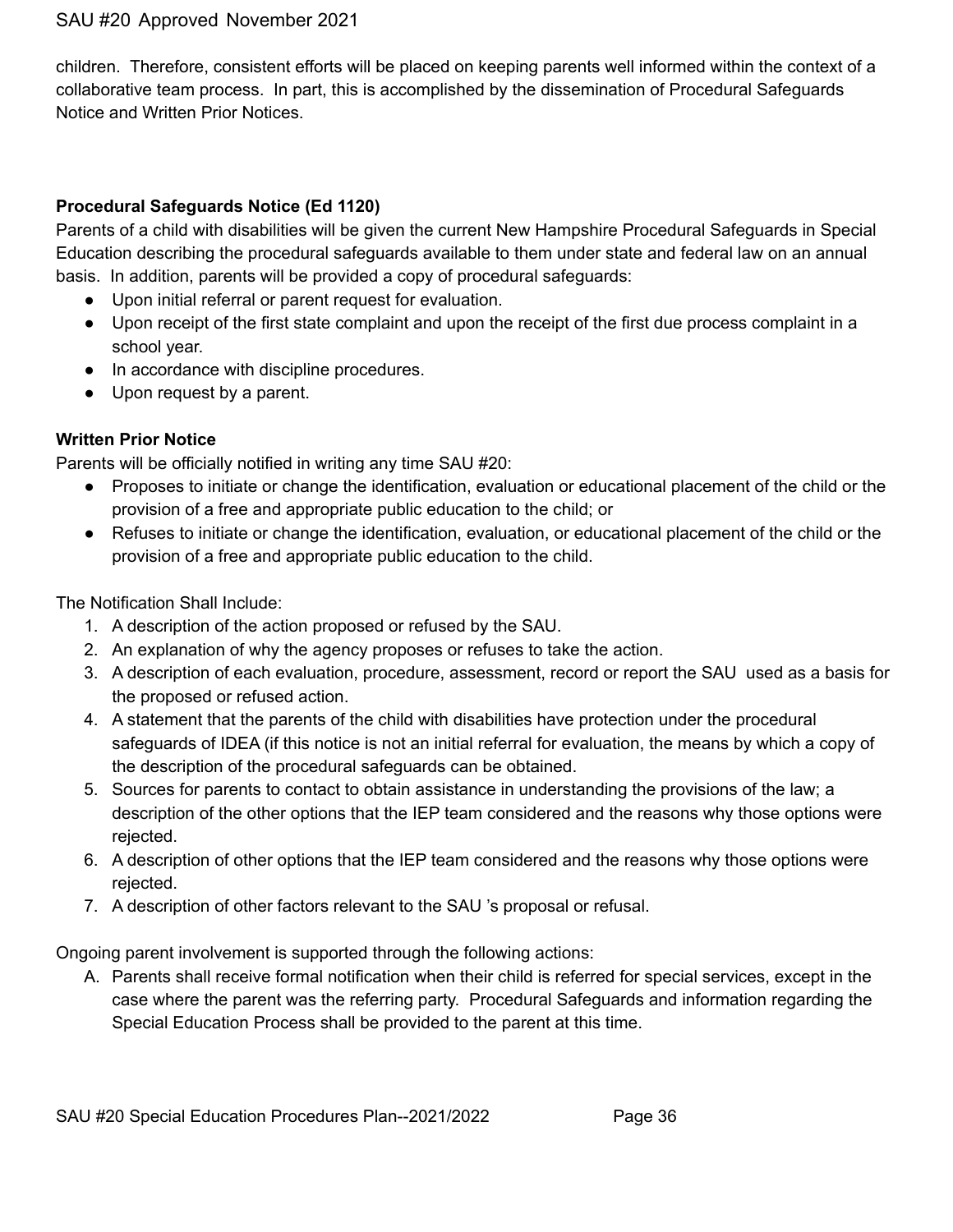- B. Within 15 business days of the receipt of the referral, the IEP Team (including the parents) will meet to determine the appropriate course of action.
- C. The IEP Team shall determine if the referral is appropriate and whether there is a need for a comprehensive evaluation. If so, specific evaluations shall be determined by the team. The SAU shall provide Written Prior Notice (WPN) and request written permission to proceed.
- D. The evaluation process, including a written summary report, shall be completed within 60 calendar days after the receipt of parental permission for testing or at the conclusion of any extension provided in Ed 1107.01(c). For re-evaluations, only one extension of no more than 30 days may be granted in the evaluation process with written consent from both parties.
- E. Parents shall be included as part of the team which determines whether or not the child qualifies as a child with a disability. Written Prior Notice of the team decision shall be provided to the parent with a request for written approval of the decision.
- F. If a child is determined to be a child with a disability, and IEP will be developed within the next 30 calendar days. As members of the IEP team, parents are encouraged to be active participants in the IEP process. Parent Concerns and input shall be considered in the development of the IEP. Written Prior Notice shall be provided to the parent. The parent must provide written approval before the IEP can be implemented.
- G. Upon approval of the IEP, the IEP Team, including parents, shall determine an appropriate placement for the child. Written Prior Notice is again completed and parents must agree in writing to the proposed placement prior to its implementation.
- H. Parents will receive 10 calendar days' notice for any meetings held for the purpose of developing or amending the child's IEP and/or determining placement. Parents can waive the 5 day requirement; the waiver must be in writing. Reports must be sent via U.S. mail, unless the parents agree to another method. Ed 1107.04(e) All IEP Team meeting notices include the purpose, time, location, and participants expected to attend the meeting. The District shall take steps to ensure that one or both parents of the child with a disability are present at each meeting of the IEP Team and are afforded the opportunity to participate. This includes scheduling the meetings at a mutually agreed upon time and place. Parents and SAU #20 are encouraged to use alternative means of participation, such as video conferencing and conference calls in order to include the parent. It is recommended that SAU #20 contact the parent a minimum of three times and document the attempts to secure their participation.
- I. SAU #20 special education staff shall take whatever steps necessary to ensure that the parents understand the proceedings at the meeting, including arranging for an interpreter for parents who are deaf or whose native language is other than English.
- J. SAU #20 shall provide copies of all written documents to parents including Written Prior Notice, Evaluation Summary Report, and IEP.
- K. SAU #20 shall file a request for appointment of a surrogate parent to represent a child with a disability, when the parents or guardians are not known, or the student is a ward of the state.
- L. For a student considered to be an unaccompanied homeless youth, as defined in the McKinney-Vento Homeless Assistance Act, who is or may be a youth with an educational disability, SAU #20 shall immediately enroll the child in school for the purposes of attending classes and participating fully in school activities. SAU #20's local homeless education liaison shall have no more than 30 days from the initial date of school enrollment to appoint a surrogate parent for the unaccompanied homeless youth.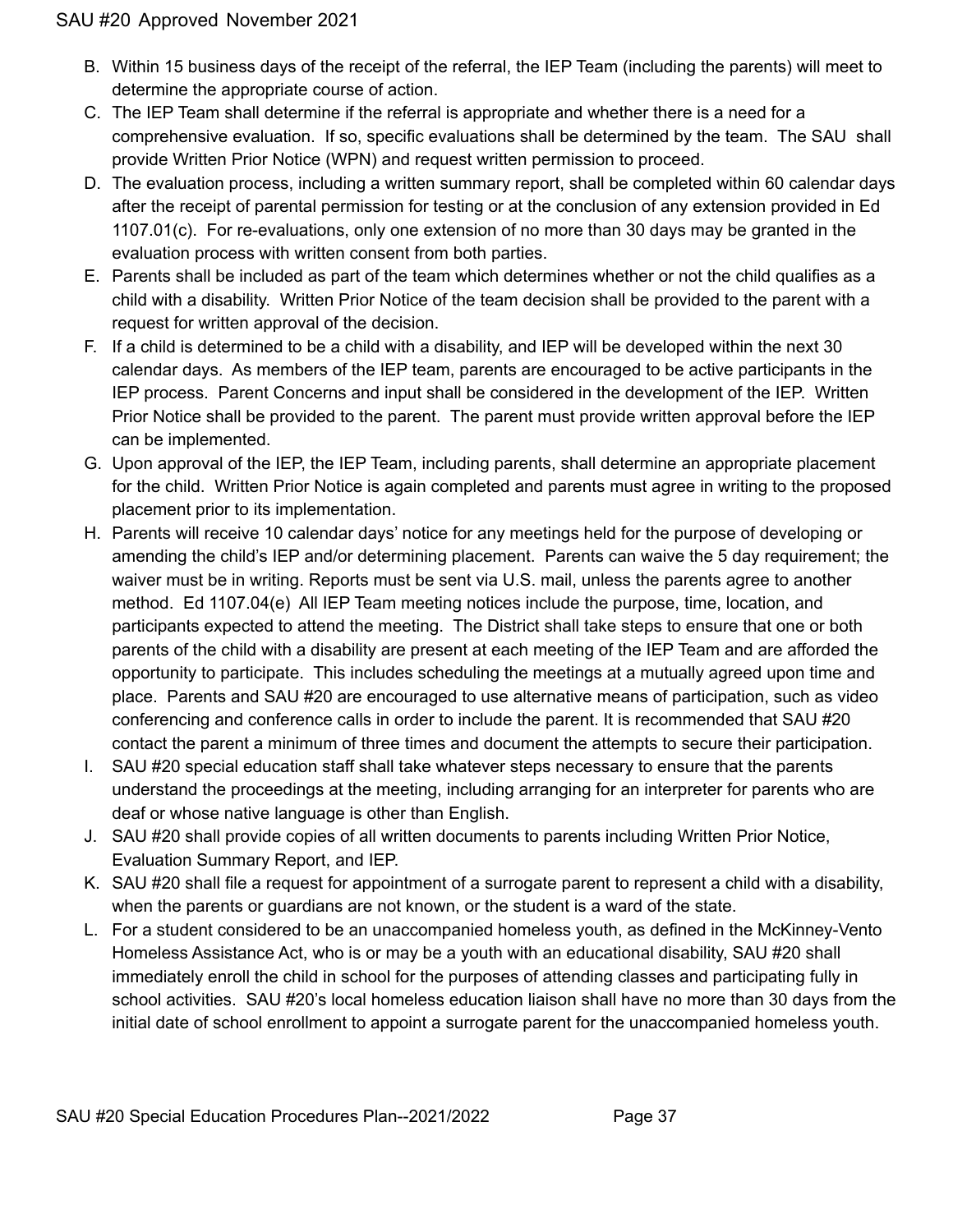- M. A parent, as defined in Ed 1102.04(h) or an adult student may authorize an individual to act on their behalf pursuant to a duly executed power of attorney (Ed 1120.01(c)).
- N. SAU #20 has the authority to initiate court proceedings to authorize the initial provision of services, but a due process hearing may not be used in this circumstance (Ed 1120.05(d)). If a parent refuses consent for the initial provision of special education services, SAU #20 shall not pursue the initial provision of special education services by initiating a due process hearing under Ed 1123.
- O. SAU #20 shall obtain informed parent consent annually and when there is a change in services paid for by public insurance. Parents may refuse permission, but this does not relieve the SAU of its responsibility to provide services detailed in the IEP (Ed 1120.08 and Ed 1120.08(a)).
- P. SAU #20, upon a written request for an IEP team meeting by the parent, guardian, or adult student shall:
	- a. Schedule a mutually agreeable time and date for the meeting.
	- b. Convene the IEP team on the mutually agreed upon time and date.
	- c. Provide to the parent/guardian/adult student with Written Prior Notice detailing why SAU #20 refuses to convene the IEP team that the parent/guardian/adult student has requested (Ed 1109.06(b)).

## **Program Evaluation 1126.01(b)(9)**

SAU #20's Plan includes a program evaluation component. The LEA's procedures for program evaluation determine the effectiveness of special education programs and services in meeting the needs of the children with disabilities.

## **Program Evaluation:**

SAU #20 is committed to providing effective, high quality special education services to all children with disabilities. The SAU continually evaluates the special education and educationally related services it provides to children with disabilities to ensure that all students' unique needs are met.

SAU #20 determines, at least annually, the degree to which special education and related services being provided for children with disabilities are effectively meeting the student's needs. As part of its evaluation activities, the SAU also identifies program deficiencies and plans for future needs.

Evaluation of the overall functioning, efficiency, and success of the special education programs offered by SAU #20 is conducted through a combination of objective and subjective techniques. This process includes an internal monitoring and review component that considers both individual and general program impact, as well as an external review process, which consists of the NH Department of Education Program Approval and Improvement Process.

## **Individual Program Impact**

The effectiveness of students' Individualized Education Programs is determined through a careful analysis conducted by each child's IEP team. The IEP team monitors the child's progress toward achieving the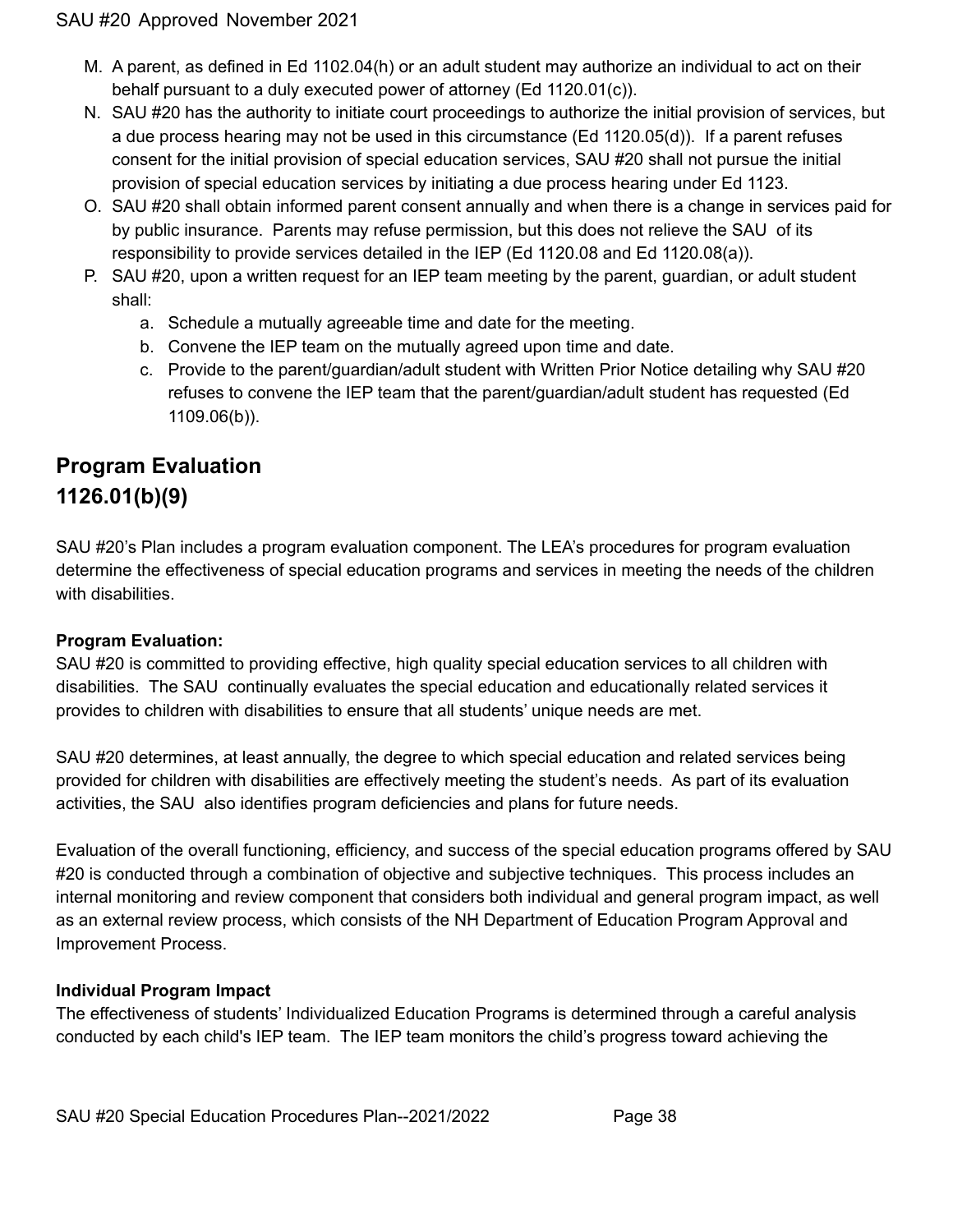measurable goals, including post-secondary goals when age appropriate, detailed in the student's IEP. Evaluation measures may include:

- Curriculum based measurement
- Student observation
- Post testing and diagnostic reevaluations
- IEP progress reports
- Report cards
- Input from parents
- Student movement from more restrictive to less restrictive educational settings
- District assessments

#### **General Program Impact**

Participation in state and SAU -wide assessments is part of the statewide accountability system that helps to ensure that all children have a fair, equal, and significant opportunity to obtain a high-quality education through the New Hampshire Curriculum. SAU #20 ensures that all students with disabilities have the opportunity to participate in state and SAU -wide assessments with appropriate accommodations as necessary to show what they know and can do and how they are progressing, based upon challenging state academic achievement standards.

Decisions about accommodations are determined by IEP teams and are specified in each student's IEP. Students currently in grades 3-8, and 11 who are identified by their IEP teams as appropriate for alternative statewide assessments based upon Alternative Achievement Standards, will be included in New Hampshire's Dynamic Learning Maps (DLM). The DLM is the alternative assessment used for Reading, Writing, and Math and is computerized. Student's still take the NECAP Science Alt Assessment for Science. This process begins each school year in September and ends in April for all participating students.

In a Similar manner, the IEP team determines alternate forms for SAU -wide assessments to be provided for all eligible students.

Results of group assessments are formally analyzed by SAU #20 staff to determine trends and patterns that may reflect areas in need of improvement. Instructional decisions are made in accordance with the analysis of assessment results in order to more effectively meet the needs of all students. Alternate assessments are examined in order to reflect on progress, programming needs and potential adjustments that may be needed for students with more significant disabilities.

The following strategies are included in those utilized to assess general program effectiveness in the special education department:

- Parent Surveys
- General Staff Surveys
- Special Education Focus Group Meetings
- Professional Development Needs Survey
- New Hampshire Special Education Information System Data.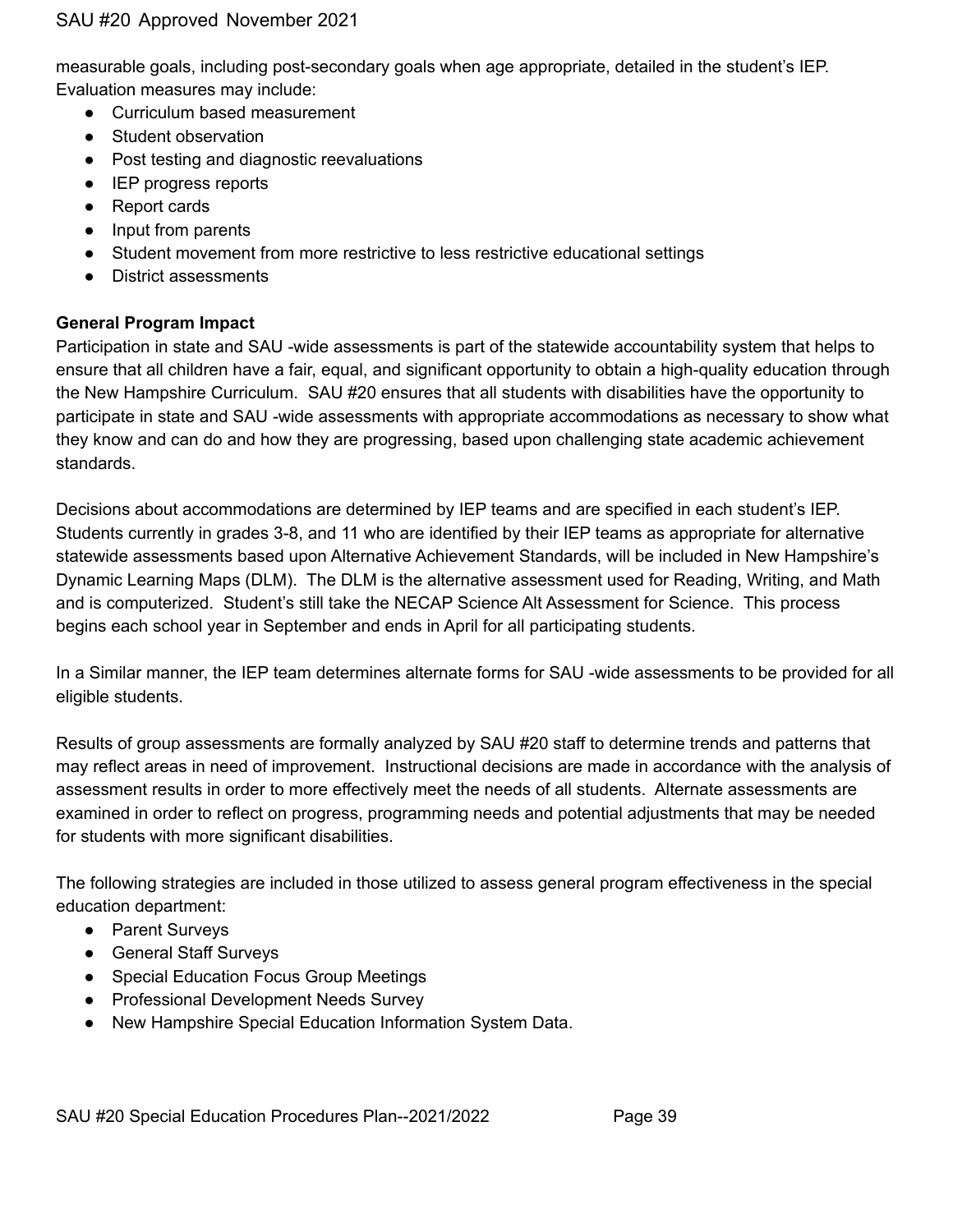The above information will be used to identify program needs, training needs, and any gaps in services that may exist. Systemic changes for the upcoming school year will be considered and planned for, based on the information gathered. Additionally, the information will be used to plan SAU #20 professional development activities.

All professional and paraprofessional staff members within SAU #20 are evaluated using a predetermined system aimed at professional growth and development. In this way, SAU #20 ensures that all staff may continue to improve their knowledge and skills in order to effectively meet the needs of all students.

## **NH Department of Education Special Education Monitoring**

The findings and recommendations from the external "Special Education Compliance and Improvement Monitoring" process, conducted by the NH Department of Education, will be carefully considered and addressed by all members of SAU #20 Administrative Team. Team members/SAU officials will analyze the final report and implement the necessary activities to ensure full compliance with state and federal laws and regulations. Upon notification from the NH Department of Education regarding areas of non-compliance, all corrective action activities shall be completed as soon as possible, but in no case, later than one year.

## **Children with Disabilities Enrolled by Their Parents in Private Schools Ed 1126.01(b)(11)**

SAU #20 has procedures in place that are designed to ensure the equitable participation of children with disabilities who are enrolled by their parents in private schools that are located within the jurisdiction of SAU #20 in accordance with 34 CFR 300.131 (Child find for parentally-placed private school children with disabilities), 34 CFR 300.111 (Child Find) and 34 CFR 300.201 (Consistency with state policies).

## **Procedures for obtaining written affirmation of consult with private schools within the LEA's jurisdiction**

## **Child Find**

SAU #20 must locate, identify, and evaluate all children with disabilities attending all private schools, including religious schools, within the geographic boundaries of the SAU. Private schools must be approved as "elementary" or "secondary" schools as listed in NHSEIS.

On an annual basis SAU #20 consults with representatives of private schools and representatives of parentally placed students to decide:

- 1. How parentally placed private school children will participate equitably, and;
- 2. How parents, teacher, and private school officials will be informed of SAU #20's year round child find activities.

All childfind activities conducted for children enrolled in private schools by their parents are similar to those activities conducted for children who attend public schools within SAU #20. The SAU maintains records and reports the number of private school students evaluated, the number of children determined to be children with